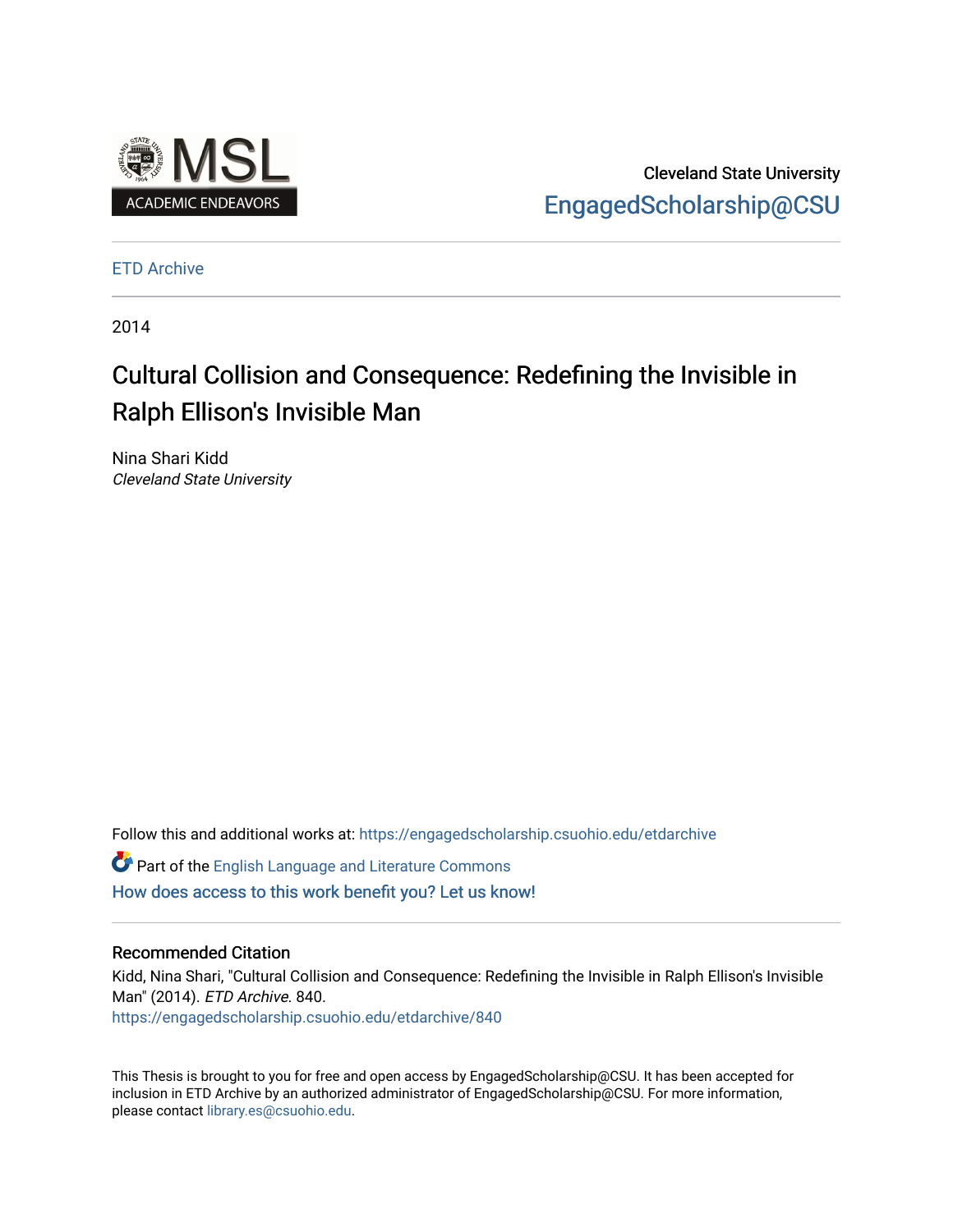# CULTURAL COLLISION AND CONSEQUENCE: REDEFINING THE INVISIBLE IN RALPH ELLISON'S *INVISIBLE MAN*

NINA SHARI KIDD

Bachelor of Arts in English

Cleveland State University

December 2012

Submitted in partial fulfillment of requirements for the degree

MASTERS OF ARTS IN ENGLISH

at

CLEVELAND STATE UNIVERSITY

May 2014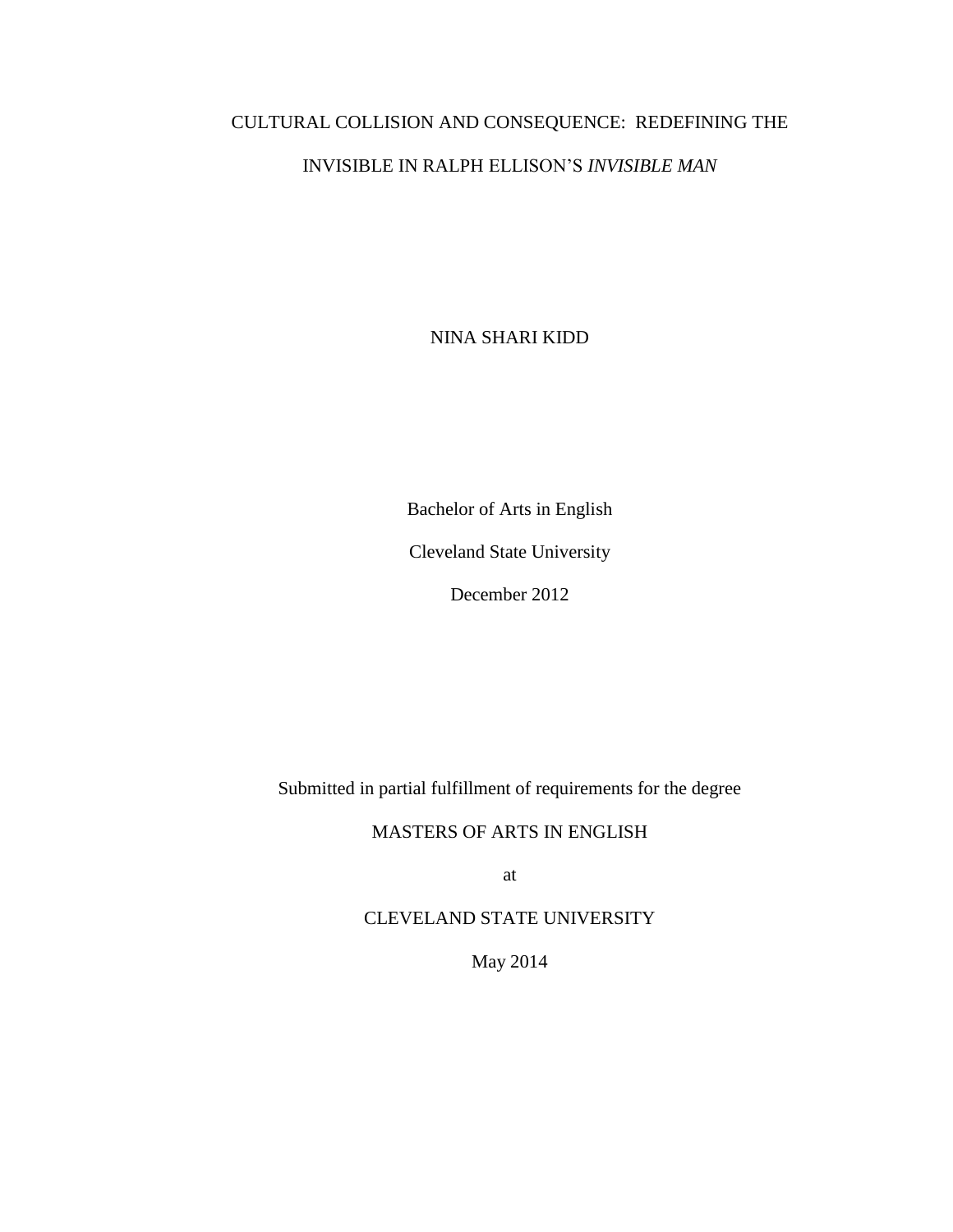We hereby approve this thesis of

## Nina S. Kidd

Candidate for the Master of Arts in English degree for the

Department of ENGLISH

and the CLEVELAND STATE UNIVERSITY

College of Graduate Studies by

Thesis Chairperson, Dr. Adam Sonstegard

\_\_\_\_\_\_\_\_\_\_\_\_\_\_\_\_\_\_\_\_\_\_\_\_\_\_\_\_\_\_\_\_\_\_\_\_\_\_\_\_\_\_\_\_\_\_\_\_\_\_\_\_\_\_\_\_\_\_\_\_\_\_\_\_\_\_\_\_\_\_\_\_\_

Department & Date

\_\_\_\_\_\_\_\_\_\_\_\_\_\_\_\_\_\_\_\_\_\_\_\_\_\_\_\_\_\_\_\_\_\_\_\_\_\_\_\_\_

Thesis Committee Member, Dr. Frederick J. Karem

\_\_\_\_\_\_\_\_\_\_\_\_\_\_\_\_\_\_\_\_\_\_\_\_\_\_\_\_\_\_\_\_\_\_\_\_\_\_\_\_\_\_\_\_\_\_\_\_\_\_\_\_\_\_\_\_\_\_\_\_\_\_\_\_\_\_\_\_\_\_\_\_\_

Department & Date

\_\_\_\_\_\_\_\_\_\_\_\_\_\_\_\_\_\_\_\_\_\_\_\_\_\_\_\_\_\_\_\_\_\_\_\_\_\_\_\_\_

Thesis Committee Member, Dr. Rachel Carnell

\_\_\_\_\_\_\_\_\_\_\_\_\_\_\_\_\_\_\_\_\_\_\_\_\_\_\_\_\_\_\_\_\_\_\_\_\_\_\_\_\_\_\_\_\_\_\_\_\_\_\_\_\_\_\_\_\_\_\_\_\_\_\_\_\_\_\_\_\_\_\_\_\_

Department & Date

\_\_\_\_\_\_\_\_\_\_\_\_\_\_\_\_\_\_\_\_\_\_\_\_\_\_\_\_\_\_\_\_\_\_\_\_\_\_\_\_\_

Student's Date of Defense: April 29, 2014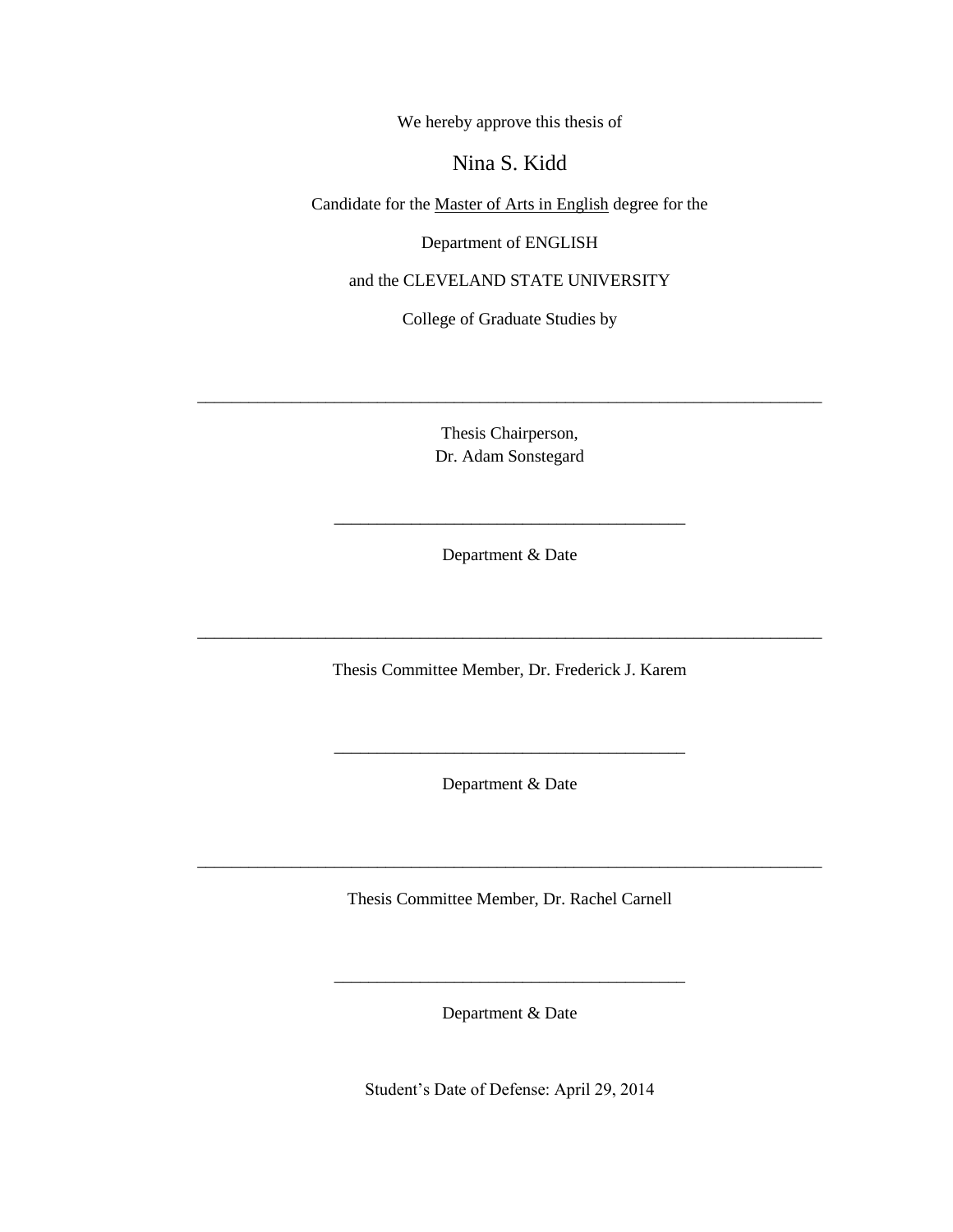## DEDICATION

This thesis is dedicated to my grandmother, Ruth Mae Lanier.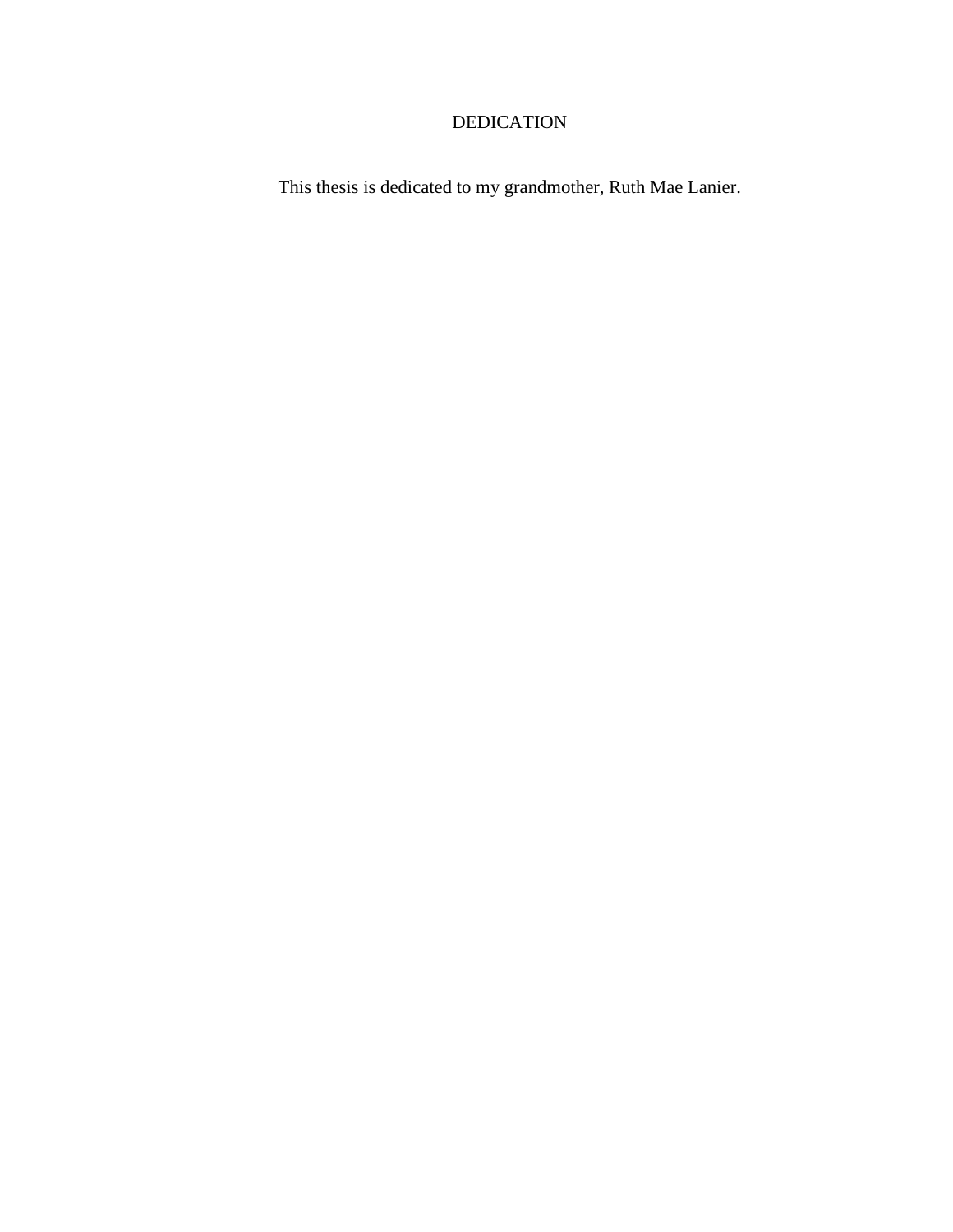## ACKNOWLEDGEMENT

Jeralene Kidd

Dr. Rachel K. Carnell

Dr. Frederick J. Karem

Dr. Mary M. McDonald: A remarkable woman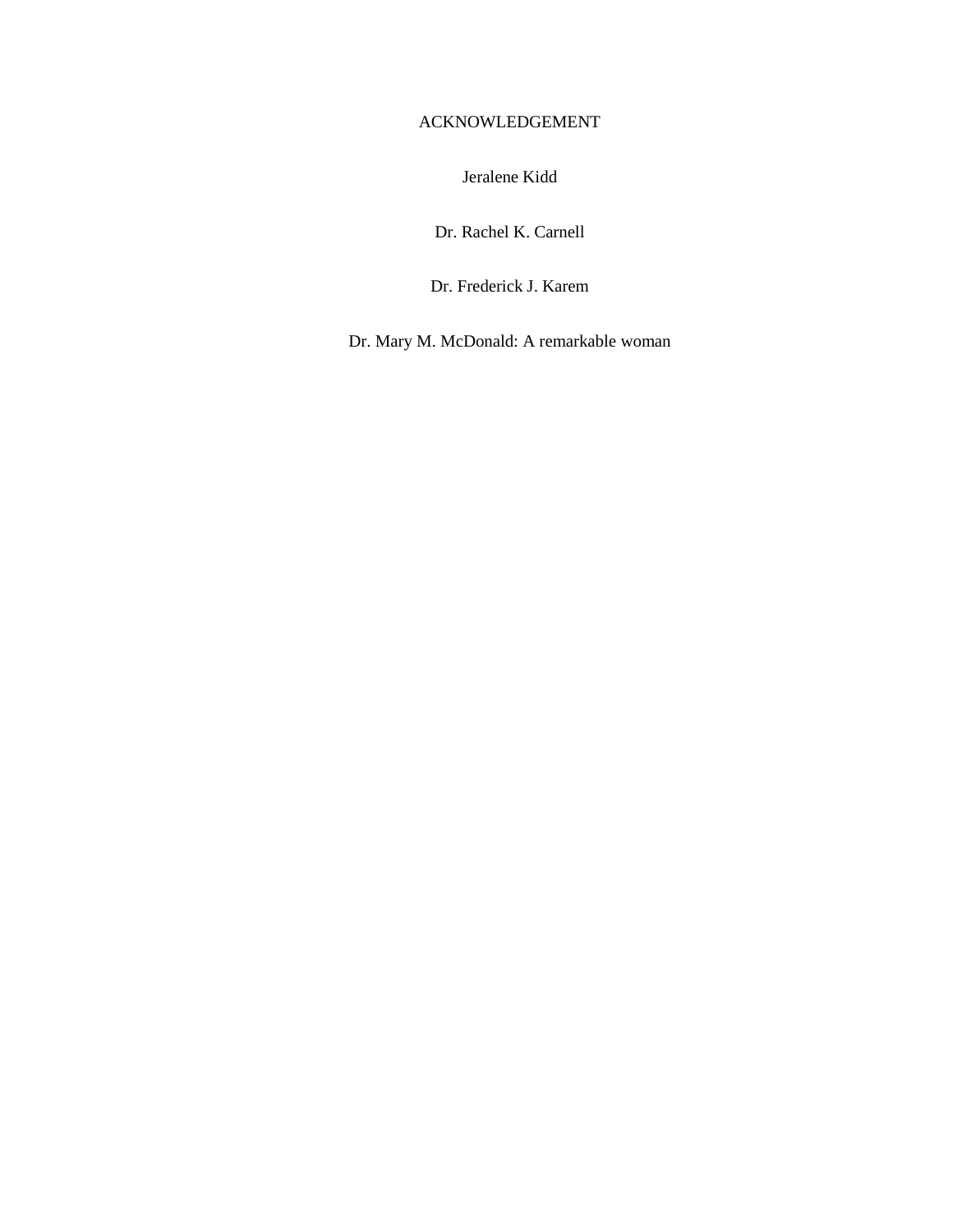## CULTURAL COLLISION AND CONSEQUENCE: REDEFINING THE INVISIBLE IN RALPH ELLISON'S *INVISIBLE MAN*

## NINA SHARI KIDD

## **ABSTRACT**

Scholars have puzzled over the central refrain of white oppression toward blacks in this novel. This study however, revolves around the treatment of blacks to other blacks in their attempts to further themselves in society. A fundamental source of dissension within the African- American race was intolerance for the differing approaches of schools of thought on advancement posited by various members of the African-American race. This discussion incorporates French theorist Michel Foucault's theory on how internal captivity takes place to examine the possibility that the race suffered at its own hands.

Ellison's novel is not about a black man's story, but the intra-racial nuance helps us to see the larger picture that Ellison envisioned of American solidarity and tolerance for diverse outlooks on life. What he leaves behind is an overwhelming sense of pride if we as Americans are able to transport our sense of tolerance and respect within the individual race and display this tolerance toward all cultures, creating what Ellison envisioned as the complete American experience. Furthermore the novel stimulates a sense of pride and joy in those African-Americans who see themselves in this novel as those who did not and would not betray their fellow race members.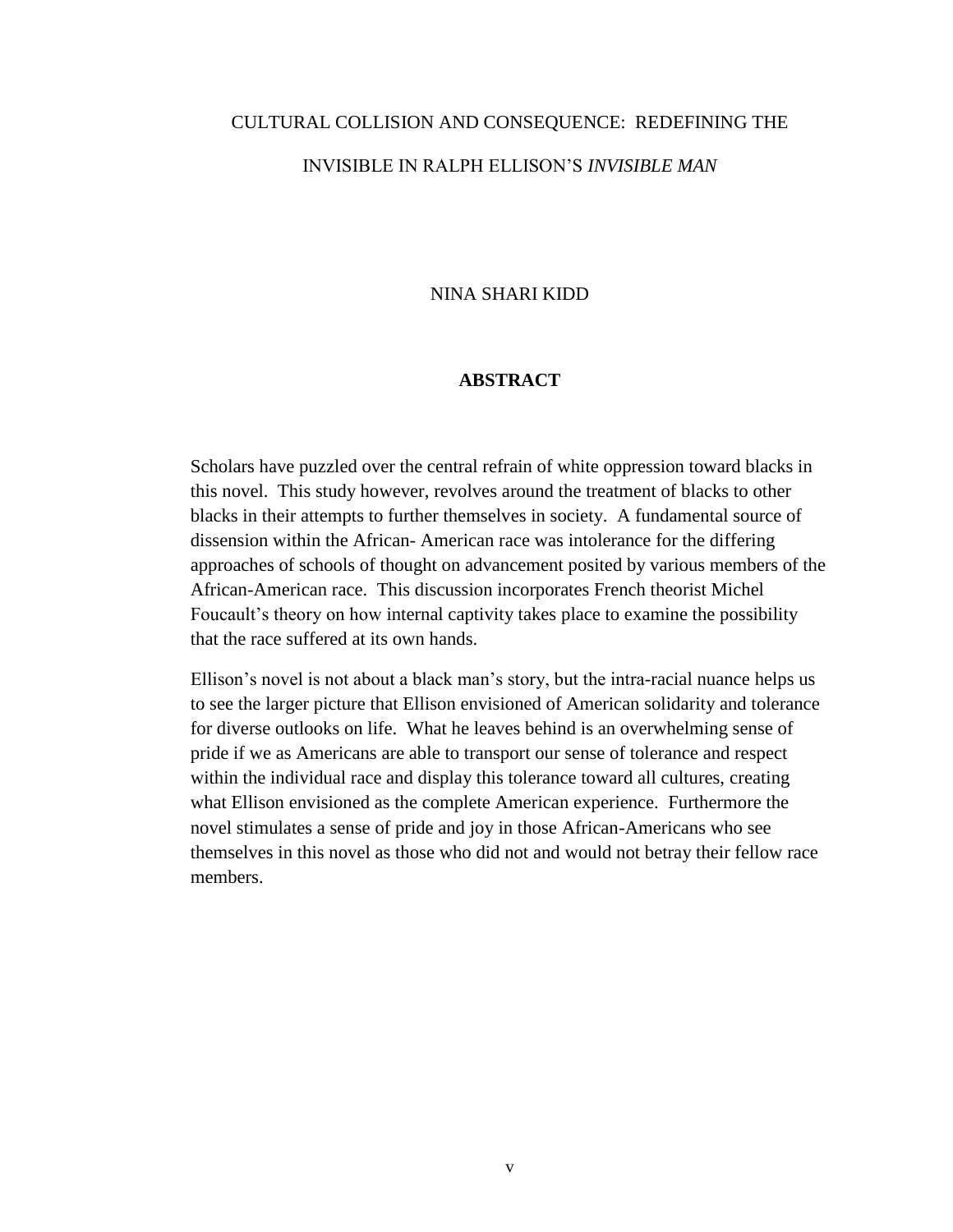## TABLE OF CONTENTS

| <b>CHAPTER</b>                                                     |
|--------------------------------------------------------------------|
|                                                                    |
|                                                                    |
|                                                                    |
|                                                                    |
| V. COLOR BLINDNESS & SEEING DIFFERENT ROUTES TO THE SAME PURPOSE54 |
|                                                                    |

#### Page **Page**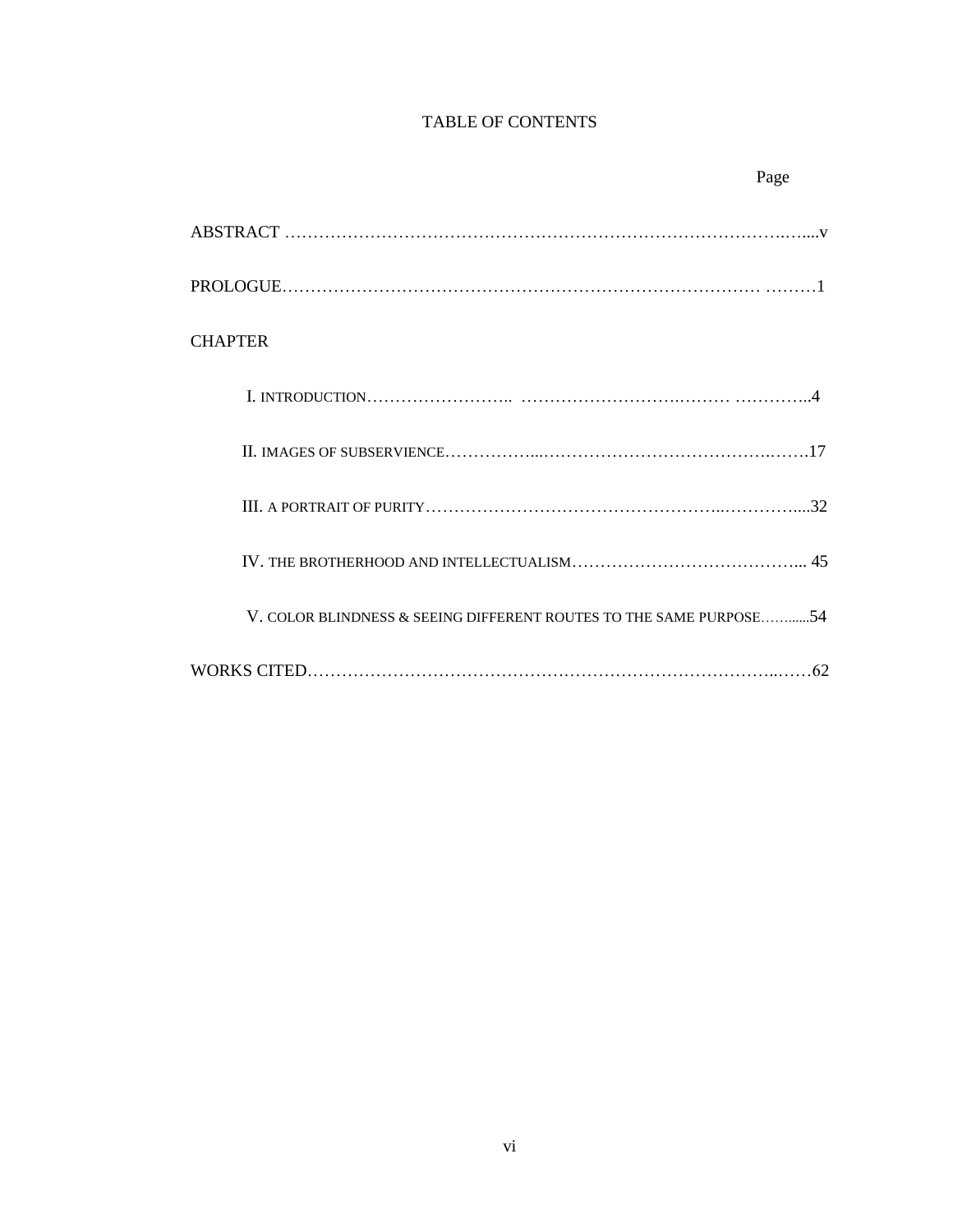#### **PROLOGUE**

#### ELLISON SPEAKS ON *INVISIBLE MAN*

Ralph Ellison's novel *Invisible Man* responds to the multiplicity of inequity and discrimination transgressions that afflicted the African-American race, addressing seminal complications from the era post-civil war up through and inclusive of the decade that *Invisible Man* was written. Although the decades of the 1940's and 1950's have long since elapsed, the novel's open-ended structure permits revisiting the work to appreciate its contributions to the arenas of race, politics, and intellectualism. We should value the novel because it shows a behind-the-scenes depiction of African-Americans and their attempts to interact with one another in these capacities of race, politics, and intellectualism. In selected scenes from the novel there are cultural responses and incongruities within the race that show black on black betrayal and violence in reaction to the externality of the pressure outside of the race.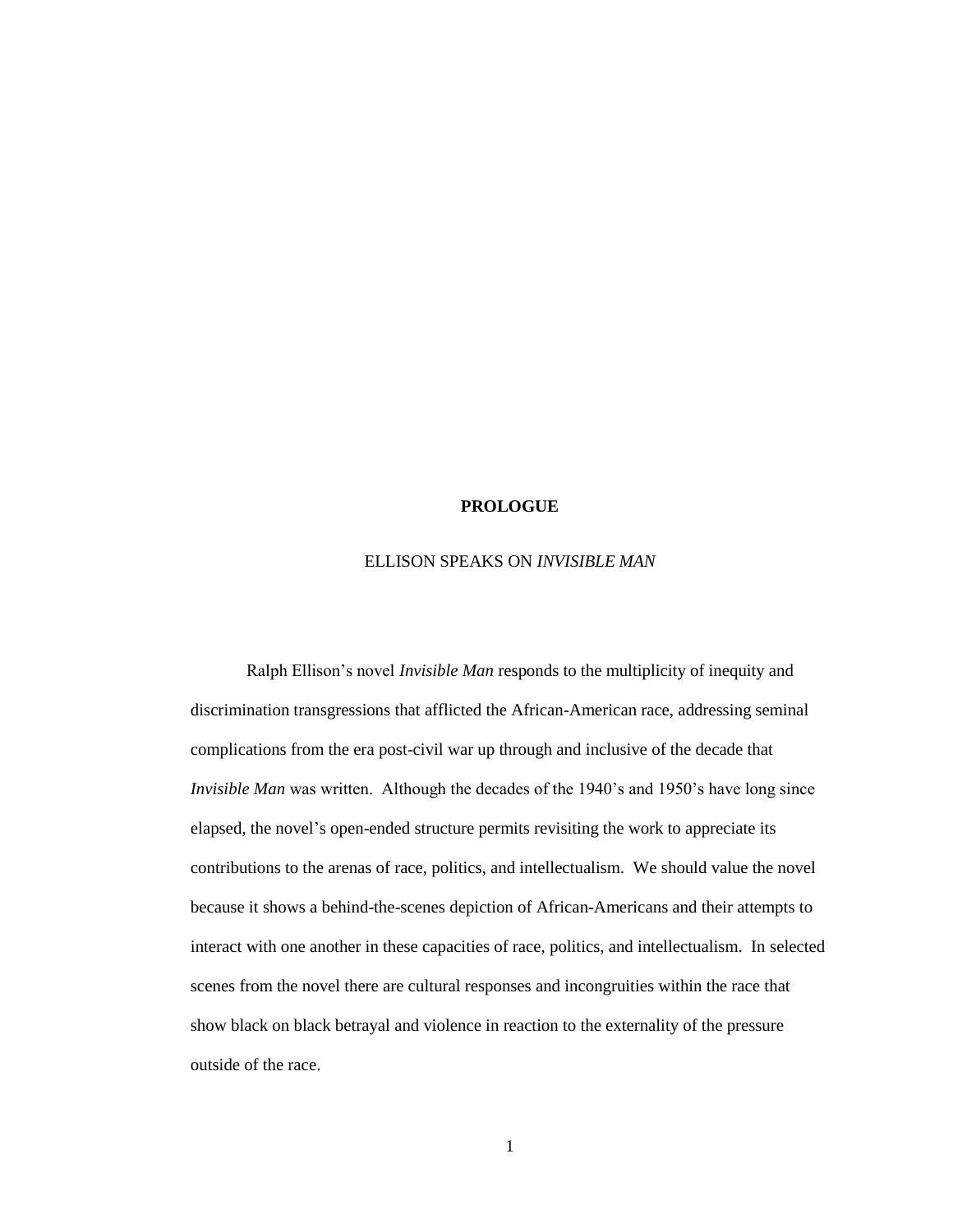The storied legacy of African-American culture presents itself in this novel with the issue of identification as crucial in the development of African-Americans as an entity. This matter is so significant because understanding rich historical lessons would help individuals to monitor recidivist tendencies of collective and personal identity misplacement. The lessons of the novel spill over into non-African-American cultures, providing a fertile position for identity as the primary premise of the novel. Critics have naturally focused on white oppression when reading the novel, thus rendering the black on black oppression unexamined. Ellison's presentation can moreover be seen as an invitation to examine the present cultural climate and the culmination of the African-American experiences with an emphasis on appreciating the dynamics of the race's internal shaping.

In speaking of the inspiration for *Invisible Man*, Ellison in his collection of first person essays in *Going to the Territory* explains:

One afternoon I wrote some words while sitting in an old barn looking out on the mountain; and these words were 'I'm an invisible man.' I didn't know quite what that meant, and I didn't know where the idea came from; but the moment I started to abandon them, I thought; 'Well maybe I should try to discover exactly what it was that lay behind the statement. What type of man would make that type of statement, would conceive of himself in such terms? What lay behind him?' And then after that it was trying to make a meaningful story out of what seemed to be a rather wild notion. ..I wanted to tell a story. I felt that there was a great deal about the nature of American experience which was not understood by most Americans. I felt also that the diversity of the total experience rendered much of it mysterious…I believed that unless we continually explored the network of complex relationships which bind us together, we would continue being the victims of various inadequate conceptions of ourselves, both as individuals and as citizens of a nation of diverse peoples (42).

The strength of scope of Ellison's novel lies in the fact that it is not written as merely a black man's story; rather, as he stated, he was concerned with the American experience in totality and its misconceptions. Consequently, the platform of the nameless narrator allows anyone of any cultural background to place themselves into the experiences of him to see the wholeness of what Ellison envisioned as American, and Americans' response to one another.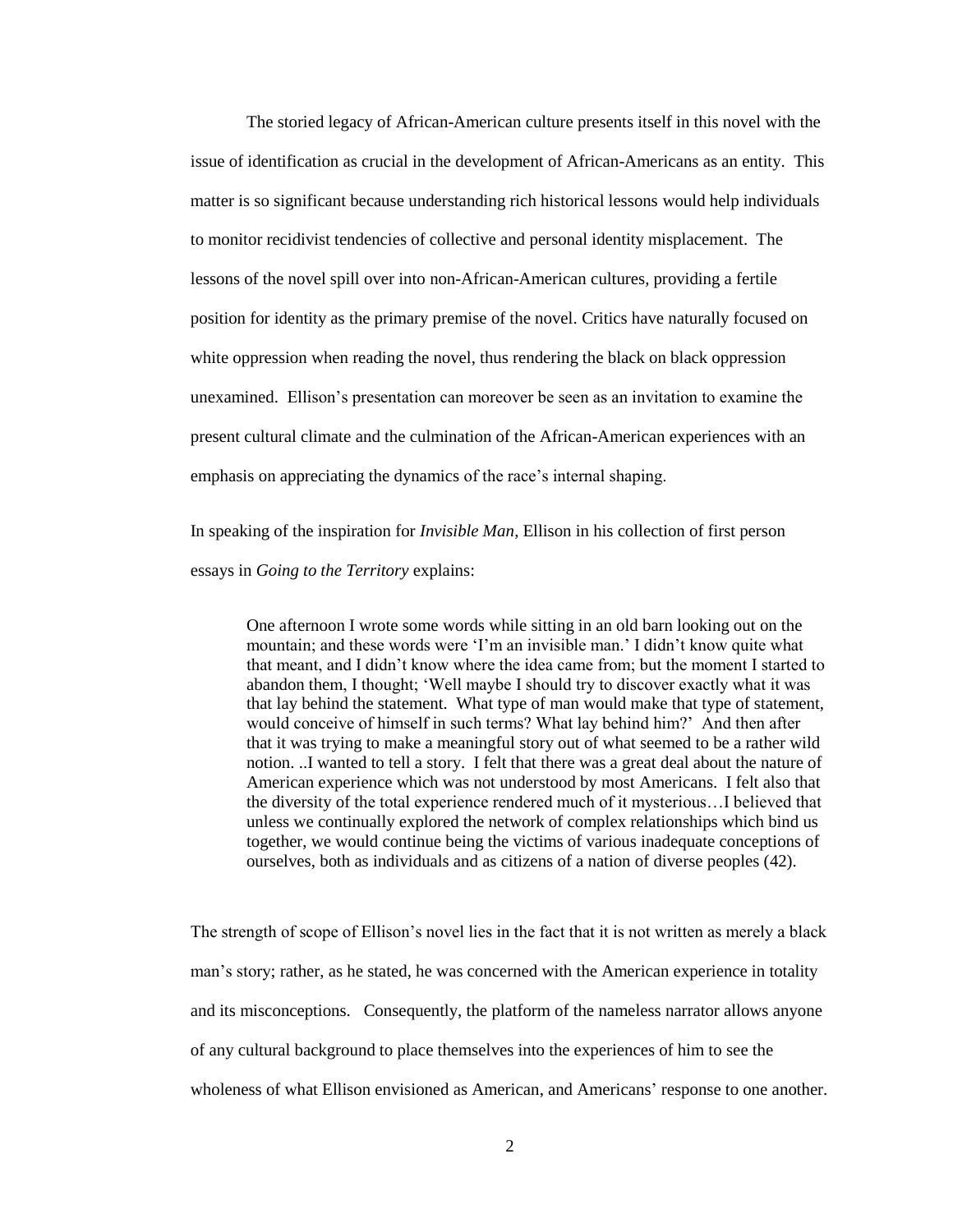Ellison's novel could thus adequately be rendered as a strand of political voice, history, culture, and arts in a determination to "resonate[…] certain abiding, tragic themes of American history with which it is interwoven, and which are causing great turbulence in the social atmosphere" (*Territory* 105).

In his essay "Change the Joke and Slip the Yoke" taken from *Shadow and Act*, Ellison speaks of archetypal figures such as the 'trickster' and 'the mask' which are culturally unfettered symbols, yet they function to "veil the humanity of Negroes thus reduc[ing] them to a sign, and to repress the white audience's awareness of its moral identification with its own acts and with the human ambiguities pushed behind the mask" (49). Such ambiguity can be noted in characters that the narrator encounters in the novel *Invisible Man* such as African-American Dr. Bledsoe who is described as "compos[ing] his angry face like a sculptor, making it a bland mask, leaving only the sparkle of his eyes to betray the emotion that [he, the narrator] had seen only a moment before" (100). The ambiguity rests in the fact that as Ellison explained, the mask is a tool that serves to separate whites from their accountability to African-Americans; however, an African-American character such as Bledsoe is described as also donning **"**a bland mask.**"** This detail strengthens the reality that even within the African-American race, there were those who espoused racist ideologies even to the detriment of their fellow members with the mistaken belief that such behavior was indispensable to prospering in a white dominated societal context. The following discussion will explore these intra-racial inconsistencies as persuasive in the narrator's invisibility.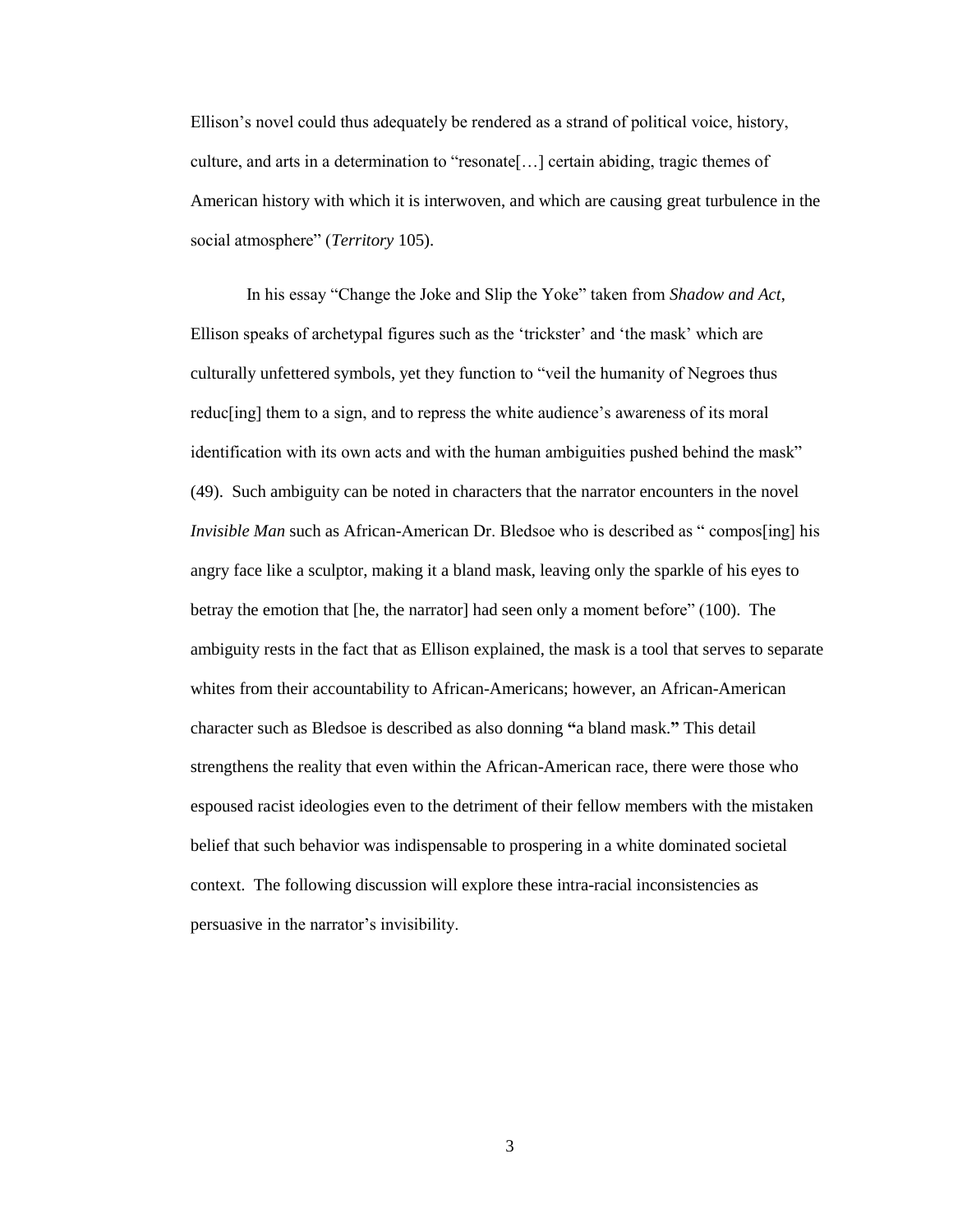## **CHAPTER I**

## INTRODUCTION

"I am invisible, understand, simply because people refuse to see me...That invisibility to which I refer occurs because of a peculiar disposition of the eyes of those with whom I come in contact. A matter of the construction of their *inner* eyes, those eyes with which they look through their physical eyes upon reality" Sincerely, The Invisible Man

Ralph Ellison's novel *Invisible Man* became famous at a critical time in African-American history. Post WWII was a time of increasing economic expansion which was not shared equitably. This time period proved to be progressively painful for African-Americans' culture, additional to their ongoing struggled attempts to locate themselves within a white-dominated society which appeared to be perpetually on the receiving end of the benefits of these economic developments. Notwithstanding the internal strife to find placement within their own people,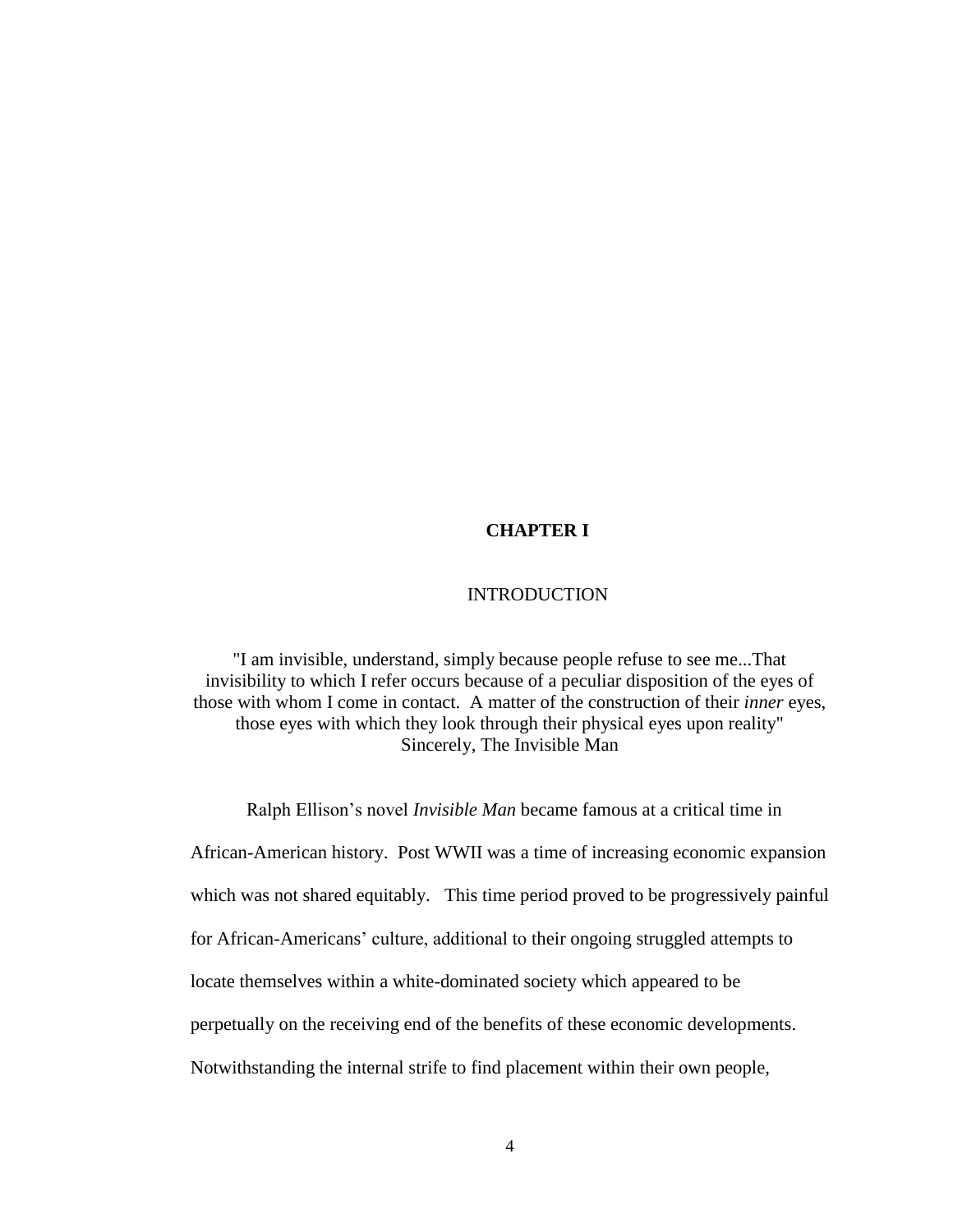identifying a secure identity within the social order became a significant focus for African- Americans. The experiences of Ellison's narrator confirm such frustrations, with the text's inarguable theme of identity within society. As Ellison reflected "[there are] costs for confusing the promises of democracy with the terms governing their attainment" (Ellison, *Territory* 14). The final disillusionment that the narrator suffers is like someone who has immigrated to a new country and the feelings of displacement persist.

While scholars disagree on the novel's primary goal – political, racial, or intellectual, it is indisputable that these elements function together to place an emphasis on the necessity of the African-American people to formulate an identity individually and collectively to make a presentation of themselves within dominant society. Since research surrounding Ellison's *Invisible Man* largely focuses on the narrator's lack of identification in a white dominated society, this discussion will place a focus on defining what is underlining this invisibility that he experiences. Jesse Wolfe, Robert Fleissner, and Scott Selisker craft forceful cases for the influence of White society on the narrator's invisibility; however, their interpretations mask the crucial detail that racism is an attitude that has no specific kinship with any particular race. It is vital to remember what the Invisible Man said in his opening declaration; he does not extend blame to any specific race or culture. Although scholars have argued that the source of the narrator's invisibility is primarily due to white society, the narrator's own experiences and his own words provide evidence that the invisibility is reflective of oppression from members within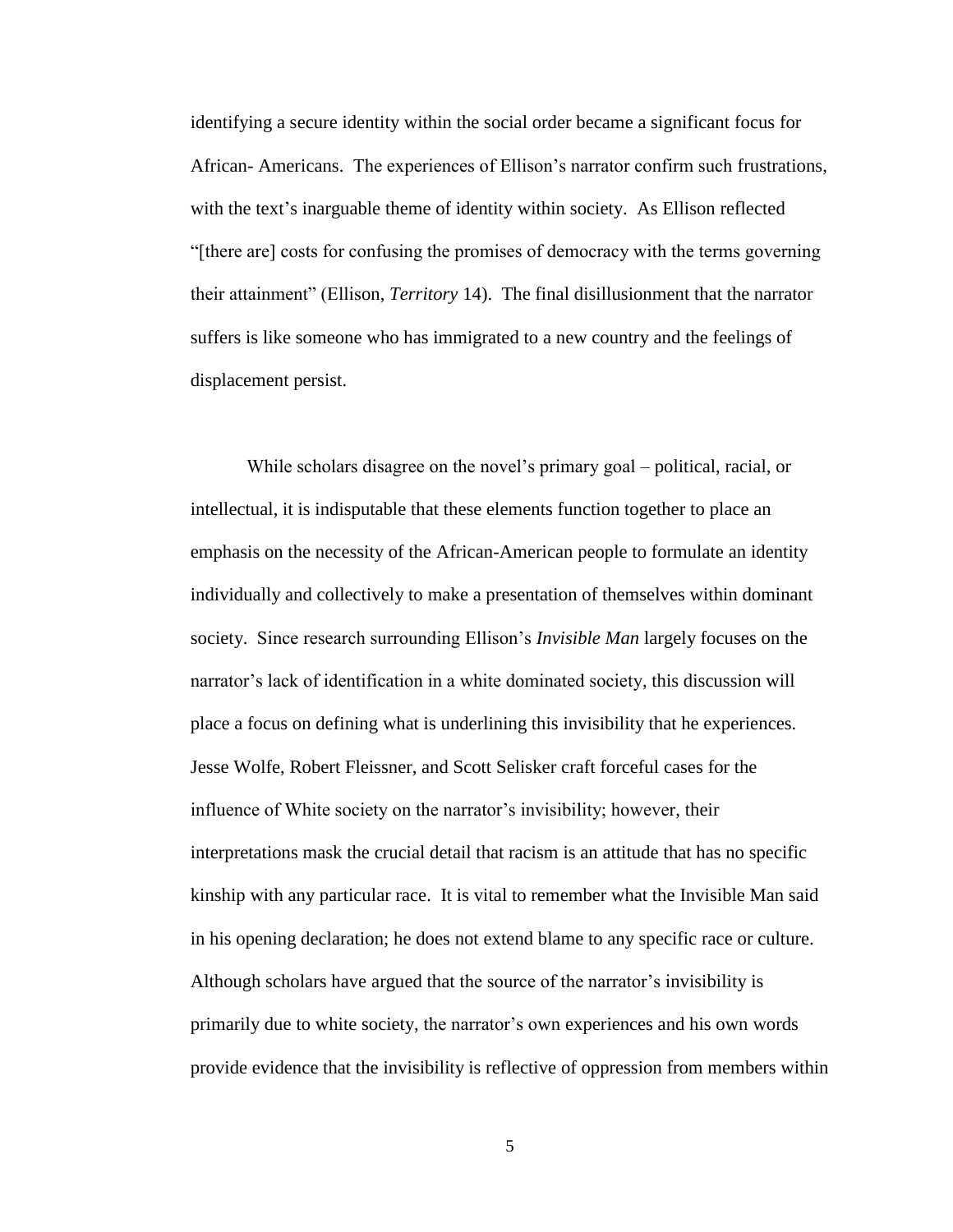his own race. While Ellison is obviously aware of white oppression, it is not the key focus of the novel. Ellison does not need to, nor was he re-documenting white oppression.

Searching for a definition of the invisibility would allow us to understand of the obstacles that the narrator's character confronts in finding and maintaining a place in society. The narrated character's obstacles though are not limited to his code of conduct in white society. As the plot unfolds, Ellison regularly introduces instances that underscore the weight of the pressure complicating intra-racially complex circumstances that have little to do with external settings of bigotry. Although those scholars lines of inquiry are vital to an understanding of the panoramic scope of discovery of African-American oppression during this time period, an insightful line of inquiry could follow the divisiveness consequential to the complication of intra-racial strife that resulted from the differences in ideals of how African-American's should advance within white society. These differences of approach in progressing in white America were so penetrating that it prevented a unity of thought among the race on how to unite as a people to establish a noticeable collective presence within society to ignite their social and economic elevation. Moreover, these distinctly differing approaches allowed feelings of betrayal to become exerted at other members within the race whenever an approach of progress conflicted with a dominant opinion of the agency that the narrator had been involved with at any given time.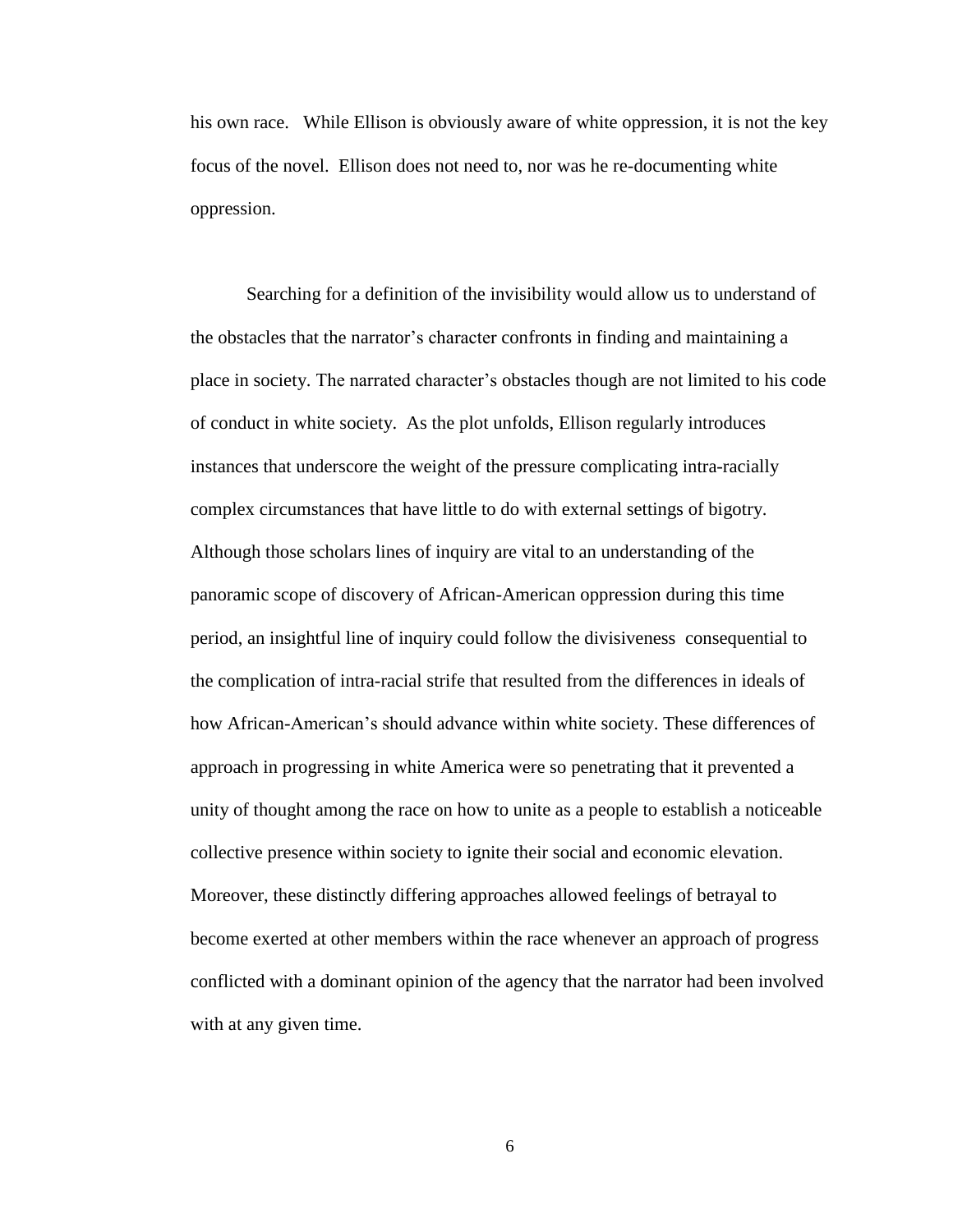The dissension due to variance of opinion is demonstrated by examples of the secrecy of the union workers at the paint factory and the anti-white reactions of Ras the Exhorter with the Brotherhood organization – to name a few. It is notable that the character of the narrator faced degradation at the hands of his own race. It is hard to ignore the deep sadness that arises as a result of taking a closer look at these scenes that Ellison has developed that are unnoticed because they are not the typical depictions of white and black oppression that scholars comment on. Returning to the narrator's comments regarding his own invisible status will yield insight as to these intra-racial conflicts that he found himself experiencing with fellow African-Americans. The progressive character, now the ripened narrator states: "I am invisible, understand, simply because people refuse to see me." He also says, "That invisibility to which I refer occurs because of a peculiar disposition of the eyes of those with whom I come in contact. A matter of the construction of their *inner* eyes, those eyes with which they look through their physical eyes upon reality" (Ellison, *Invisible* 3). The narrator does not specify that he was referring to white people as those not seeing him with their **"**inner eyes.**"** This further highlights the idea that there is room to believe that blacks also did not see him with their inner eyes. He says "*people* refuse to see [him]." His pronouns of "they," "those," and "their" allow large room to insinuate that members of his own race are not excluded from those that do not figuratively see him. The narrator is not the same person that he was as the main character of the novel. That character does not exist anymore in the sense that his experiences are past, and so are his naïve understandings of his intraracial cultural oppression. The narrator's invisible status now affords him a keen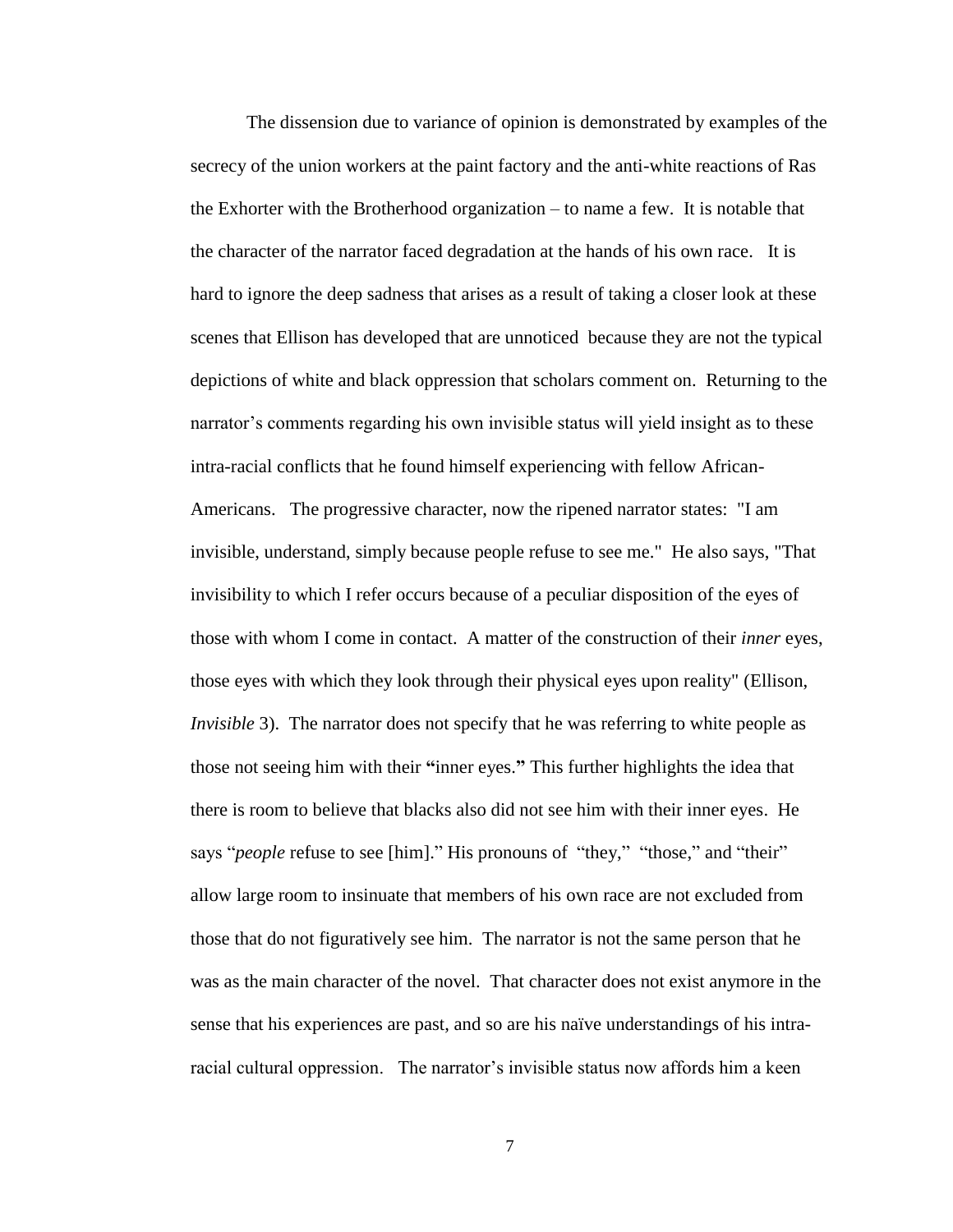retrospective which was not visible to him while he was a tangible physical character enduring his tribulations.

A considerable portion of the narrator's past interactions were with African-Americans and by extension their agencies, which Celeste Condit acknowledges were an attempt to "achieve legitimacy in …terms of the dominant ideology…black Americans in the 1960's strove to achieve legitimacy for their struggle for civil rights"; however, each held their own belief of what was required for social and economic uplift of the Negro" (Condit 5). These separate beliefs caused feelings of betrayal by opposing race members which in turn weakened any hope for solidarity in the supporting of each other's divergent ideals. Thus, although varying opinions of what paths to uplift would look like were anticipated, it is the consequential feelings of betrayal due to these various paths that contributed to the race being ill prepared to handle the pressure exerted on them from white society. Any solid visible premise to proceed upon was not realized for the race, or the narrator. The explicit understanding that scholars have investigated is that the narrator feels invisible because of being overlooked by white mainstream society. While scholars make the case for the externality of the invisibility, this discussion will direct an argument that a definition of the invisibility is enhanced by examining the consequential aspects of pluralistic schools of thought *within* the African-American culture of how to navigate the white world and the fundamental complications resultant of these disparate approaches on the intra-racial tones stirred inside of the race as being causative of invisibility.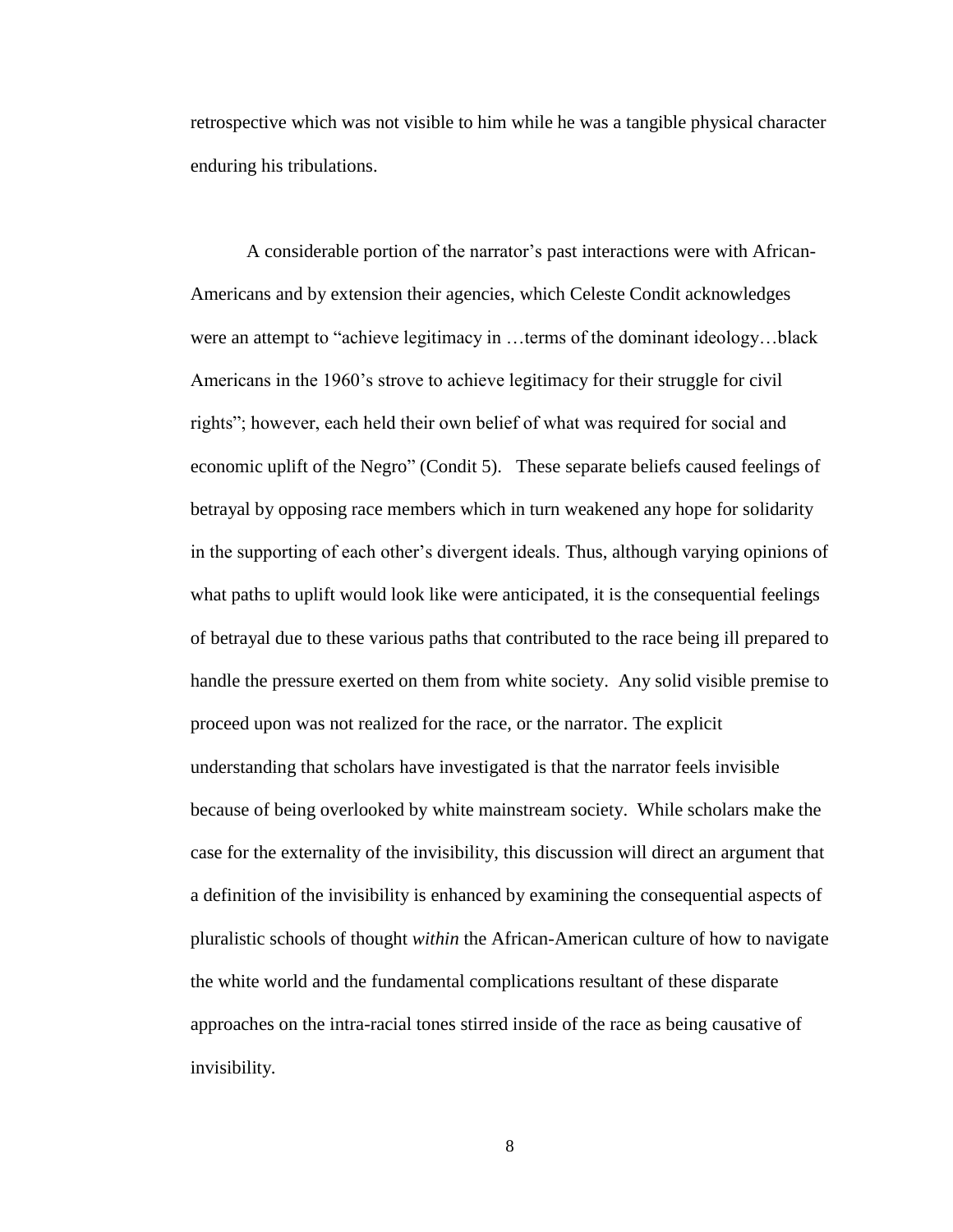The gifted novelist, Ralph Ellison subtly and poignantly displays this intraracial conflict in four key scenes. In examinations of African-American subtexts such as this, scholars such as Frantz Fanon or Henry Louis Gates readily come to mind, but if we approach the novel applying Michel Foucault's theory of inverse power we can better observe the betrayal and aggression that kept the race captive at their own will. In an excerpt from *Literary Theroy: An Anthology*, Juile Rivkin and Michael Ryan provide us an explanation of Foucault's theory:

Michel Foucault's major work on the history of power, published in 1975. [This work] portrays power as something dispersed throughout society. In his famous example of the Panopticon, a circular prison that allows for permanent surveillance of prisoners, Foucault suggests that the citizens of Western democracies act as their own jail – keepers. They internalize the social control that monitors society and maintains the disciplined efficiency of the social system. In this work ["Discipline and Punish"] as well, Foucault began to draw attention to the role of the body in social discipline (Rivkin & Ryan 549).

The largest correlations to the physical, internal, and cerebral control aspects of where Foucault's theory can best be observed in particular is in the first scene that we will later discuss. The first scene takes place in the localized context of the college and the narrator's experiences of betrayal and aggression at the hands of an instrumental fellow race member.

The four incidents that foreground invisibility that this paper explores also have an element of accompanied blindness. If we give a closer look at the narrator's definition of invisibility, we can find an explanation for this: for him to say "people refuse to [figuratively] see him [with their] *inner* eyes" introduces the angle that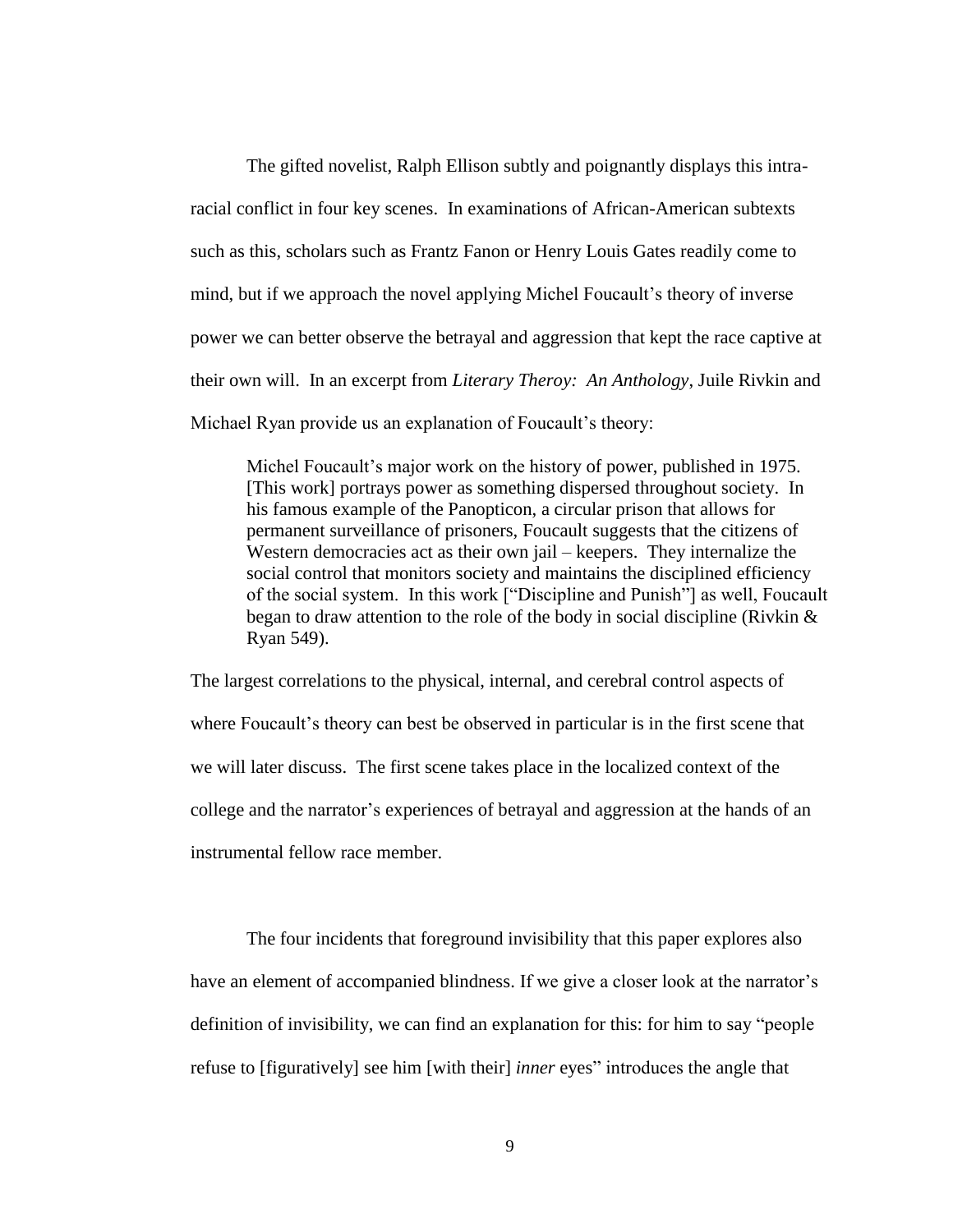someone in this equation is figuratively blind. Therefore throughout this discussion, in addition to structuring the case for intra-racial betrayal we will understand how the rhetorical roles of invisibility and blindness function together to strengthen the argument of the internal racial betrayal as collusive in the character's frustrations. It is also important to point out that some episodes do contain a physical element of blindness and invisibility which motion toward a greater symbolic correlation for the character in his situation of being caught in the midst of a contentious battle with members of his race.

Before calling on those scenes I will give attention to the emphasis of scholars' research of the last fifteen years, which is white society. Scholars hedge themselves into the discussion of *Invisible Man* on the given premise that as Wolfe in "Ambivalent Man" states: "When white America refuses to recognize you as a complex human individual – a sin in which… most twentieth – century American literature is implicated and white America has power, its blindness affects you down to the details of your own inner life" (622). Fleissner in "H.G. Wells and Ralph Ellison: Need the Effect of One Invisible Man on Another be *Itself* Invisible"? also attributes the Invisible Man to an "individualist in modern society who has somehow to make his way on his own and is thus made naked, or worse, invisible by racist reactions" (348). A clarified definition of just what exactly the invisibility itself *is,*  is what is here at issue. A mere taking for granted as these scholars have done, that the invisibility is because the invisible man is neglected by white society is a narrow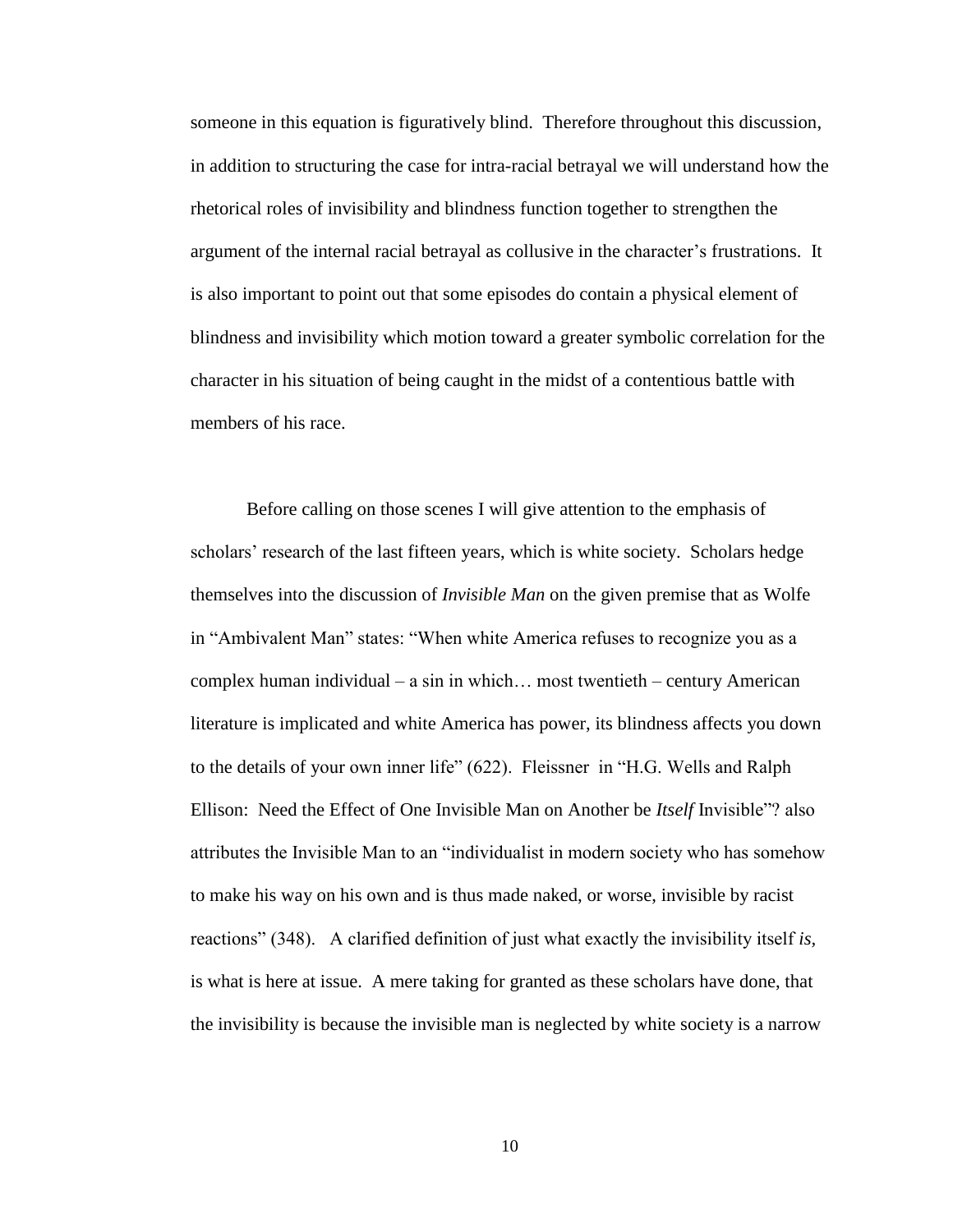vision which will not yield room for understanding how African-Americans have been each other's oppressor.

In this same article in which Fleissner attributes the invisibility to external factors, he allows room for the possibility of the inverse being the case. He does this by focusing his attention on the possibility of viewing the novel from a science fiction point of view. Initially this may seem incompatible with the focus of this discussion, yet his arguments center on the influence that the earlier novel written by H.G. Wells *The Invisible Man* had on Ellison's *Invisible Man.* While it seems that the character of Ellison's invisible man is not perceived as having any specific visible color, Wells attributed the lack of flesh and blood underneath his subject's clothing to represent what appeared to be a "hole," – thus the illusion that something "black" was present. It is this perception of emptiness such as revealed under the clothing of Wells invisible man which permits the fueling of the stereotypical theme that African-Americans were considered as empty and categorically classified as nothing. This is helpful in understanding that the invisibility of the characters could become perceived as a lack of intrinsic placement, which in itself has nothing to do with the circumscription of the white social class. Selisker in his article "'Simply by Reacting?' The Sociology of Race and *Invisible Man's* Automata," restates critic Carol Horton in support of what he terms "a corrective to ideologies" as remarking that " 'postwar liberalism contained an internal contradiction that would sabotage its credibility and potential by posing discrimination alone as the main barrier to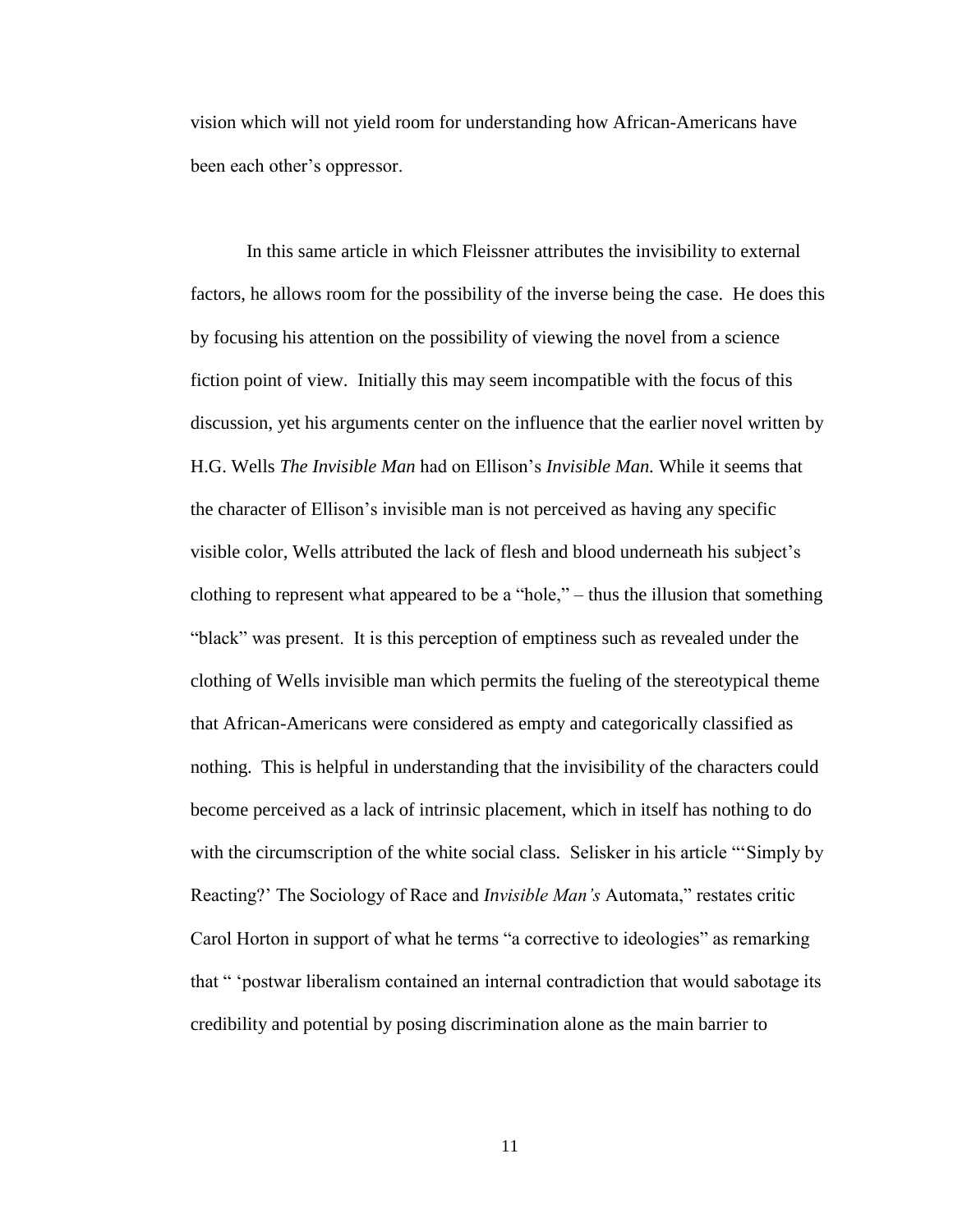national progress" (575). Yes, as Horton hints at – discrimination alone was not the chief barrier to national progress.

As this discussion unfolds, aside from discrimination, other obstacles to progress of the African-American will become manifest which primarily involved angst within the race attributable to dealings with one another. The narrator's ordeal with the Battle Royal is a perfect reduced paradigm that Ellison uses to present a window into the coarse intra-racial relations. The battle is set up for us in the beginning of the novel when the narrator competes for a scholarship and wins. Within this Battle Royal incident, all elements of invisibility, blindness, and betrayal are present. We note the complexity of self-preservation, anger, jealousy, and violence amongst the African-American contenders. They are doing whatever they need to do to win this battle. This physically abusive framework of the Battle Royal is a metaphor for the figuratively abusive behavior that he would encounter within his race later on in his struggle to steer through society - beginning with the college. And we can use this Battle Royal as a prototype throughout the discussion to make correlations to specific contenders who demonstrate blindness as opposed to invisibility and how these metaphors match up with later incidents in the narrator's experiences with betrayal.

During the Battle Royal scene he describes that his blindfold was so thick and tight. He thus could not see who was hitting him and from which direction. (Ellison, *Invisible* 22). At this point our narrated character is physically blind, but he is invisible to the other opponents, as are all the other contenders that are also wearing blindfolds. This description of thick and tight is also important because it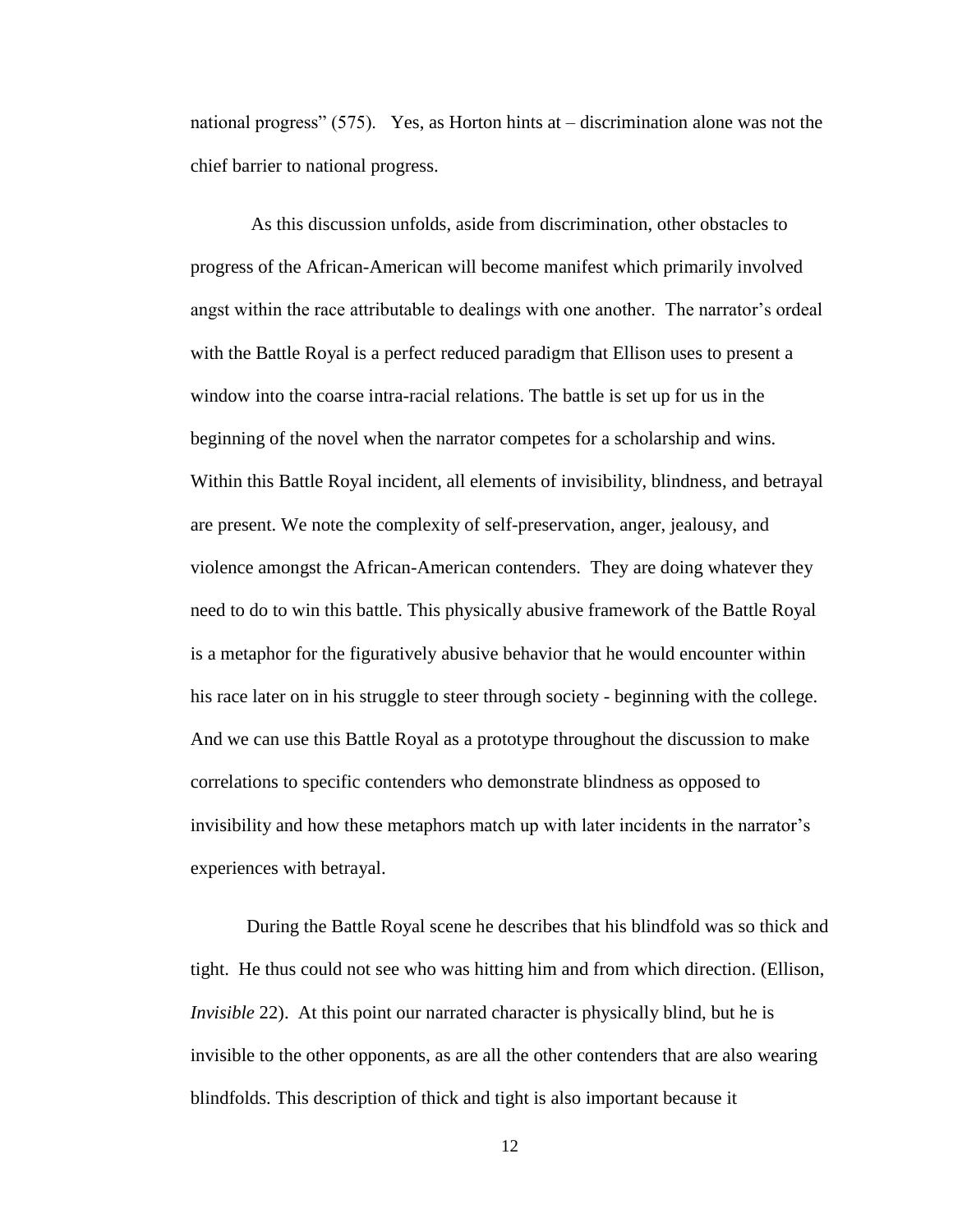appropriately depicts the thick and tight temperament in the battle scene and the thick and tight temperament of the culture as the novel progresses. The fact that he is blind to his opponents that are hitting him sets up the framework for his later experiences that just as in the Battle Royal, his inability to see who is attacking him lends to the feelings of disloyalty and betrayal because he is in a sense blindfolded to these opponents . The barbaric, animalistic performance is necessary in order to achieve the financial support of the white benefactors, who are invisible to the contenders because the contenders are blindfolded. It is ironic that here, the white crowd has blindfolded the black contenders, rendering the whites invisible to the blacks, but leaving the blinded blacks visible to the crowd. This can be read rhetorically, even allegorically, for blacks blinded from understanding the intricacies of the wider world, are prompted, therefore, to fight one another in their collective blindness, rather than try to see *inter*-racial relationships instead. The individual contenders blindly pummel one another, hampering one another's interests intraracially, owing to the blindness imposed upon them *inter*-racially, by whites who are apparently amused to watch them struggle. Of his blindness in the Battle Royal he says:

A glove smacked against my head, I pivoted, striking out stiffly as someone went past, and felt the jar ripple along the length of my arm to my shoulder. Then it seemed as though all nine boys had turned upon me at once. Blows pounded me from all sides while I struck out as best I could. So many blows landed upon me that I wondered if I were not the only blindfolded fighter in the ring, or if the man called Jackson hadn't succeeded in getting me after all (Ellison, *Invisible* 22).

Here in a small space we can see the archetypal frame for the narrator's impending betrayal at the hands of his own race. The narrator says that he saw that "everyone fought hysterically. Everybody fought everybody else." Very significant also is that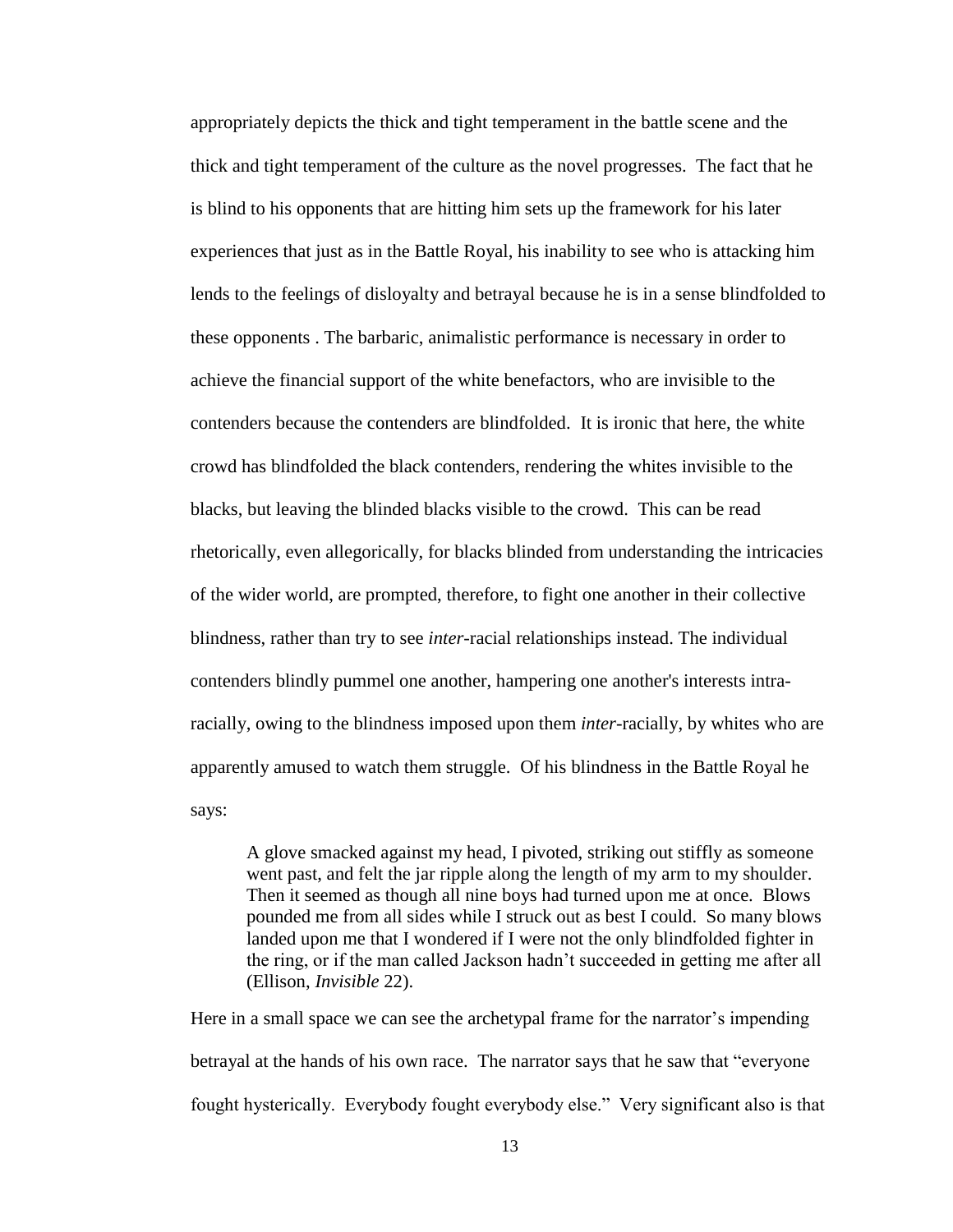the now un-blindfolded character observed "a boy violently punching the air and [he] heard him scream in pain as he smashed his hand against a ring post" (Ellison, *Invisible* 23). The implication of this boy singlehandedly harming himself gestures toward the material possibility that not only are African-Americans' applicably being portrayed as victims of one another, but also victims of themselves as might happen when as the character - the contender is suffering from lack of recognition of selfimposed blindness. In essence Ellison's invisible man keeps encountering different models of the Battle Royal scene as it affects African-American leadership. As previously stated, the economic and social benefits available to whites were in short number for African-Americans and Ellison's novel is portraying this less than level playing field that Blacks found themselves fighting one another over at that time. In his collection of first person essays in *Going to the Territory*, Ellison remarks that the "American democracy…through wishful schemes…would banish [blacks] from the nation's bloodstream, from its social structure, and from conscience and historical consciousness" (105).

The narrator's experiences within fragmented Black society can be outlined by two overarching schools of thought on how African-Americans best advance themselves during the era of Reconstruction. Traces of the strategies of such African-American leaders and educators as W.E.B. Du Bois and Booker T. Washington, to name a few, are evident in these divergent schools of thought that the narrator finds himself confronting when he is enduring his experiences in college, later while working at the paint factory, and with the elusive Brotherhood. His entire experiences with the college and later with the paint factory and the hospital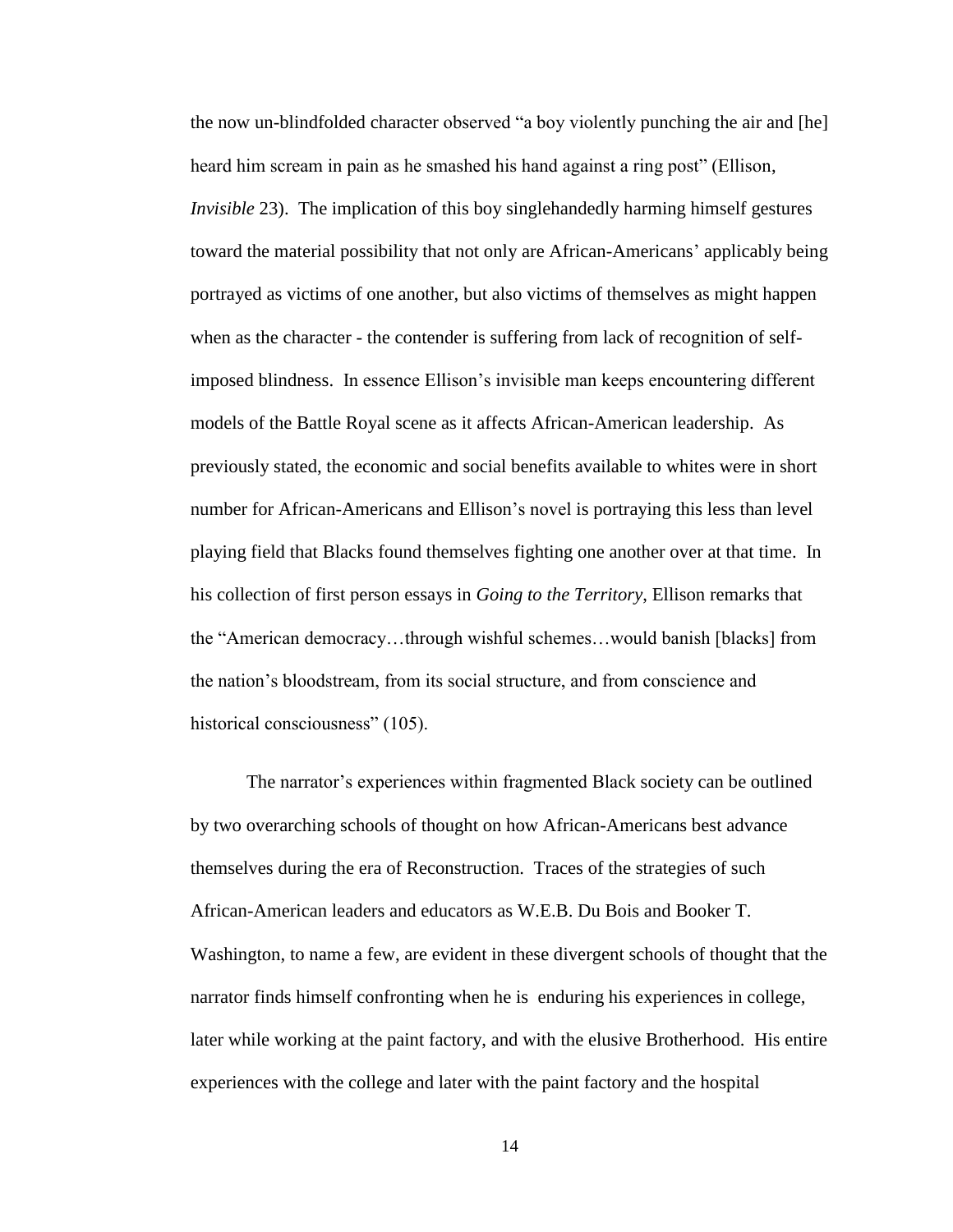categorically fit the ideals of Washington of following the path of subservience. His experience with the Brotherhood could be said to follow the more intellectual ideals posited by Du Bois. These conflicting philosophies only contributed to his disillusionment and lack of visibility within the culture, and they pose as an example of the types of differing ideals that gave rise to the sense of betrayal within the race. It is as though the respective schools were blind to the potential progress that the opposite school had to offer.

At times the implicit tone of the naïve character left him questioning how something so superficial as skin color could dictate personal choice and in turn incur the penalty of being labeled disloyal when that personal choice differed from that of the established agency. This concern manifested itself quite literally as the narrator stirred the paint at the factory. The mystique of the ten black chemical drops into the paint causing its "optic white" splendor left the narrator astonished. These ambivalent approaches to African-American progress inevitably rendered the narrator lacking recognition within the agencies he attached himself to. Lack of recognition was evident for instance when he was working with the Brotherhood; he was stripped of voice by being forbidden to create his own speeches. In effect he became their puppet. It is important to identify the approaches belonging to these primary schools of thought. Indications of intellectualism, existentialism, politics, subservience, and even violence can be seen in these separate models for advancement in the text. Though distinct, it was not unusual for some or all of these categories to enmesh in Ellison's novel.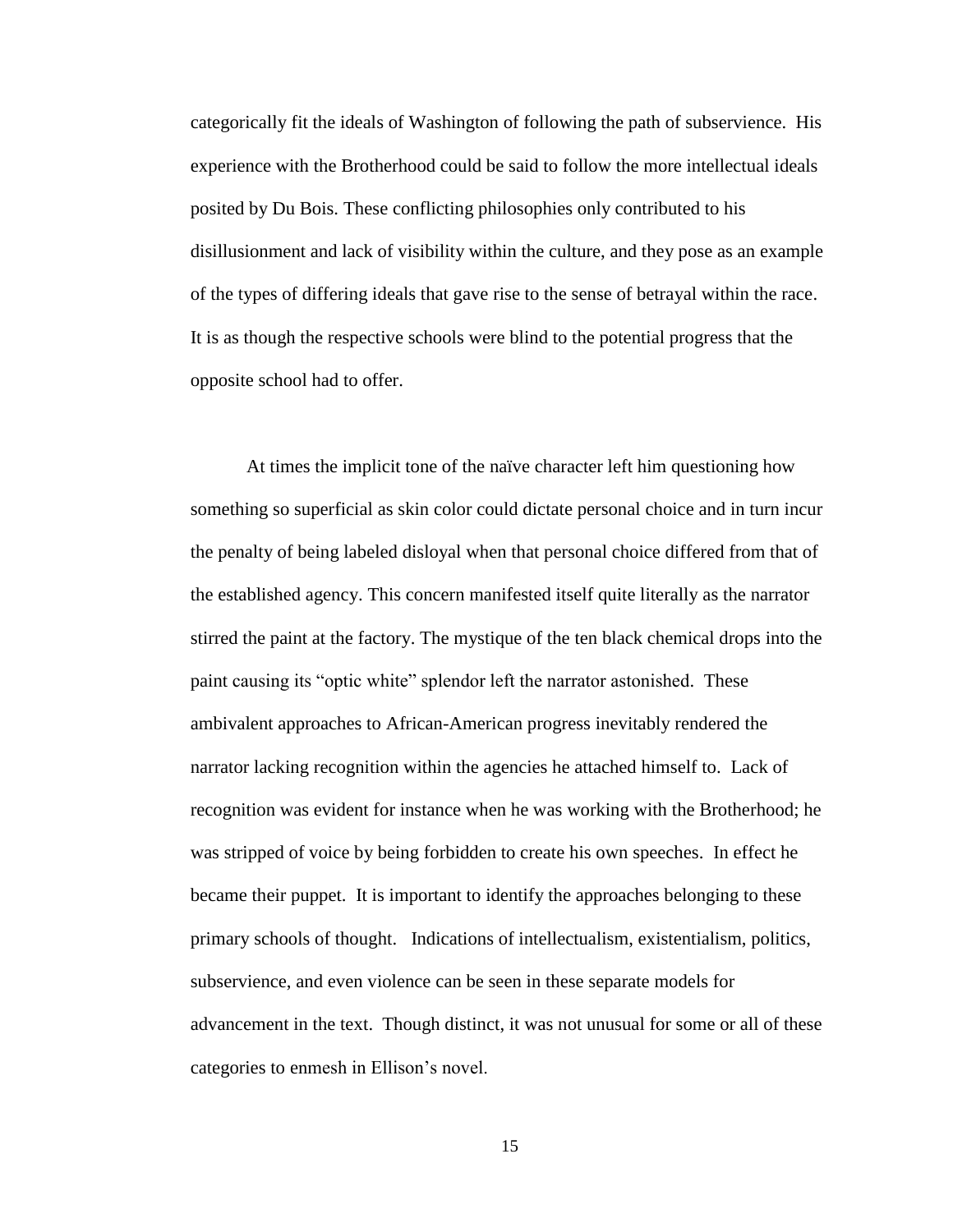Washington's model and DuBois's model are examples of the kinds of approaches that African-Americans could not agree upon to follow - which in turn prompted virulent disagreements and betrayals within the race. Advocates of each were blind to the likely benefits and struggles of the opposing model.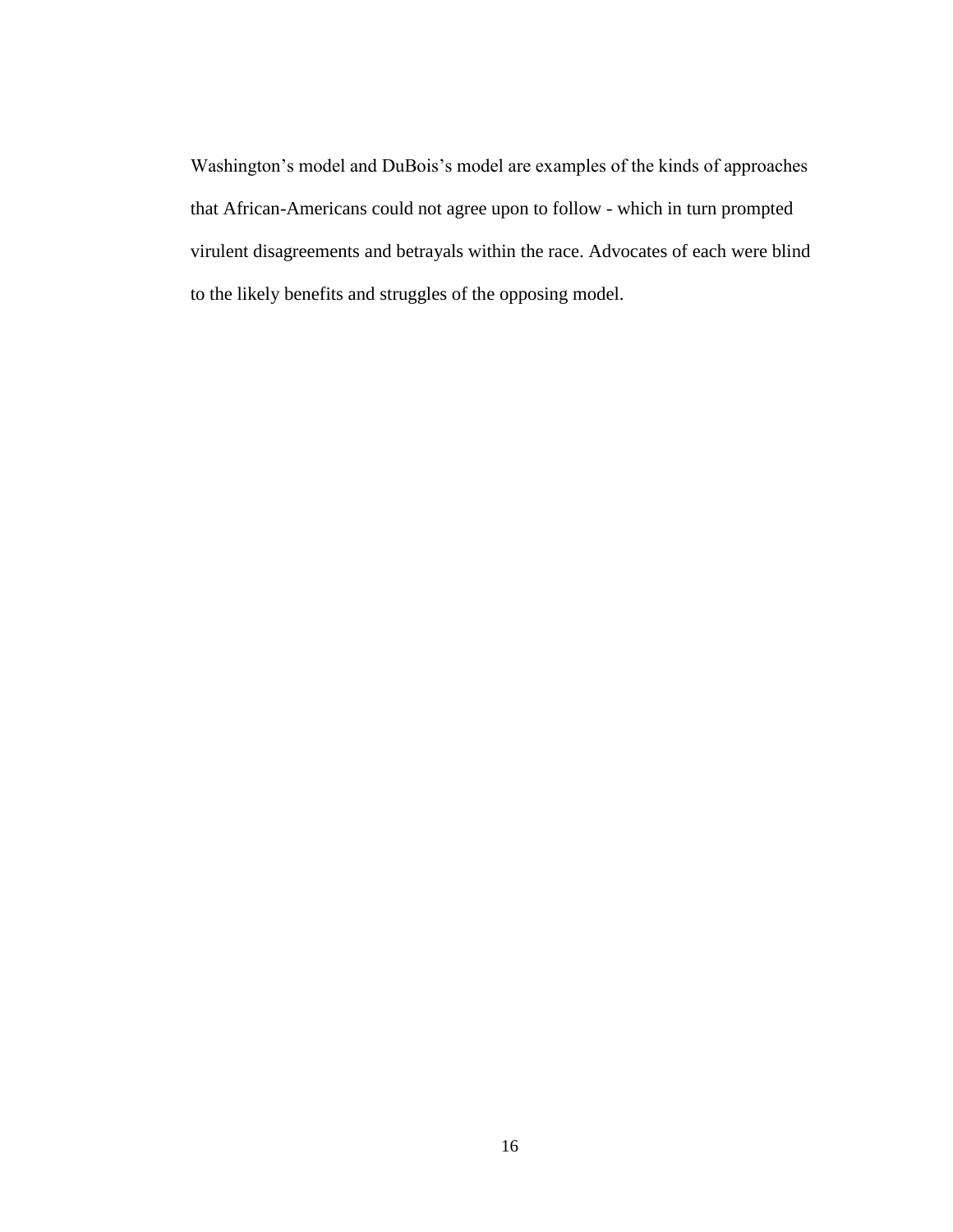## **CHAPTER II**

#### IMAGES OF SUBSERVIENCE

Although no longer enslaved, colonialist ideals colored the opinions that Booker T. Washington felt of how Blacks would be best benefitted. His religious and subservient tone appealed to whites, scholar Jeremy Wells explains this, in that he "stressed the spiritual value of manual labor, spread[ing] the gospel of industrial education throughout the South, [and] elsewhere in the United States" (Wells 54). Washington would present himself and his people as "apostles and educators…their divine mission to uplift the black population that had emerged from slavery unfit for participation in a democratic society, a population that they routinely characterized as 'heathen' rather than uneducated or impoverished" (Wells 55). Washington's subservient behavior and the fact that his *Tuskegee Institute* was primarily funded by liberal whites caused him at times to be labeled an "Uncle Tom" which is a derisive term for a black person who fawned to whites. Washington's purpose in utilizing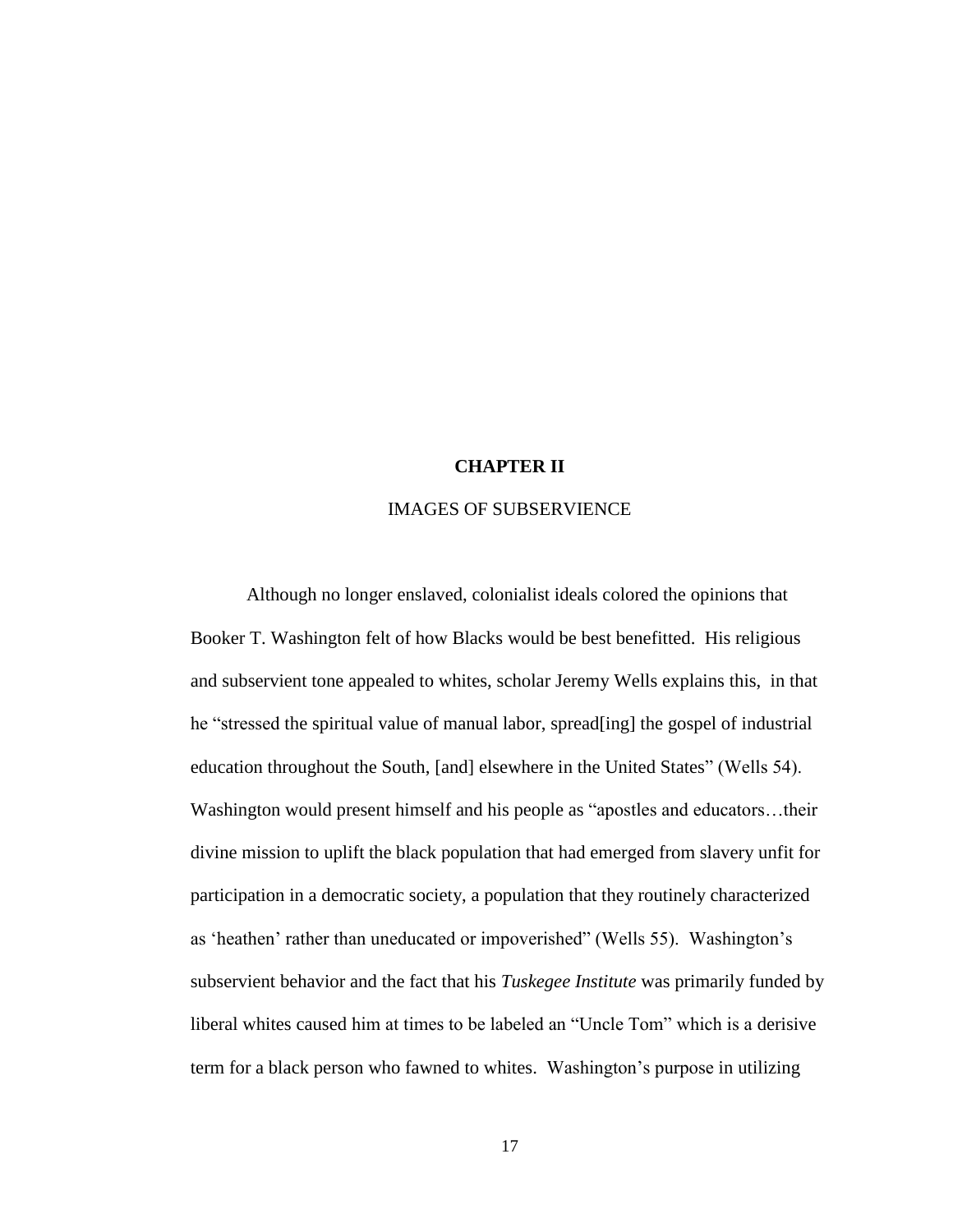this method was to enable the advancement of African-Americans in the Jim Crow South.

Dickson Bruce Jr. best sums up the duplicity of Washington in his article

"Booker T. Washington's *The Man farthest Down and the Transformation of Race,*"

and it is in this summation that we cannot help but perceive the character of Dr.

Bledsoe - president of the college - portrayed within these behaviors that Washington

espoused. Bruce observes:

But Washington had always been a baffling character. Often he displayed the most egregious sycophancy toward white Americans, flattering them, assuring the world of their virtue, and championing a program for racial progress that posed no real challenge to segregation and white supremacy. At the same time, there was much in Washington's words and his behavior to suggest a man for whom such sycophancy was a pose, adopted to protect his vulnerable position as black educator in the South and black leader in America. Most notable, of course, was his vocal accommodationism, hiding secret but now well-documented efforts to work against the very Jim Crow policies with which he had apparently made his peace. Wearing 'the mask,' as his contemporary Paul Laurence Dunbar classically described it, Washington was a man who knew how to survive in a hostile white world, saying what he knew that white world wanted to hear, trying, like the trickster John, to prevent that world from closing off what few possibilities there were for effective action and achievement (para.6)

Bledsoe behaves according to Washington's model and this is apparent in the

conversation that Bledsoe had with the narrator just prior to expelling him from the

school for an incident that occurred with Mr. Norton, the white trustee of the school:

Negros don't control this school or much of anything else…I's big and black and I say 'Yes, suh' as loudly as any burrhead when it's convenient, but I'm still the king down here. I don't care how much it appears otherwise. Power doesn't have to show off. Power is confident, self-assuring, self-starting and self-stopping, self-warming, and self-justifying…The only ones I even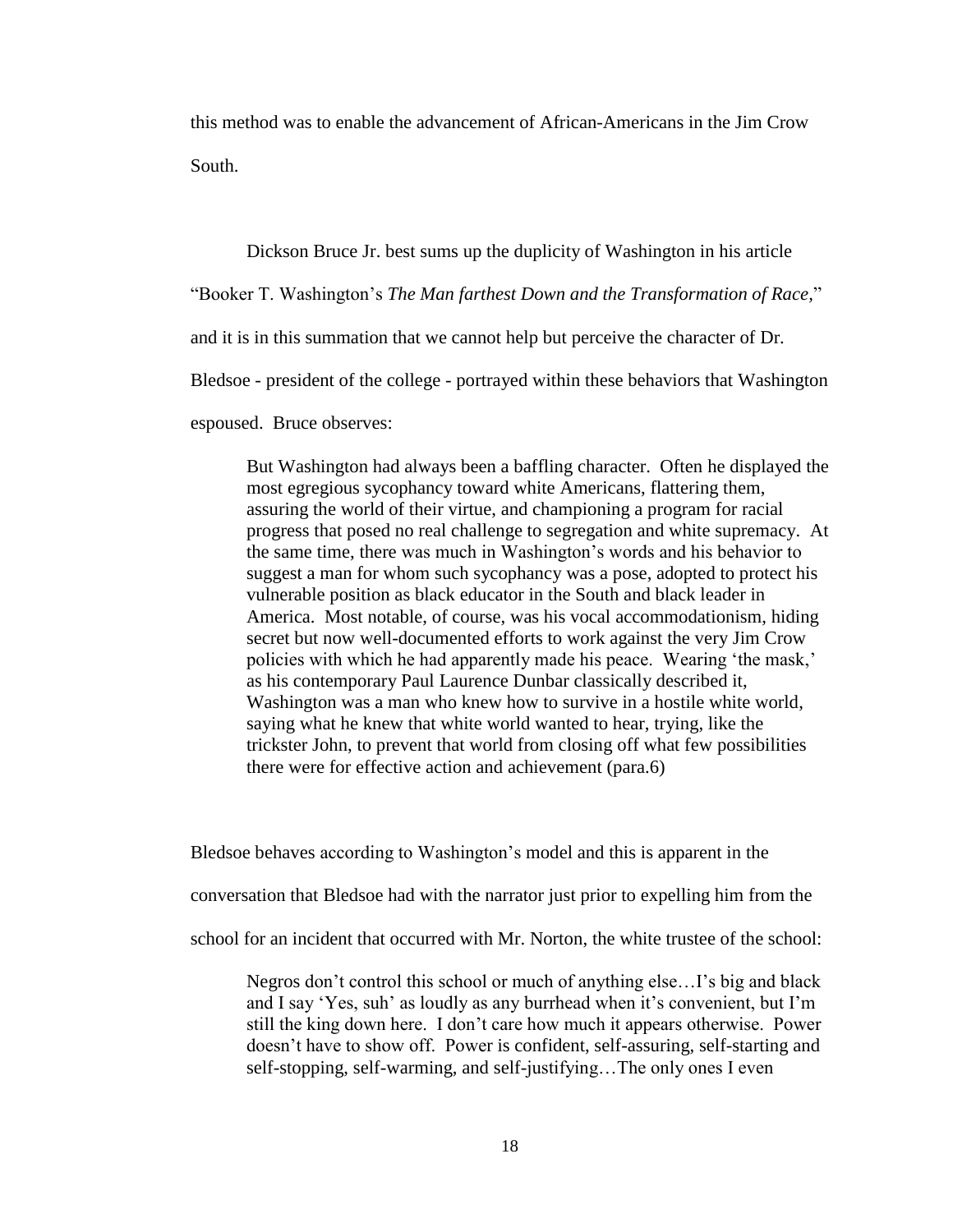pretend to please are *big* white folk, and even those I control more than they control me (Ellison, *Invisible* 140).

The narrator's grandfather had given him similar advice saying: "overcome 'em with yeses, undermine 'em with grins…until they vomit or bust wide open" (Ellison, *Invisible* 16). Dr. Bledsoe's behavior as a sycophant towards philanthropic school trustee Mr. Norton has strong similarities in Washington's philosophies of how Blacks should behave toward liberal whites who were in a position to help them get what they wanted. In taking a look at the scene just preceding Dr. Bledsoe going in to meet with an injured Mr. Norton, we have an opportunity to see the donning of the figurative mask. The narrator even alludes to Dr. Bledsoe "compos[ing] his angry face like a sculptor, making it a bland mask leaving only the sparkle of his eyes to betray the emotion that [he the character] had seen only a moment before" (100). It is behind this mask that Bledsoe could now attend to Mr. Norton, obsequiously stepping away from his tone as school president to say: "I've been worried about you, sir." Mid-statement Bledsoe notices Norton's injured head and the text states that he "rushed forward" and he cried, "a strange grandmotherly concern in his voice" (101). Bledsoe was "outraged" and demanded to have the doctor come in immediately. Norton refers to his injury as a "mere scratch;" however, Bledsoe much exaggerates his reaction: "'Mr. Norton, Mister Norton! I'm so sorry,' he crooned" (101). The usage of the verb croon is essential because crooning in its basic definition is rendered as singing. This emphasizes the depth to which Bledsoe ingratiates himself to Mr. Norton. Additionally, Bledsoe promises Mr. Norton that the boy would be "severely disciplined" for his actions. Bledsoe is not only angry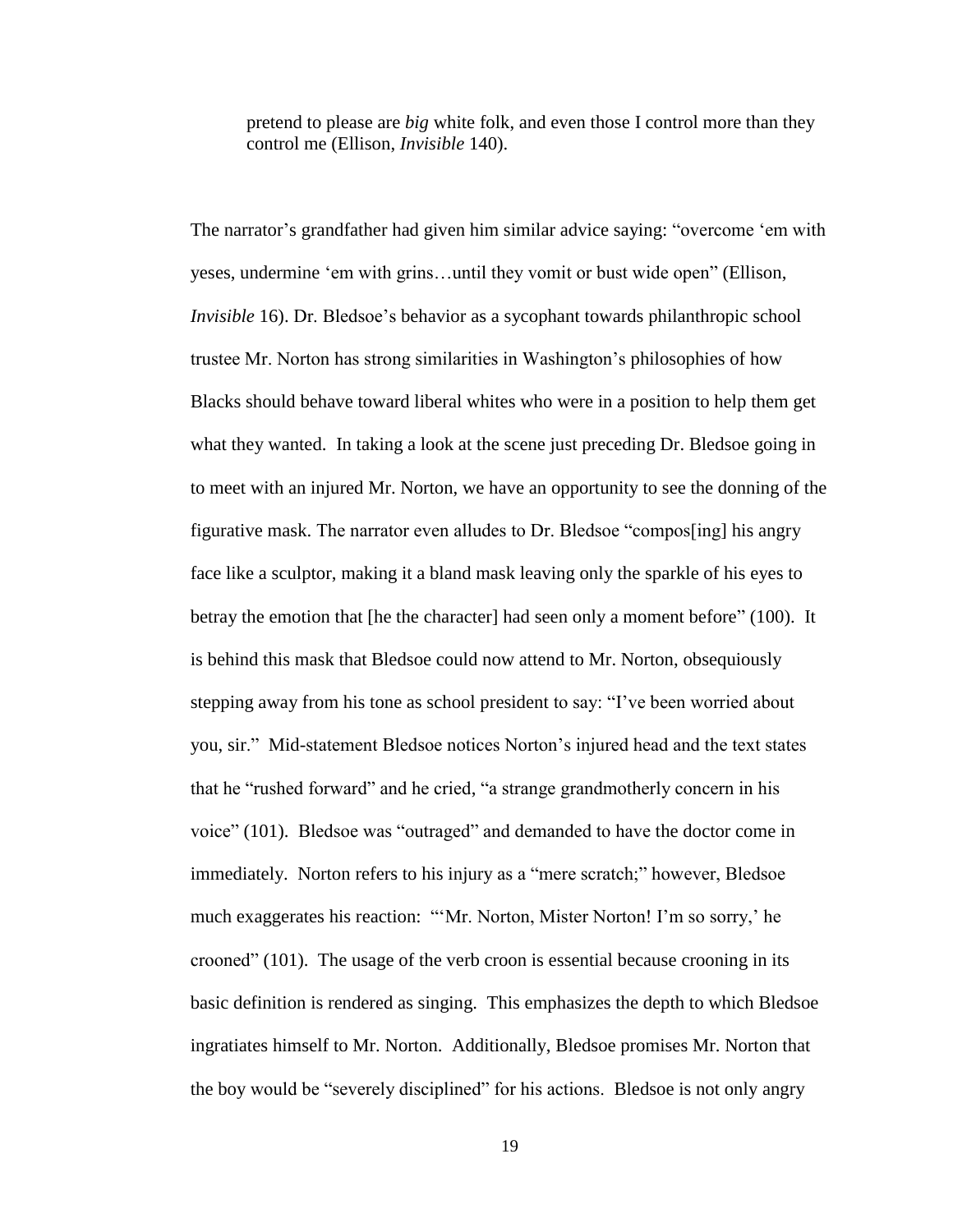with the character because Mr. Norton was injured while in his care, but he is also infuriated upon learning that he took Mr. Norton to meet John Trueblood, who is inarguably representative of the most reprehensible class of African-Americans and also is known in the community for having gotten his wife and daughter pregnant.

This encounter with Norton, Trueblood, and Bledsoe forcefully depicts the degree to which the character is caught between the intra-racial incongruities. This scene is crucial in that it establishes the callous nature of Bledsoe and represents the portion of those African- Americans who felt that a factor in success was to betray their fellow race members if necessary. Strong parallels to the initial Battle Royal incident can be seen here with Bledsoe and the narrator. While stepping in the ring to fight the battle, and while feeling the blindfold "pressed into place…even then [he] had been going over [his] speech" (Ellison, *Invisible* 21). Although he was physically in the ring, it is as though he was literally blind to the violence about to take place surrounding him. The only thing on the narrator's mind was his speech. He also states that he felt he had *suddenly* found himself in a "dark room filled with poisonous cottonmouths" (Ellison, *Invisible* 21). Much can be gleaned from this statement because it alerts the reader to the narrator's abrupt awareness of his dangerous surroundings. A cottonmouth is a snake and this is a fitting description of Bledsoe. Up until a certain point, the narrator was blind to the fact that Bledsoe was a poisonous snake. Here he is trying to get his education at the college, just like in the Battle Royal. He is just trying to get his speech correctly formulated and suddenly he is physically blindfolded and has to fight. This metaphor emphasizes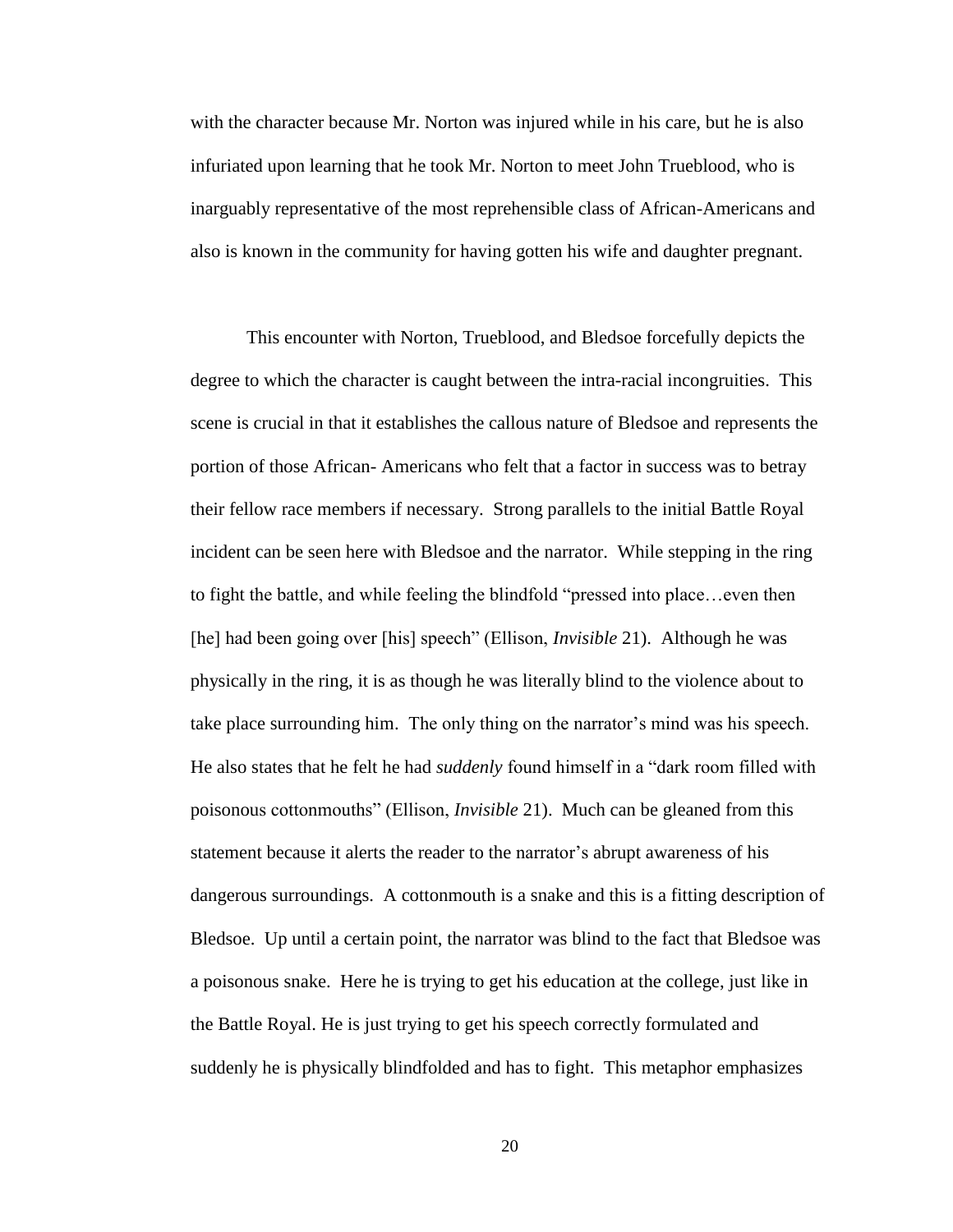his moments at college when he is merely trying to get his education and then he suddenly realizes that he is in another type of battle ring with Bledsoe the snake.

He has been blindsided and betrayed by Bledsoe because Bledsoe believes that in order to remain in Mr. Norton's affections, he must severely chastise him. This belief however, clashes with the reality of how Mr. Norton handled his visit with Trueblood. What I mean is that it is interesting that both Trueblood and Bledsoe earned sympathies from Mr. Norton as evidenced by him responding to both statuses of Black men with financial rewards, so we are left to wonder – if betrayal was actually necessary to get ahead. This is another example of the narrator being suspended between others of his own race. In spite of Bledsoe's low estimation of Trueblood, Mr. Norton still gives him money to buy gifts for the children – something that Bledsoe would never do for those whom in his estimation were lower race members. It is reasonable to say that Bledsoe would also encounter a feeling of jealousy that such a person as Trueblood who lived in a "slum" would also be a recipient of the goodwill of Whites (Ellison, *Invisible* 136.) Such a reality perhaps came as an assault on the character of Bledsoe who felt that he had created a foolproof system in ingratiating Blacks to the mercies of powerful Whites.

Bledsoe's reaction to Trueblood motions to a thought-provoking line of inquiry regarding the jealousy within the race as a result of the feeling of favoritism displayed to certain African-Americans from Whites.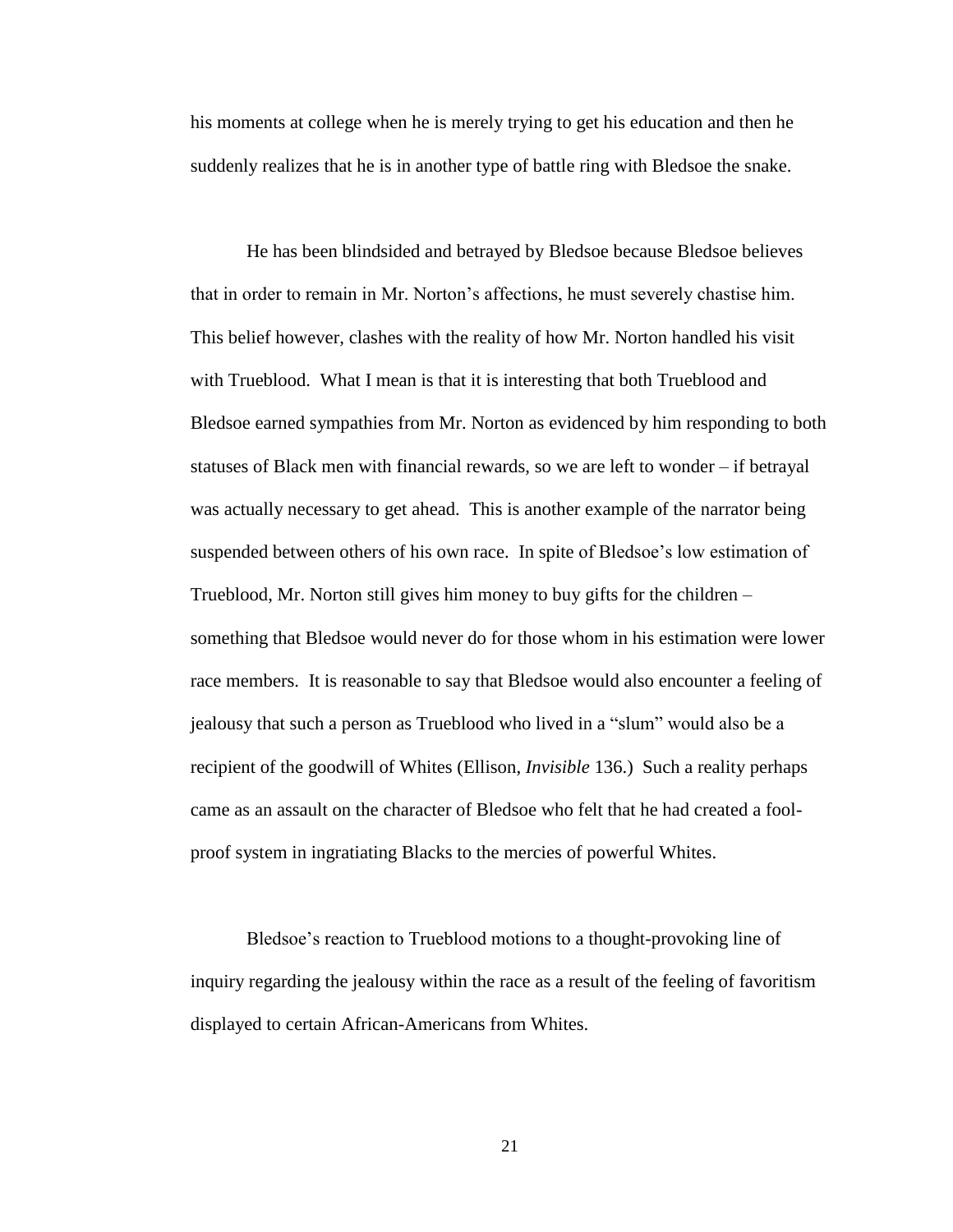#### **Bleeding With Power**

The power that rested in Bledsoe's hands was also owing to the space of the physical school institution itself. There are similarities between the structural format of the school and Foucault's theory of power as he defines in "Discipline and Punish" whereby the captive is held down at their own will. Here Ellison's description of the narrator's college environment resembles Foucault's description of the annular shaped Panopticon prison institution without wires, fences, or gates. The college is quite literally a prison. The Foucouldian Panopticon has a surveillance tower whereby the jail-keeper can see any prisoner at any time. This tower having "venetian blinds on the windows" prevented the prisoners from seeing into the tower to see if a guard was present, thus the prisoners could not know when exactly they were being viewed (Foucault 555). It was the belief, however, that they were constantly being watched that caused the prisoner to exert power over their own selves to behave as their own "jail-keeper" – as though they were being watched. In this example of mutual self-repression, the prisoner was doing the oppressor's work for them. In this self-to-self relationship, the prisoner was not only captive but also captor. It is important that the "power should be visible and unverifiable." Visible in the sense that "the inmate will constantly have before his eyes the tall outline of the central tower from which he is spied upon." The power is unverifiable in the sense that "the inmate must never know whether he is being looked at at any moment" (Foucault 555). This arrangement allows the prisoner to "become the principle of his own subjection" (Foucault 556). Additionally this permits the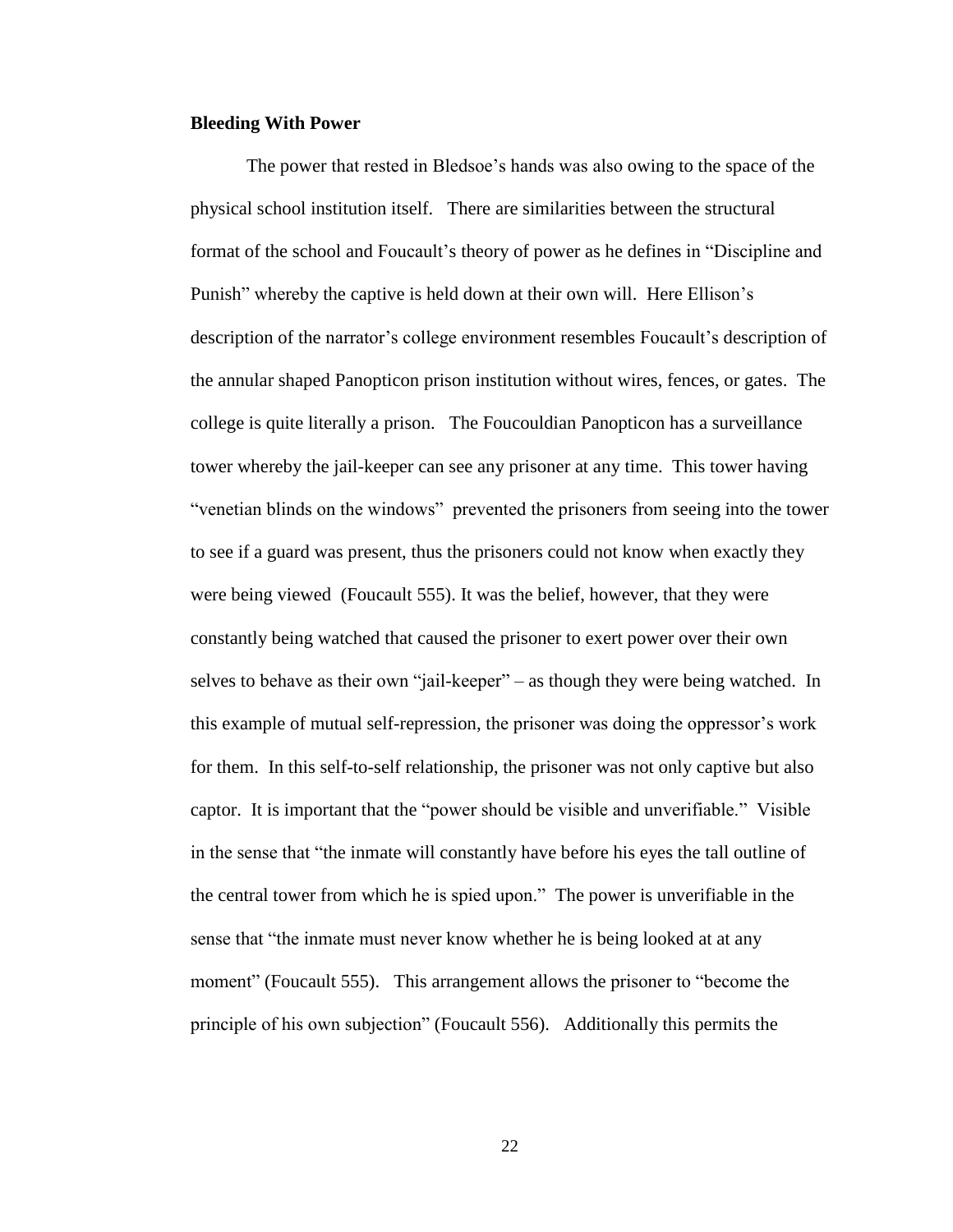theory's "internalization" requirement of the "role of the body" to be present in the social control that monitors society" (Foucault 549).

On a broader scale the college the narrator attended fits this description of an institution of captivity similar to the annular shape of the Panopticon that Foucault describes. The threat of discipline was encircling, and there were no figurative corners for the character to conceal himself. Much like the prison, Ellison describes the school as not having any physical restrictions which kept the students within the confines of the building: "Down the sloping lawn below me the male students moved toward their dormitories, seeming far away" (*Invisible* 134) This is a word picture that paints an image of liberty and independence although just like the Panopticon, the students can never avoid close scrutiny.

The "tall outline of the central tower" that Foucault designates, was for the character the imposing dread that such a figure as Bledsoe's persona evokes. The tower being described in theory as an "outline" is appropriate here, because with an outline, the entire essence of the structure is not seen, only its essential framework. Figuratively, the character does not have to behold the thickness of Dr. Bledsoe either to recognize the immense overweening control that rest in Bledsoe's hands.

There are more similarities to be found in Foucault's theory of inverse power and the emotional state of the character. These similarities can be seen in the intervening moments that the character waited to have his meeting with Dr. Bledsoe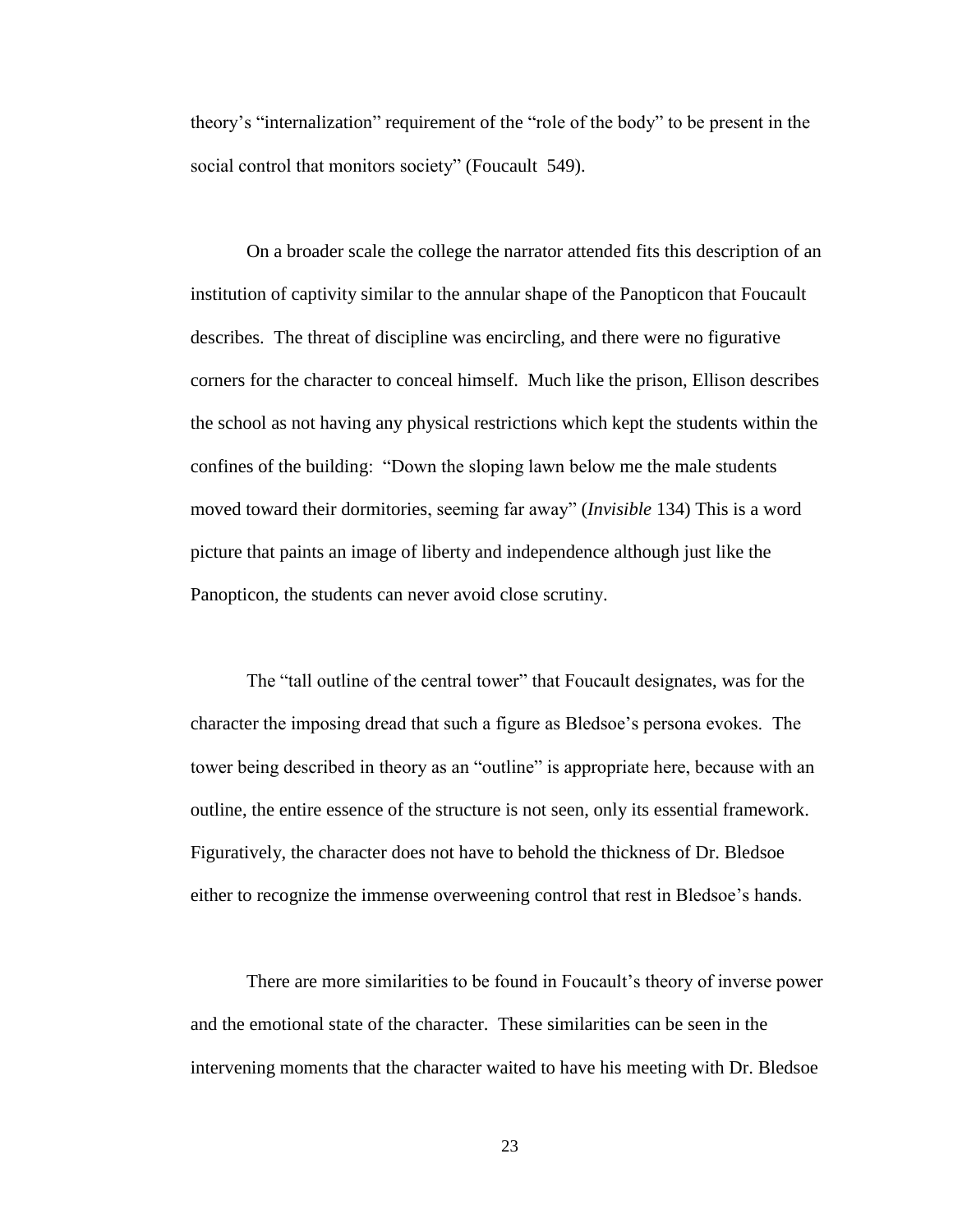subsequent to his accident with Mr. Norton of which was previously discussed. This meeting with Bledsoe was painfully delayed by a vesper service during which a Reverend Homer A. Barbee gave a deliberate speech further underscoring the prestige of the college and the mission of the original founder. This annular shape lends the ability for all prisoners to be visible at any given time. The character felt as though he were visible at all times even when he was not directly being viewed: "I seemed to feel his eyes resting upon my face as he swept the section in which I sat" (Ellison, *Invisible* 113). The scene reaches a crucial pivot when the character "become[s] the principle of his own subjection:" (Foucault 556) Though emotionally overwhelmed he resists his desire to "rush from the building… [he] sat stiff and erect supported by the hard bench, relying upon it as a form of hope." Furthermore he would have considered physically leaving the service as "an act of treason" (132). Here we see the "role of the [character's] body in social discipline" (Foucault 549). The scene concludes with the character being "[unable to] look at Dr. Bledsoe" (Ellison, *Invisible* 132). Very much like the prisoners being unable to behold their captors for the construction of the tower and its venetian blinds, it was as though the narrator had been incapable of seeing his captor as if he had suffered from a selfimposed blindness - although Bledsoe was standing in sight of him. Here we see the completion of this aspect of the theory demonstrated. The hyper-visibility that the Panopticon imposes assists in the character's feelings of physical invisibility because his privacy is literally invisible to him. Additionally, since he does not know whether he is being watched at any particular time, he further loses control over his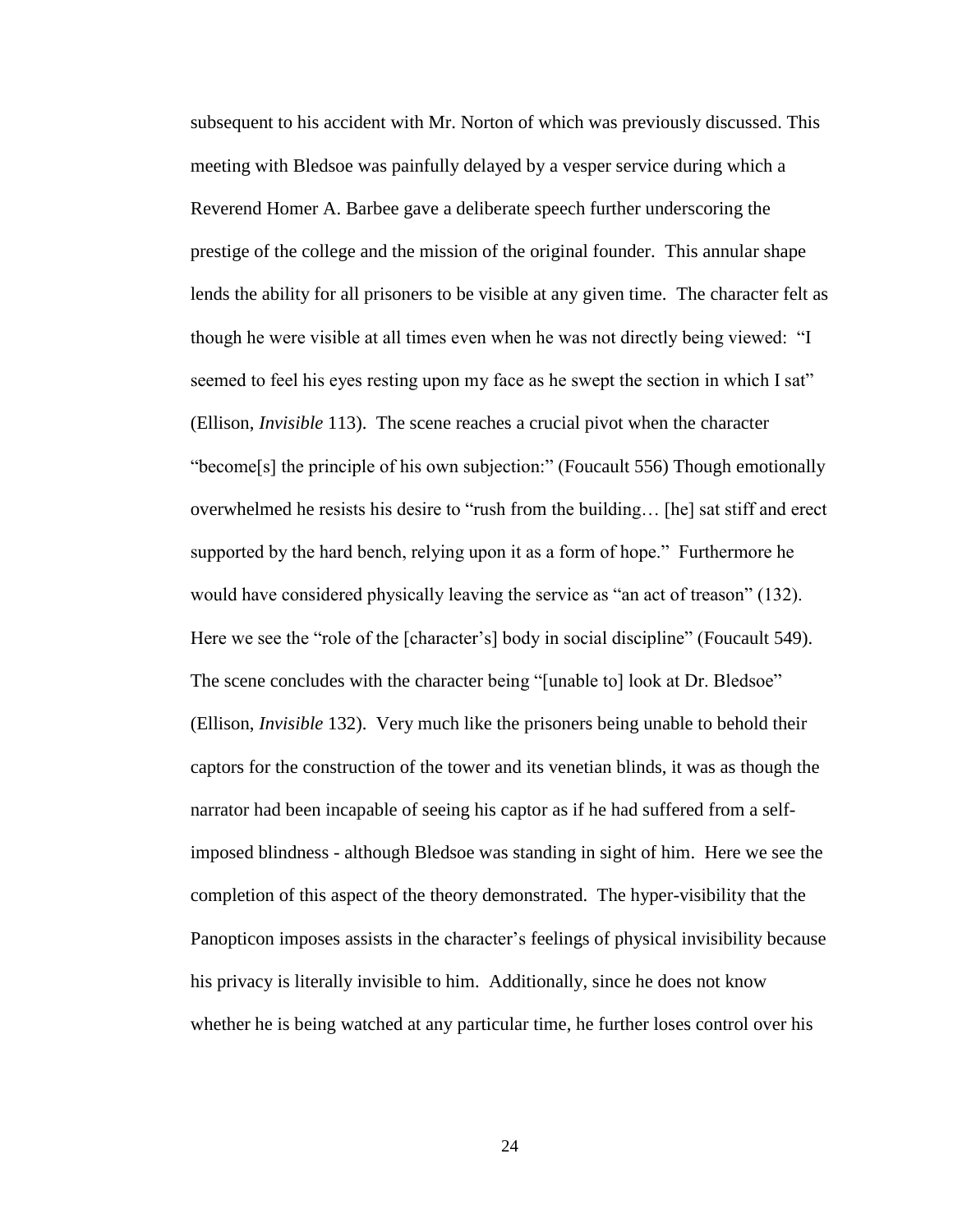own movements which may or may not be being physically observed. It is invisible to the character whether or not he is visible to the governing agency.

Foucault's theory of power does not conclude with the dispersion of the power remaining merely physical which allows for the captive to double as their own captor; however, he also introduces an intellectual strategy. Power relations that are suspended by knowledge are ostensibly the most effective manipulations of control.

We should admit that power produces knowledge...that power and knowledge directly imply one another…that there is no power relation without the correlative constitution of a field of knowledge, nor any knowledge that does not presuppose and constitute at the same time power relations. These power- knowledge relations are to be analyzed …the subject who knows, the objects to be known and the modalities of knowledge must be regarded as so many effects of these fundamental implications of powerknowledge and their historical transformations (550).

Bledsoe utilizes his powerfully spatial latitude which accords his position as president of the college as he chooses – to the betrayal, detriment, and ruin of the narrator. Instead of Bledsoe using his superior position that so few Blacks could boast of at that time, he used his status as a weapon to destroy fellow race members who he perceived as a threat.

## **Suggestions of Socioeconomic Subtext**

As we proceed in this discussion, it is at this moment that I will point out that although at times in the narrator's experiences there are hints of socio-economic disparities within the race, there is no significant enough basis to attribute the internal conflict to the economic disparities within the race. Actually it would be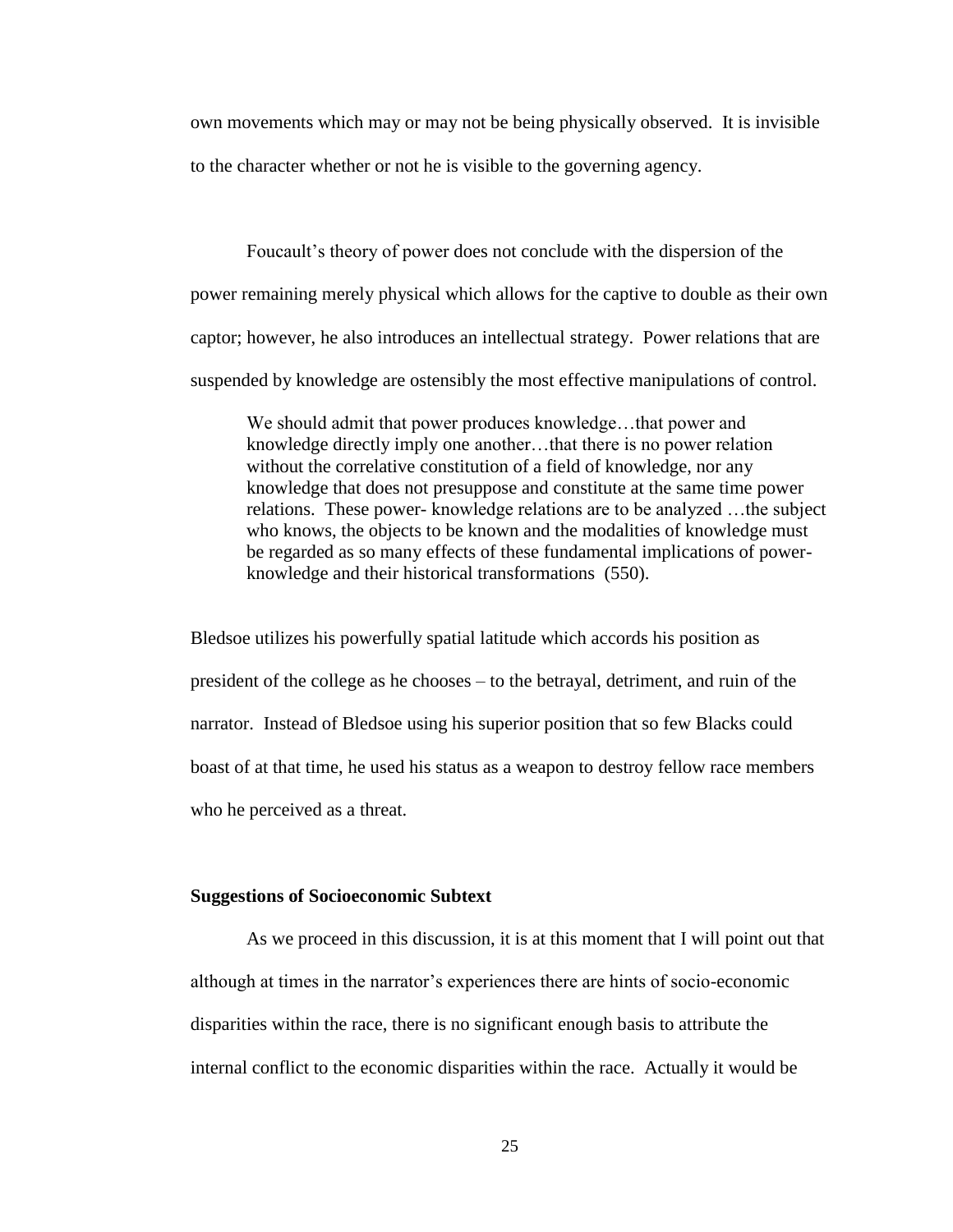trite to make such a suggestion seeing as though the individuals that Bledsoe contended with, for an example, posed no economic threat to him – such as Trueblood and the narrator. Such a suggestion would further insinuate that if all members of the race were on the same socio-economic class then there would be no fighting amongst them. Well, the narrator's later experiences at the paint factory disprove this because despite the fact that all the workers were collecting a paycheck, there were still those who were not satisfied and consequently found something to fight about. Returning to Bledsoe to echo this point, his rivals of less financial status were not the ones picking fights with him, rather, Bledsoe was the instigator of contention with the less financially privileged Blacks. He apparently possessed all the fruitages that a Black could want, yet he was the source of the rivalry – not the less economically fortunate African-Americans. Moreover, such a suggestion of socio-economic causes as the foundational source of internal strife would conflict with the Battle Royal paradigm that we are tracing throughout this discussion. The contenders in the Battle Royal were all leveled. They all entered the ring blindfolded with no clothing beyond their undergarments. As the Battle Royal suggests, an equivalent opponent is someone who has no more or less tools than the rival. Highlighting the socio-economic drives would indeed however bear a fruitful discussion, but for another line of inquiry which is outside the scope of this discussion.

Bledsoe was not interested in helping his fellowman; he sought to do whatever he thought he needed to do to remain on top, and for him this included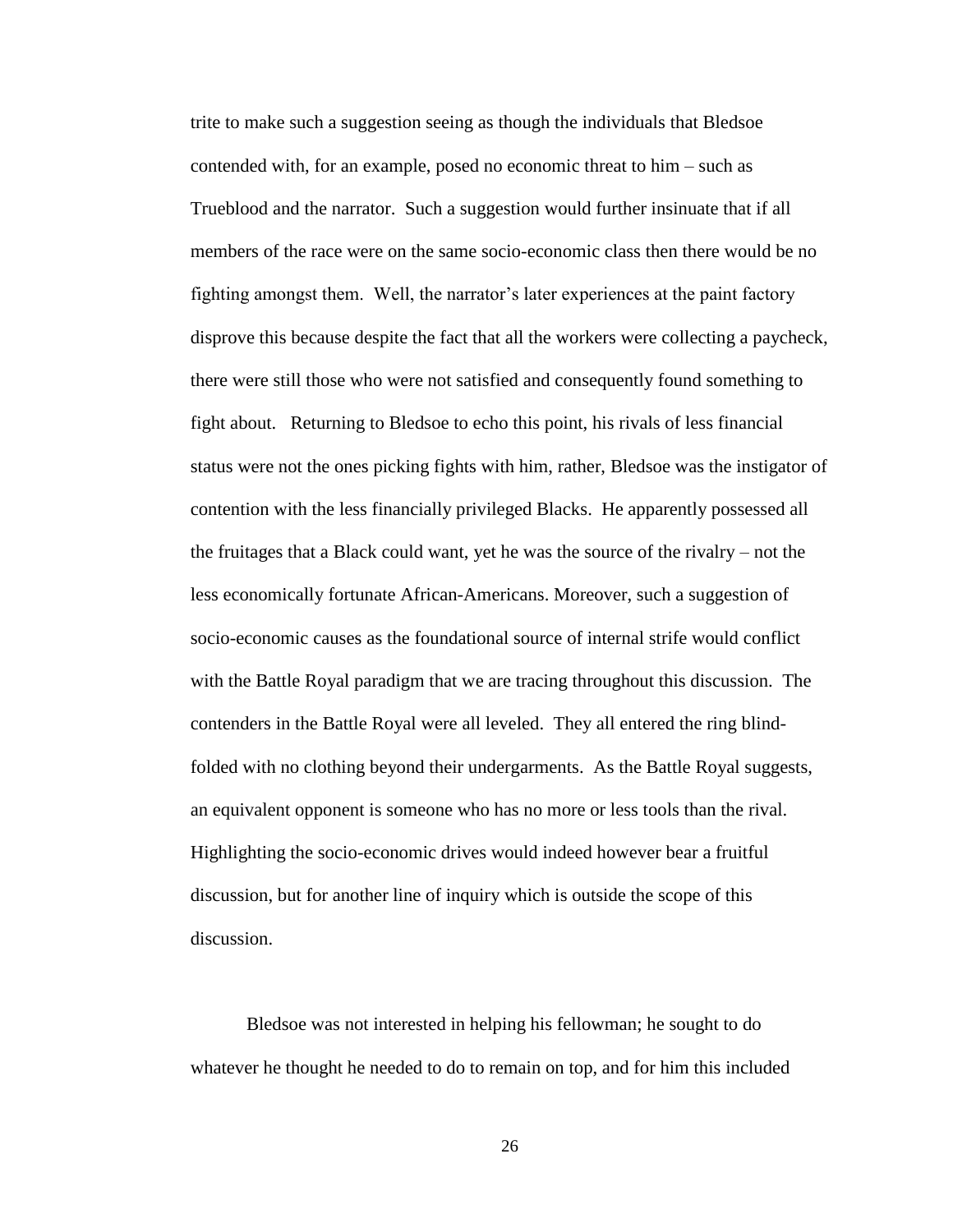actions of betrayal. However, even though Bledsoe's power was formidable the inverse power that Foucault discusses is inescapable, because despite his position at the college, his manipulative maneuvers and bogus reference letters in behalf of the character, he himself is being watched. Yes, he too is nothing more than an affluent Black man who managed to get a bit more rope within the prefabricated confines of the white world. This scenario stresses the fact that even for Bledsoe, he is in the same Panopticon that the narrator is inside of. Bledsoe's prominence and money do not equal power in the white world. He will never be in a position to overcome the reality that he is a black man living at the mercy of the white world that has furnished him his privileged position - hence his panicked reaction to the mishap with white Mr. Norton.

#### **Cognitive Captivity**

Although Foucault's analysis refers to confinement in a prison where the captive is their own captor, it also includes similarly non-physically captive experiences where the captive is psychologically, mentally, or emotionally cramped at his own will, effecting what is referred to as "inverse power" such as the trauma the narrator faced in his relationship with Bledsoe. In successive jagged stages in the character's life, this cerebral aspect of the inverse confinement that Foucault acknowledges is perceived in the character's thought processes.

These captive thoughts are evident upon his exit from his physical encounter with Bledsoe, leaving the audience uncertain as to the health of the character's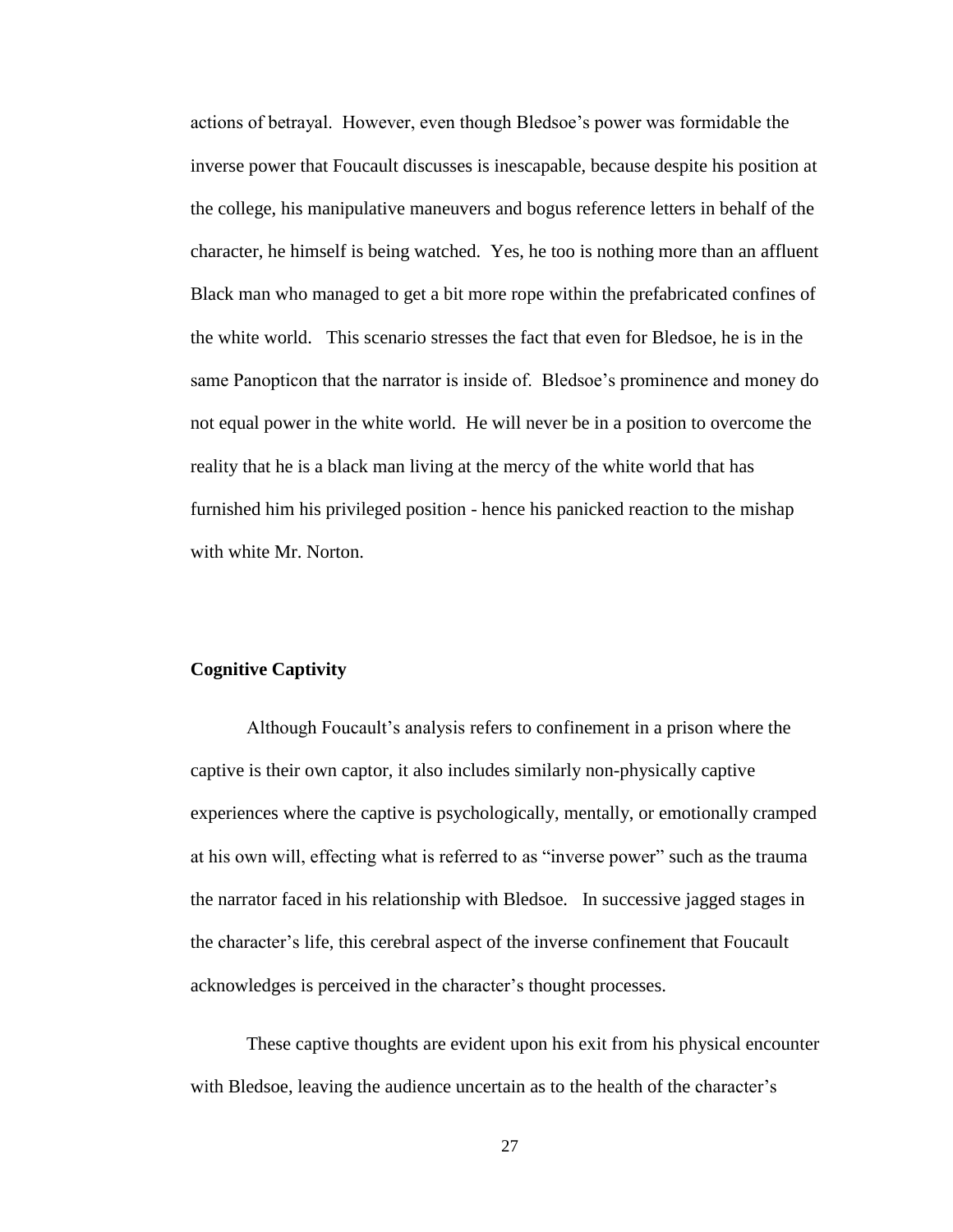figurative eyesight, as it appears that he cannot discern all of the devastation that Bledsoe has caused him. He enters a drugstore to eat breakfast. While eating breakfast he ruminates on Dr. Bledsoe and Bledsoe's standing within the white community. His thoughts further direct him away from examining the disloyal influences within his race as exhibited by Bledsoe, but instead his thoughts reflect his focus on the white society's pressure and what it takes to conform to what he believes Whites would want to see in a Black leader. As he stirs his coffee he wonders if when Dr. Bledsoe visits New York he stays at "an expensive white hotel, go[es] [to] parties with trustees" (175). He further imagines how he himself can emulate an air of mystique like Bledsoe so that when he returned to college he would be "a little different, especially if [he] wanted to play a leading role." He further states: "It made the folks talk about you, try to figure you out" (175). Instead of seeing the hazard in men like Bledsoe, he instead wants to be like him. It is as if the narrated character cannot see that he bled so much at the hands of Bledsoe.

Bledsoe, like Trueblood, both have blood on their hands because of the oppression of their own race members and in Trueblood's case, that of his family. Is Ellison suggesting that Trueblood's actions are worse than Bledsoe, insofar as his name is prefixed with True? Ellison may be pointing out that there are worse things for a black than to behave as Bledsoe behaved. Another interpretation could suggest that there are far worse things than to be Black and have no money, it is far worse to be guilty of rape and harming one's family. The interpretation is implicit that family, and things that money cannot buy are the truly consequential things. Regardless to social status, it is well within the reach of anyone to behave kindly, in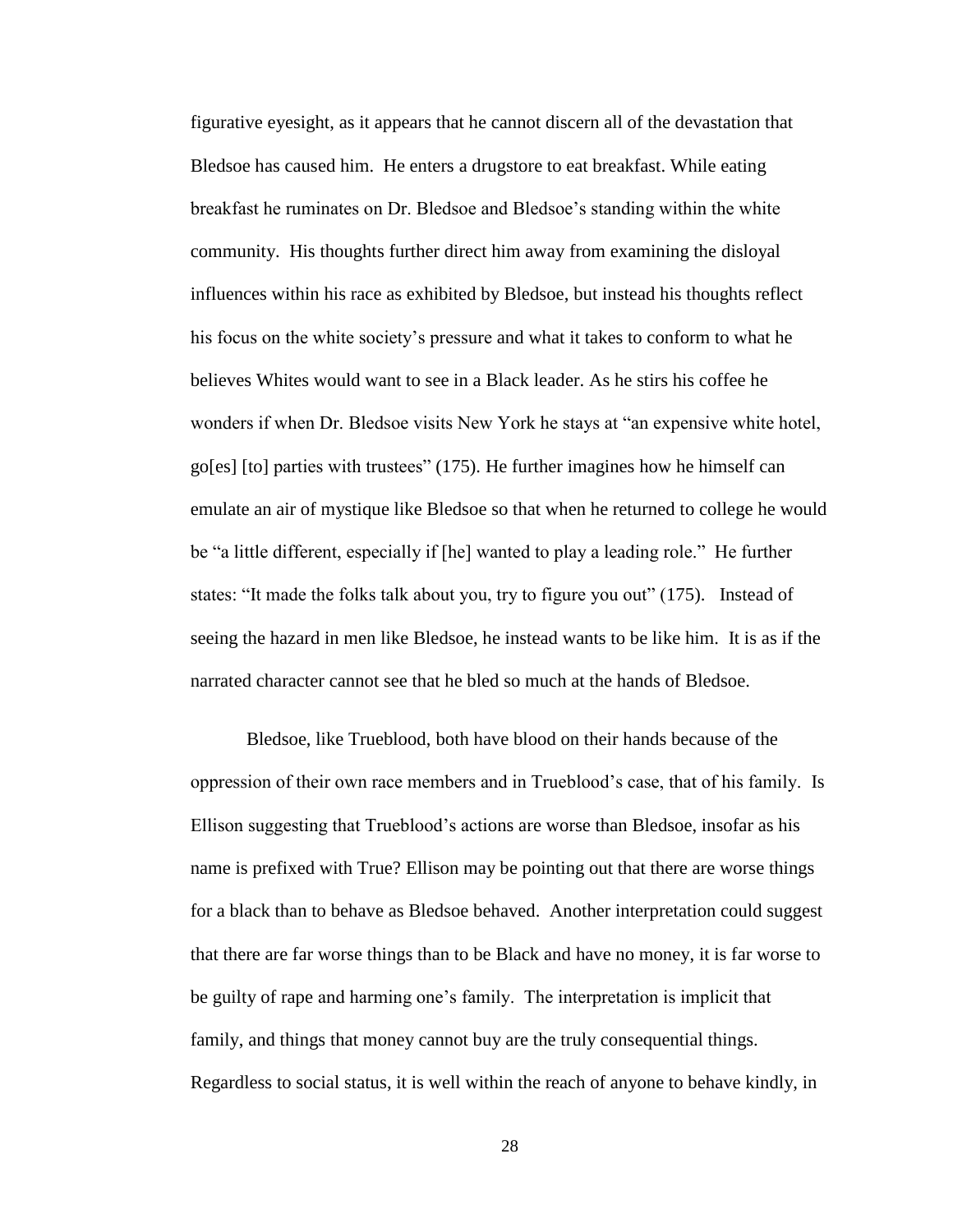and outside of the family. The narrator's encounters have illustrated the emptiness of betrayal, isolation, and suffering as an outsider.

The effects of Dr. Bledsoe's disloyalty and betrayal follow the character as he lucklessly transitions through society after having been expelled from college. He is not aware of the content of the reference letters; therefore, the betrayal continues. He takes a job at a paint company as a last resort after learning the truth about the awful letters of reference that Dr. Bledsoe had written, which were all addressed to trustees of the college. The final letter was addressed to Mr. Emerson, also a trustee of the college. Upon locating Mr. Emerson's office the character is greeted by Mr. Emerson's son to whom he hands over the final reference letter. The character does not know that he is speaking with Mr. Emerson's son. It is in this meeting with young Emerson as he is referred to in the text that the character learns of the damaging details of all those letters Dr. Bledsoe had written. At Emerson's son's advice, the character never meets Mr. Emerson senior. Mr. Emerson's son is outraged and promises to help him find a job. He knows of a possible job at an outfit called *Liberty Paints* that he encourages the character to pursue. The character is instead angry and vengeful because of what is contained in the letters – yet the effects of Bledsoe's betrayal settles in and he realizes that he still needs a job and that he can no longer count on Bledsoe to be true to his promise to help him in his career endeavors. Thus, without any recourse, he decides to call the paint company and he is instructed to report to work the following morning.

He leaves the meeting with Emerson feeling devastated over the betrayal. His description of his ride down the elevator underlines his mental captivity and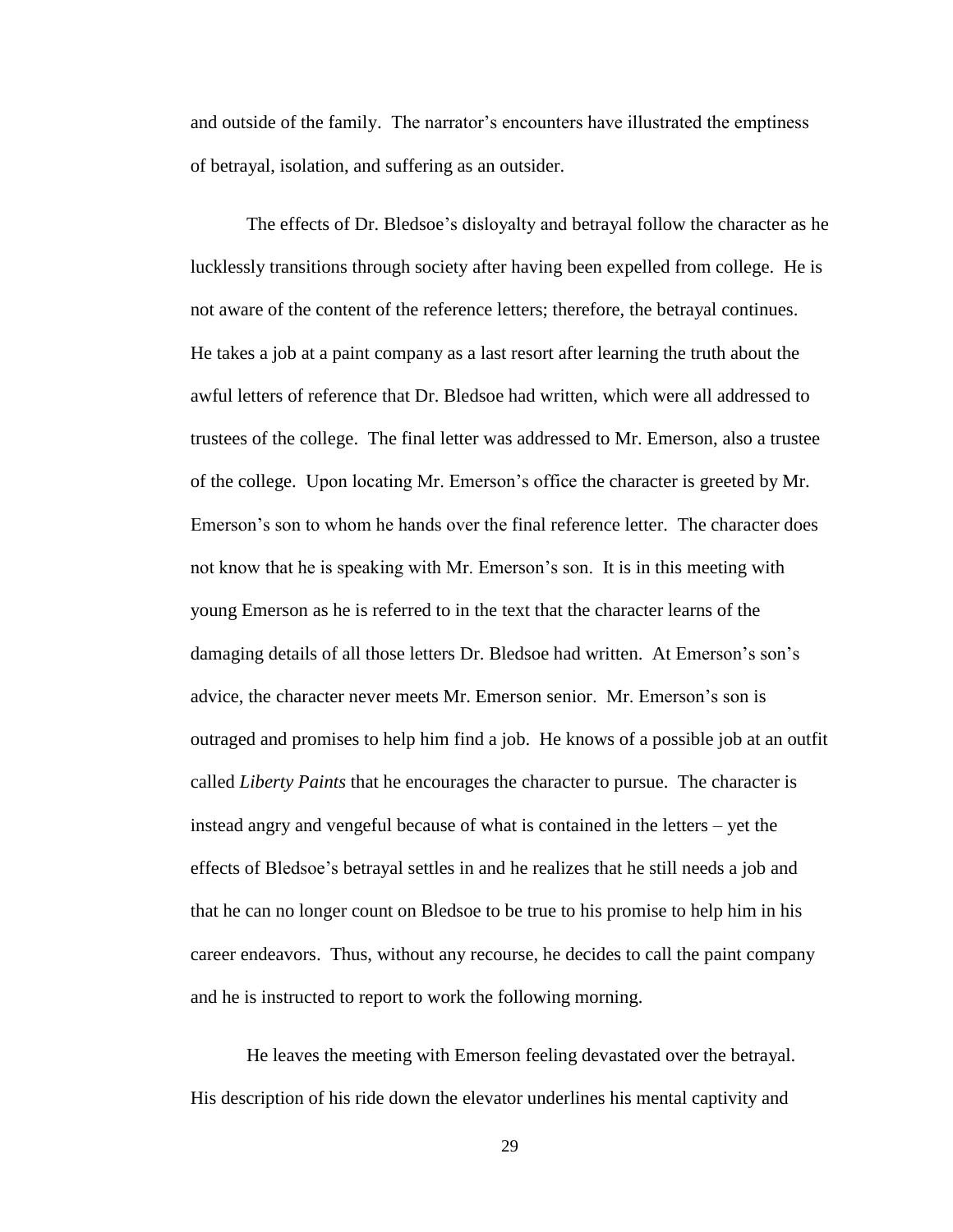defeat: "The elevator dropped me like a shot and I went out and walked along the street." He feels the impending doom as he says, "I stopped before a gray wall where high above me the headstones of a church graveyard arose like the tops of buildings" (189). This position of him having to look upward to see the headstones is an appropriate representation of his emotions because at this point he feels lower than death. The distance between him and the headstones is so vast that he states that it as though they are the "tops of buildings." This correlation that he makes to death is fitting because death represents the epitome of invisibility and nonexistence. Another way of reading this passage could be that the betrayal so severely impacted the narrator that he felt that death, at that particular moment, would have represented an improvement to his captive situation – as indicated by the position of the headstones being at the top.

Upon reporting to work the following day he encounters the huge electric sign of the paint company itself: "Keep America Pure with Liberty Paints" (Ellison, *Invisible* 192). There exists a subtle irony here in the fact that as a result of the meeting with young Emerson, the character has been liberated from Dr. Bledsoe and his ill intentions with the letters. The mystery has disappeared because the deceit that he began to suspect about Bledsoe was confirmed. Bledsoe's disloyal behavior is no longer invisible to the narrator. However, the illumination of a sign about "pur[ity] and liberty," only for the character to later learn that the company's classic "optic white" paint is created by mixing of ten drops of a black unidentified chemical in the paint contributes to this impression of opaqueness. With this image, Ellison is gesturing toward the reality that the physical value of these ten black drops is being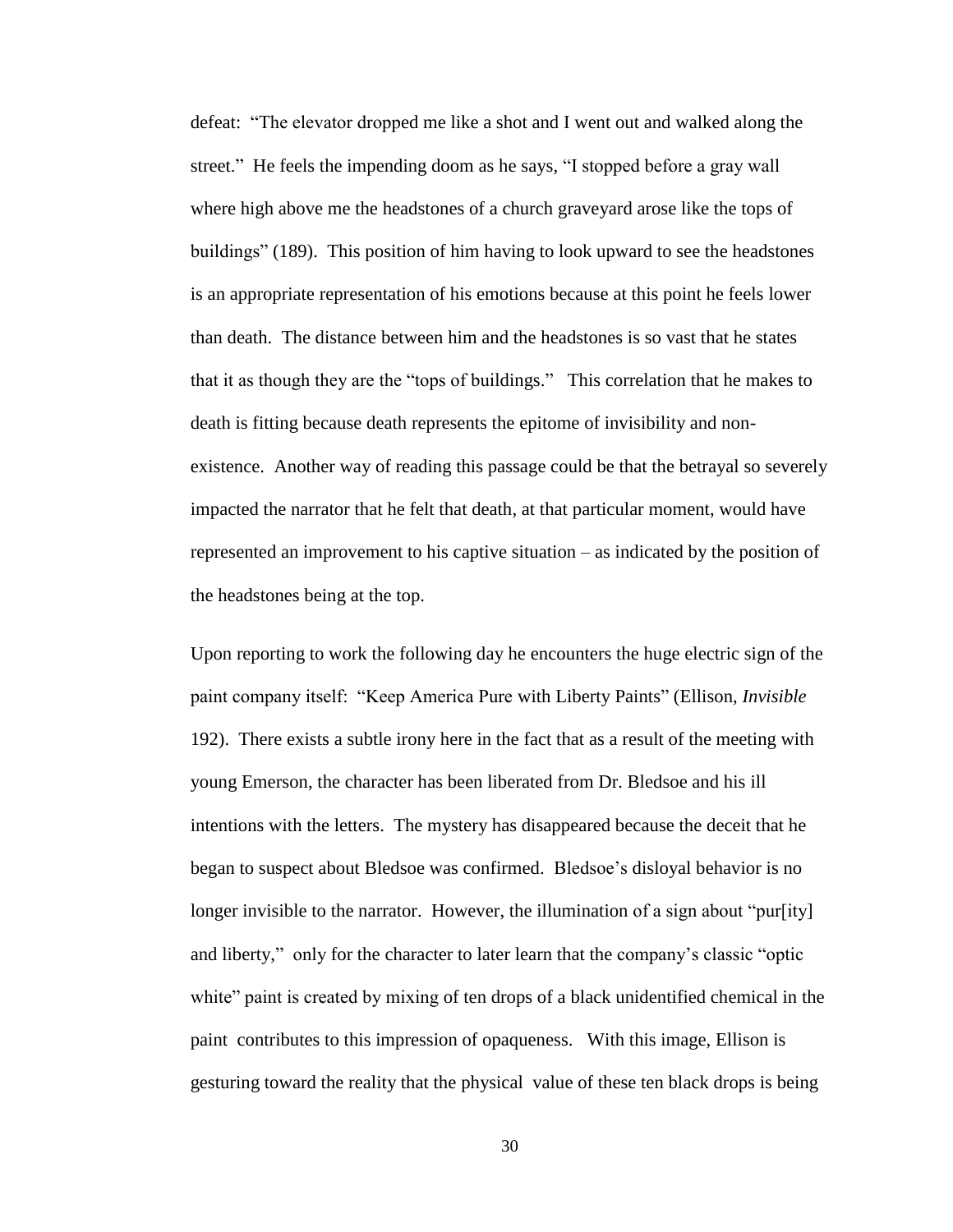whitewashed by the company, but additionally, Ellison is pointing out that whites would much rather keep the value of blacks' contributions to society hidden.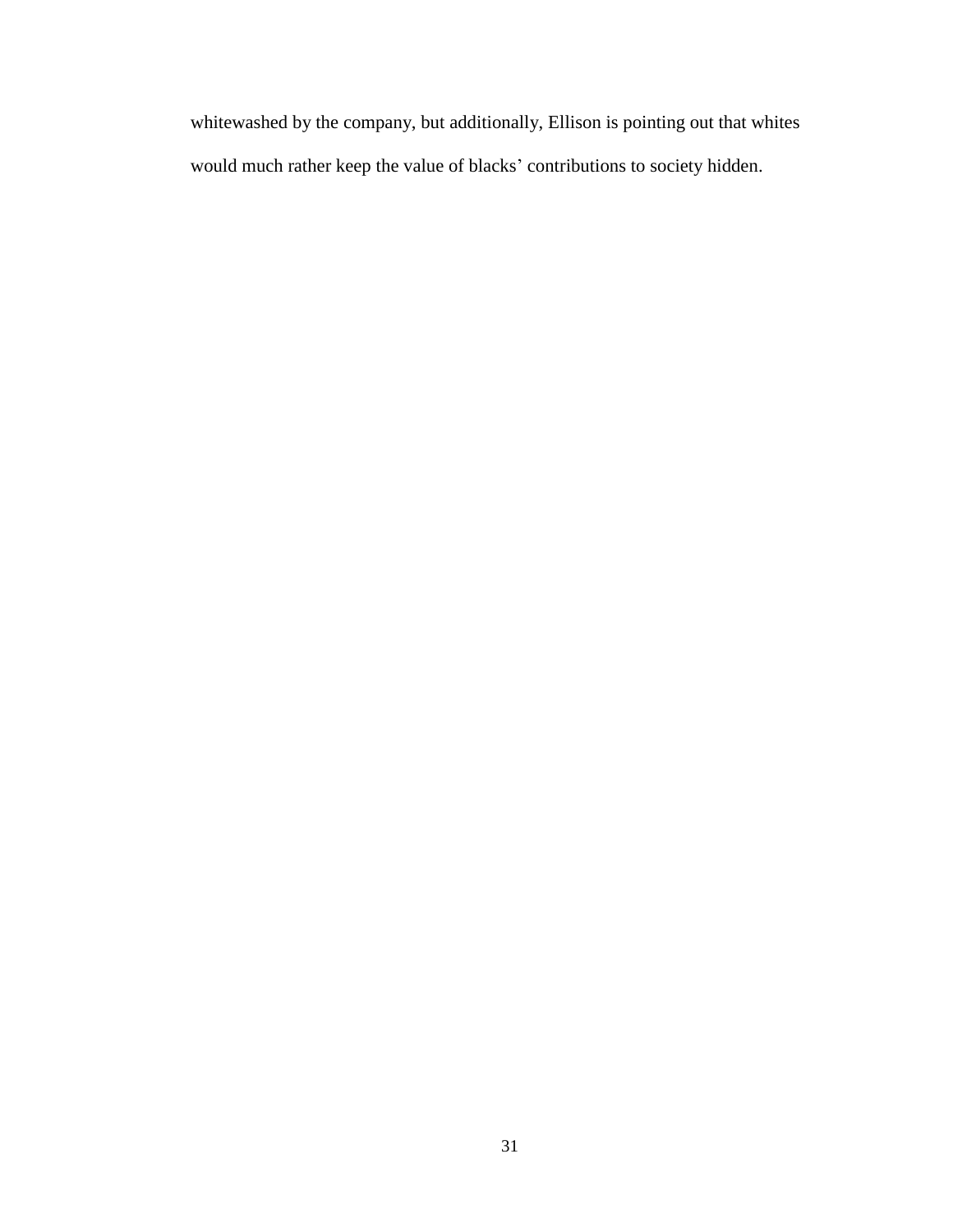## **CHAPTER III**

## A PORTRAIT OF PURITY

Further captivity and betrayal await the character as he becomes acquainted with fellow paint factory workers. As he comes to learn, it is not just the ten drops of black chemical that he must watch out for. The workers at the paint factory are in a sense metaphorical of these black chemical drops - as the black workforce is indispensable to the function of the company. Given that these secretive black chemical drops are indispensable to the creation of this optic white paint, the hidden message to the narrator seems to be that true purity and liberty is not purely white in the first place but has an unacknowledged black admixture. It is difficult to ignore the significance of the numeral ten and its corollary to what W.E.B. Du Bois describes as the talented tenth. Ross Posnock has disclosed the core of Dubois's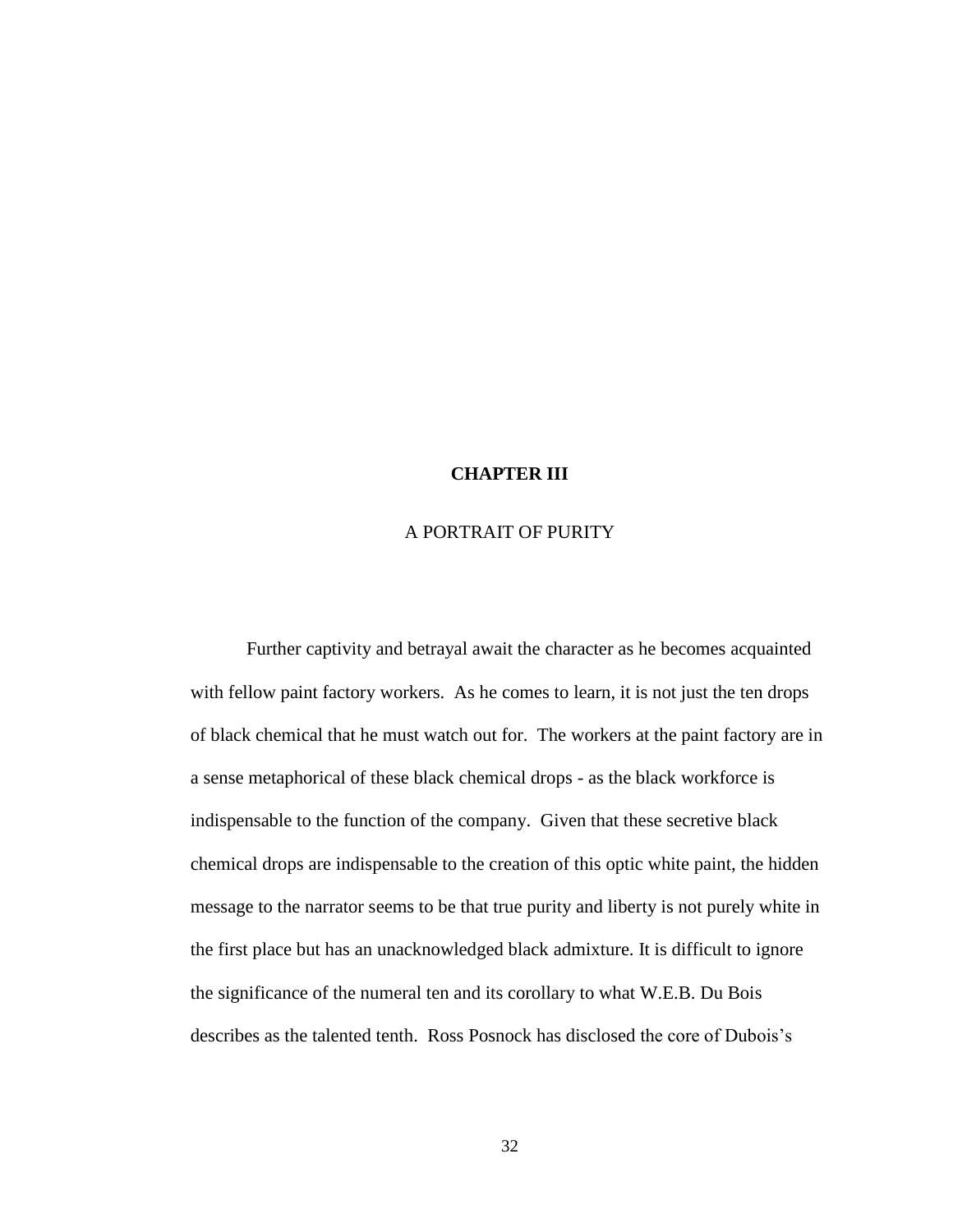talented tenth ideology in his article "How It Feels to be a Problem: Du Bois, Fanon, and the 'Impossible Life' of the Black Intellectual:

In his 1898 Fisk University commencement address Du Bois praised colleges for providing 'a glimpse of the higher life, the broader possibilities of humanity.' He warned that a democracy without the college bred would lack 'yeast,' an image James repeats in calling the college bred 'the yeast-cake for democracy's dough' ("SV," p. 1247). Like any race, 'the Negro race…is going to be saved by its exceptional men' declares DuBois in 1903, and he calls for a black 'aristocracy of talent and character' ("TT," pp,842, 847). This talented tenth emerged as a critical mass of trained professionals and business men, including creative intellectuals – 'leaders of thought and missionaries of culture – as well as doctors, lawyers, merchants, realtors, farmers, and, above all, 'teachers, and …teachers of teachers.' All of them together embody 'the promise of black men' that will inspire those in the masses 'worth the saving' ("TT," pp. 861, 852, 847) (Posnock 332).

Du Bois's approach to the problem of racism was to attack it with intellectualism, unlike his counterpart Booker T. Washington. Despite the differences in the two opposing methods, work, sacrifice, and service are commonalities of both approaches. Du Bois believed that "to make a name in science, to make a name in art [would] thus raise [his] race" so he therefore set out to make an impact through the tool of education (Rampersad 51). A few different inferences can be drawn from the fact that the ten drops stirred into the paint to create the optic white were of an unidentified black chemical. But first, the satiric effect must be noted. It is indeed laughable that a paint that is so white would have as its core ingredient a black substance. Once stirred, the black drops are invisible. Ellison is in a very implicit way calling attention to the fact that without the Black community the White community would not be able to function in this hegemonic structure that they so much enjoy the fruits of. Ellison remarks in his essay "What America Would be Like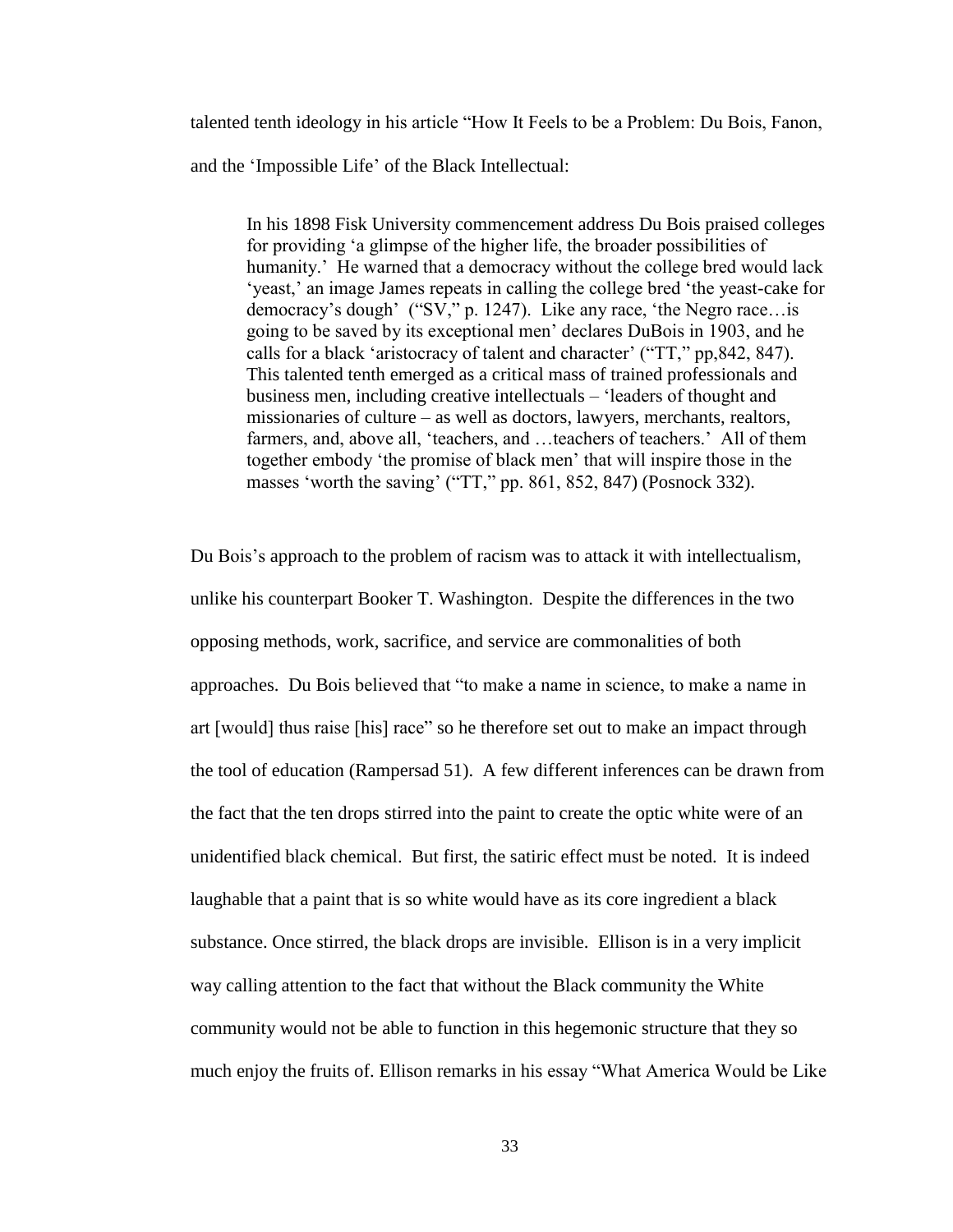Without Blacks" that "no one …seems ever to have considered what the nation would have become had Africans *not* been brought to the New World, and had their descendants not played such a complex and confounding role in the creation of American history and culture" (Ellison, *Territory* 107). The lack of identity of the black chemical in the paint mixture is also essential because if for a moment we apply it to the one-drop rule it would make it difficult to actually identify who qualifies as Black by legal definition. Also the term 'optic' takes us back to the moral of a story that is all about appearances. As long as it looks white, as the trite remark states: "then it is alright." Many African-American people who could pass as white did so. African-Americans who could and did pass for white to settle and begin new lives in the North were mixed right into the surrounding culture of white society. Just like the paint, there was no hint of the societal ingredients. Optically, they were white, and many of them now took advantage of ways to extend their hand to their African –American heritage while being immersed in white society and enjoying its privileges – no one the wiser – definitely not the whites.

Another look at this passage involving the character's work at the factory indicates the types of edifices that this optic white paint was used to paint; these were schools, buildings, and governmental structures that were painted with this optic white. The narrator even wonders "if the same Liberty paint was used on the campus" (Ellison, Invisible 196). Du Bois believed that intellectualism was the answer; along with intellectualism comes mental elevation from captivity of which such freedom poses an incredible avenue to agency and advancement. So it is fitting that the paint is depicted as adorning these types of intellectual structures. A more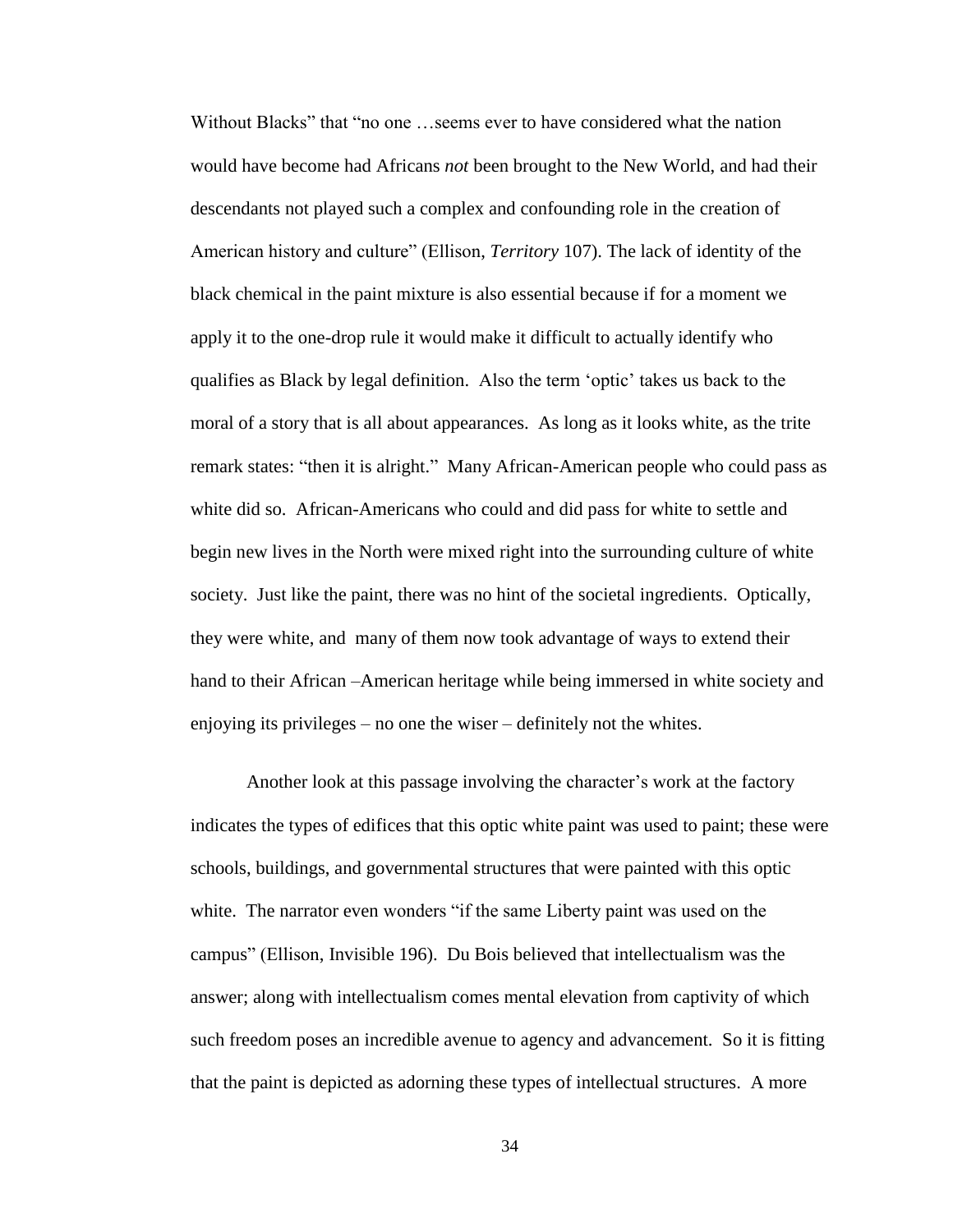implicit rendering of the message is that soon enough Blacks would be performing in all sectors of society from educational to governmental if they availed themselves of the angle of education to uplift themselves. However they must be aware of the strife this would cause among those from within the race who advocated Washington's strategy instead. If this is the same paint on the narrator's former school, it would be an irony that the paint is used on a campus from which the narrator was in essence liberated from a dominating African-American president. Also, this could suggest that blackness is everywhere in America in spite of claims to white purity. In more basic terms, paint is a covering and its symbolism speaks to the superficiality of individuals who have caused the narrator to be in this situation. The character's supervisor - Kimbro, remarks upon the narrator's successful mixing of the paint: "That's it, as white as George Washington's Sunday-go-to-meetin' wig and as sound as the all-mighty dollar"…That's paint that'll cover just about anything" (Ellison, *Invisible* 197). The comparison of the first president of the United States George Washington with a paint that was created with black ingredients is an irony which further emphasizes the struggles the invisible man faces that are attributable to his own race. Kimbro continues, "White! It's the purest white that can be found. Nobody makes a paint any whiter. This batch right here is heading for a national monument" (Ellison, *Invisible* 197). The irony persists with this "pure white" paint that contains drops of black chemicals being used to cover a symbol of white authority - a national monument. The reality of the ubiquity of blackness is strengthened by Ellison's explanation of the contribution of African-Americans' to the English language: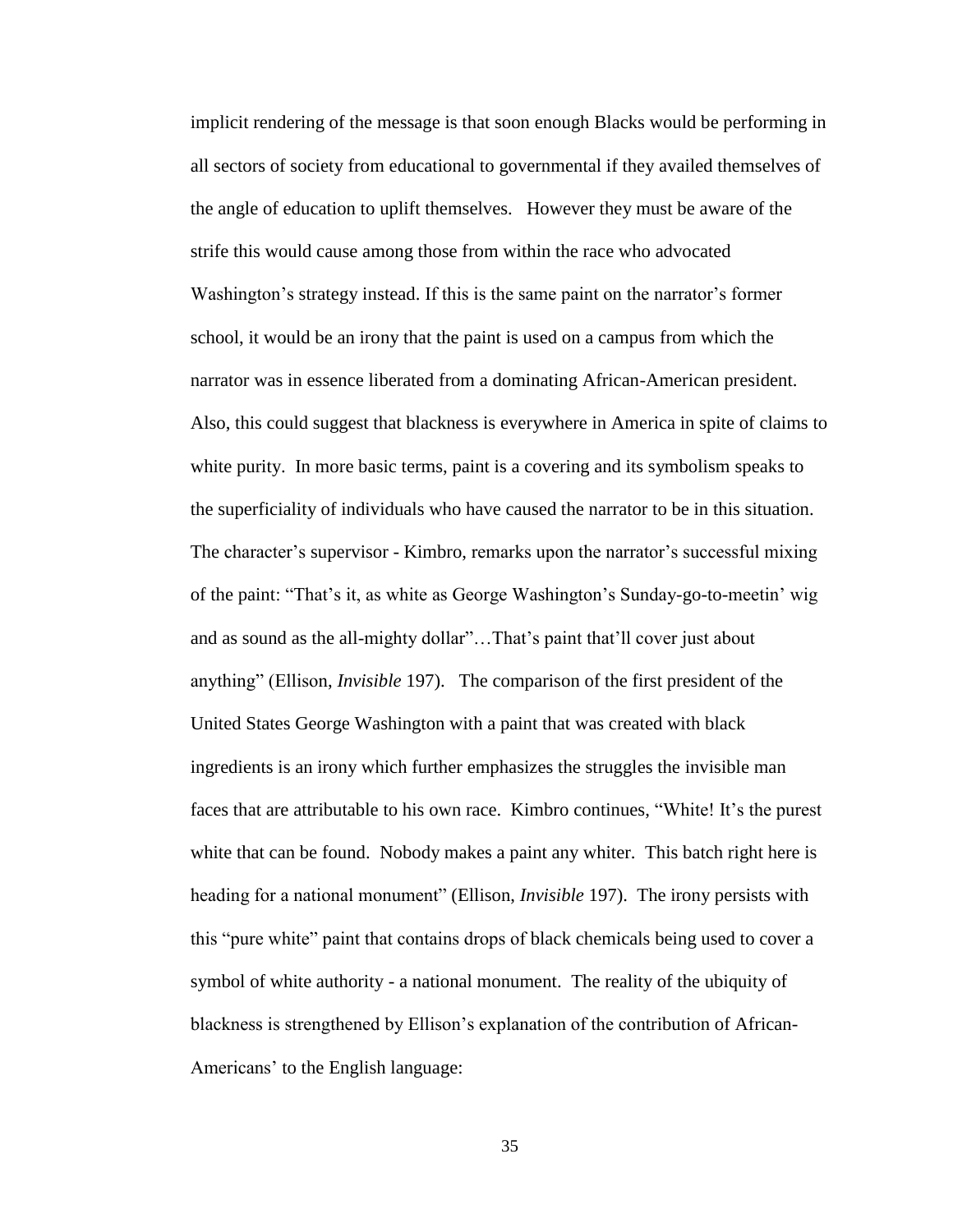[English] is a language that began by merging the sounds of many tongues, brought together in the struggle of diverse regions. And whether it is admitted or not, much of the sound of that language is derived from the timbre of the African voice and the listening habits of the African ear. So there is a *de'z* and *do'z* of slave speech sounding beneath our most polished Harvard accents, and if there is such a thing as a Yale accent, there is a Negro wail in it – doubtlessly introduced there by Old Yalie John C. Calhoun, who probably got it from his mammy (Ellison, *Territory* 109).

Ellison's fervor is palpable in his remarks about the unacknowledged influences of African-Americans. Since language is the medium by which all cultures, disciplines, races, communicate and progress in society, this fact makes African's contribution to society doubly significant in solidifying the detail that blackness is everywhere that language is. As Ellison stated, were it not for Africans' contributions, even Yale graduate, eighteenth century politician, seventh Vice resident of the United States, and slavery supporter John Calhoun would not have known how to catch words that he did not learn from his mammy. The paint that is used to cover all types of edifices is metaphorical of the numerous spaces where the core of black involvement in society is intertwined.

The character runs into a snag when he has to refill the dropper with black chemical and Kimbro does not specify which of the containers in the tank room contains the miraculous black chemical. The character laments "It's just like Kimbro not to tell me…you can't trust any of them…" (198). This response demonstrates that the maturing character has become hypersensitive to betrayal, even being prepared to believe that Kimbro is duplicitous. It is as though he is figuratively at the same point he was at when he removed his blindfold while fighting in the Battle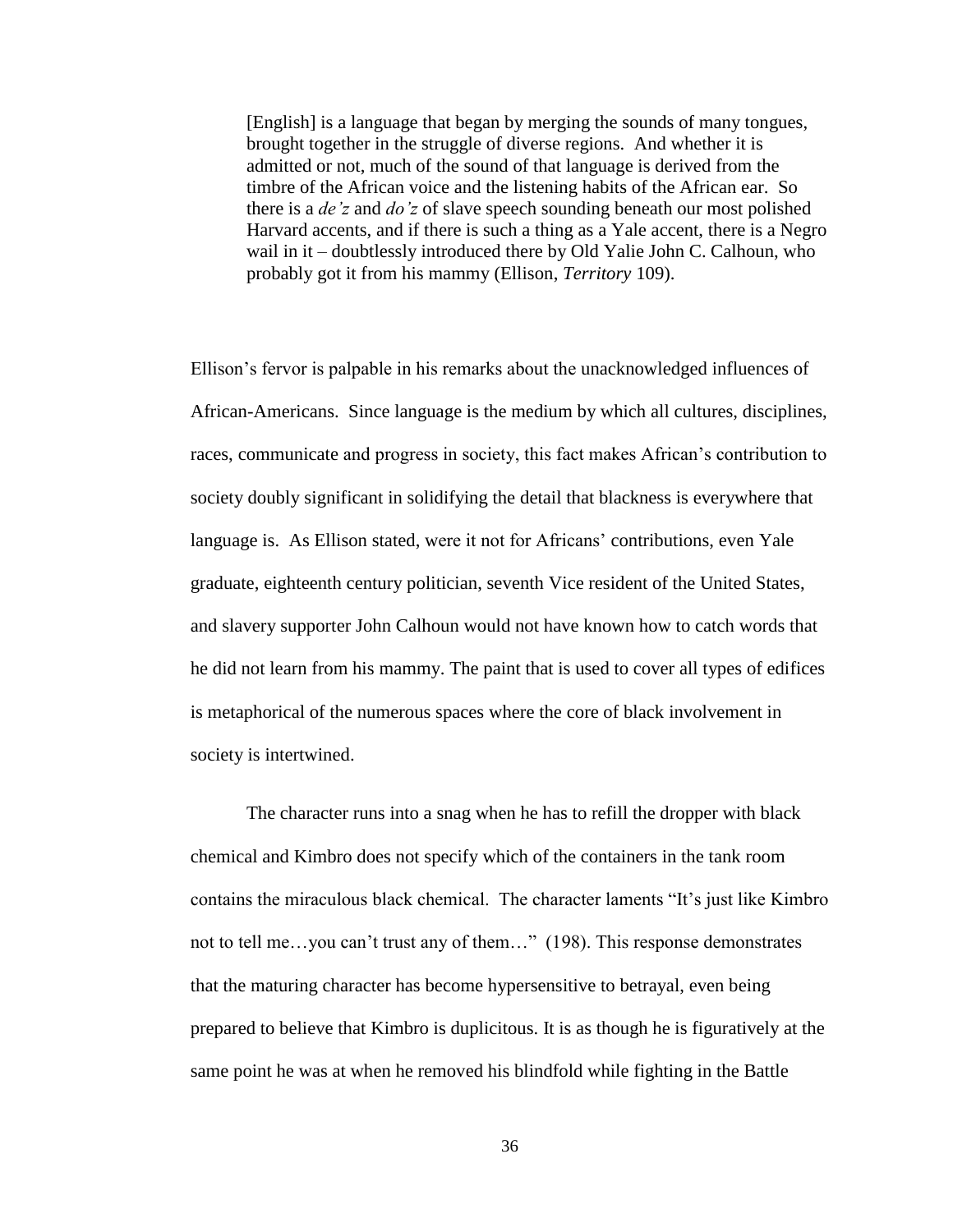Royal and he was able to see "fighting from group to group." He recognizes that the fighting amongst them causes them to have to behave as "cautious crabs crouching to protect their mid-sections" (23). He is becoming aware of these betrayals and the consequential suffering of internalized oppression that he endures. In the tank room the character has a choice of two black substances to select to mix the paint recipe. He locates seven containers, five of which have a clear liquid; however, "the last two both contained something black like the dope, but with different codes" (199). The character chose from the two black substances what he thought was correct, but he chose the wrong one and it brought adverse consequences for the paint: "Instead of the smooth, hard surface of the first, they were covered with a sticky goo through which [he] could see the grain of the wood." Kimbro yelled: "You took the wrong tank" (Ellison, *Invisible* 199). The two different options of black chemical in the tank room could be seen as a metaphor for him having to decide which of the schools of thought he would follow as an African-American. At this moment we can take stock of a larger theme that becomes visible if we pull together this alternate reading of black on black violence combined with the traditional theme of white oppression towards blacks. What we now have is Ellison's picture of the profound sense of isolation that the African-American people suffered. When someone shows us something that is sad like this, we may not want to look at it. We would rather just ignore it or make it go away by just mixing it in as best we can under a larger pattern that will hide it –like the paint recipe. Of his masterpiece, Ellison remarks:

I felt that there was a great deal about the nature of American experience which was not understood by most Americans. I felt also that the diversity of the total experience rendered much of it mysterious. And I felt that because so much of it which appeared unrelated was actually most intimately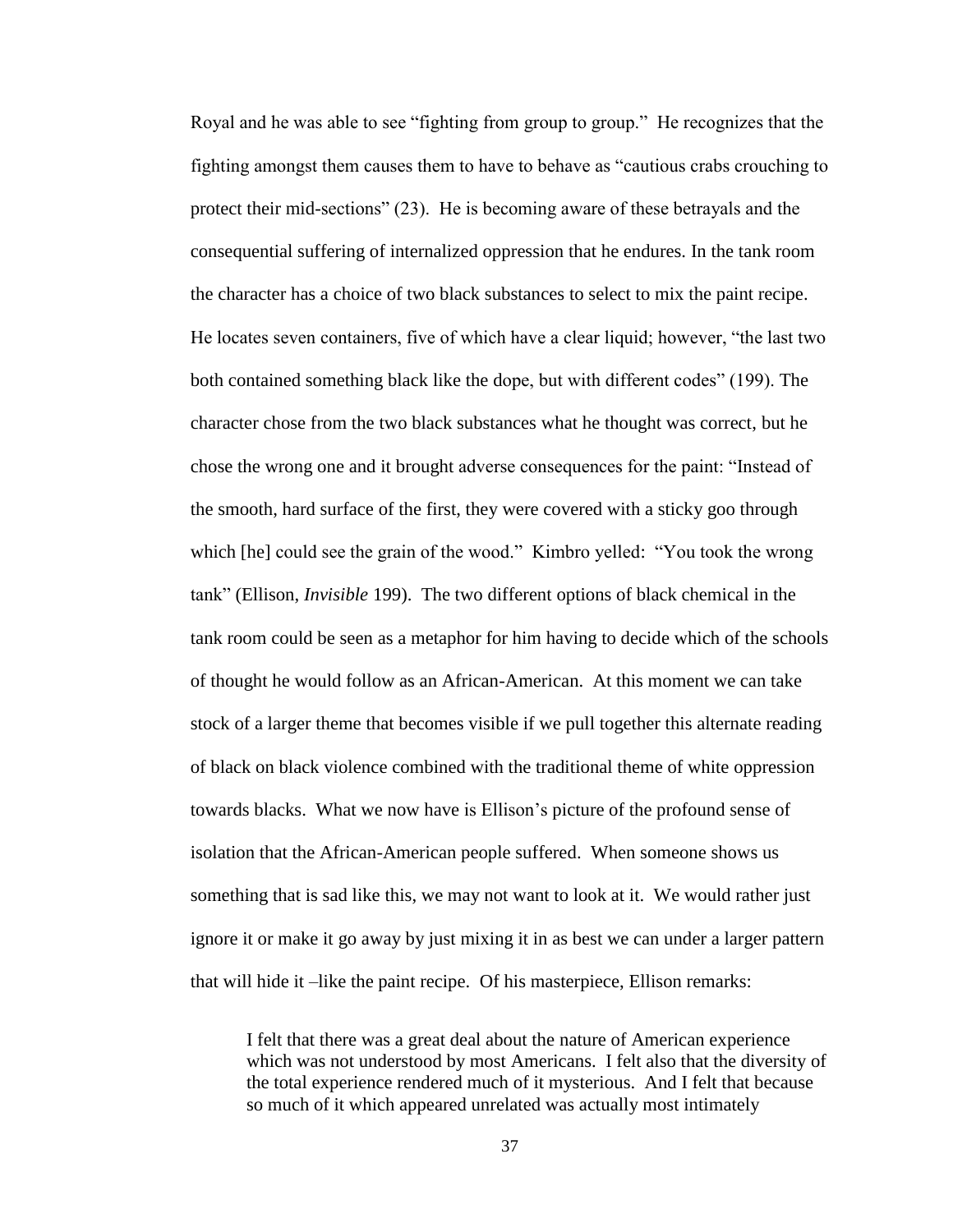intertwined, it needed exploring. In fact I believe that unless we continually explored the network of complex relationships which bind us together, we would continue being the victims of various inadequate conceptions of ourselves, both as individuals and as citizens of a nation of diverse peoples (*Territory* 42).

If we dwell on the narrator's experience at the paint factory a bit further, we will see that paradoxically, the paint company itself could also stand as a symbol of those black drops. As previously hinted at in this discussion, the paint company though owned by Whites, is governed primarily by African-Americans who of the two schools of thought, fit into Booker T. Washington's paradigm of "good Negroes" who do manual work for the master with no threat to the white dominant framework. Moreover, the larger white society would not be able to function without the labor of the paint factory - no different than the paint would reach its "optic white" status without the ten black drops. The passage emphasizes this point when the character's new supervisor Lucius Brockway brags to the character of his value to the company and he makes it clear that "he learned [all he knows] without all that education" (Ellison, *Invisible* 210). Brockway tells the narrated character of a time when he suffered from pneumonia and he states that as a result of his being sick, a new "socalled engineer" was brought in, but "everything was going bad" because of the inexperience of the new employee, who by the way was an Italian man. Brockway says that "word got to me that they done put that fellow in my place and when I got well I wouldn't come back. Here I been with' em so long and loyal and everything." In a cunning maneuver Brockway "just sent 'em word that Lucius Brockway was retiring"! Brockway's manipulative response worked because it elicited the reply that Brockway desired: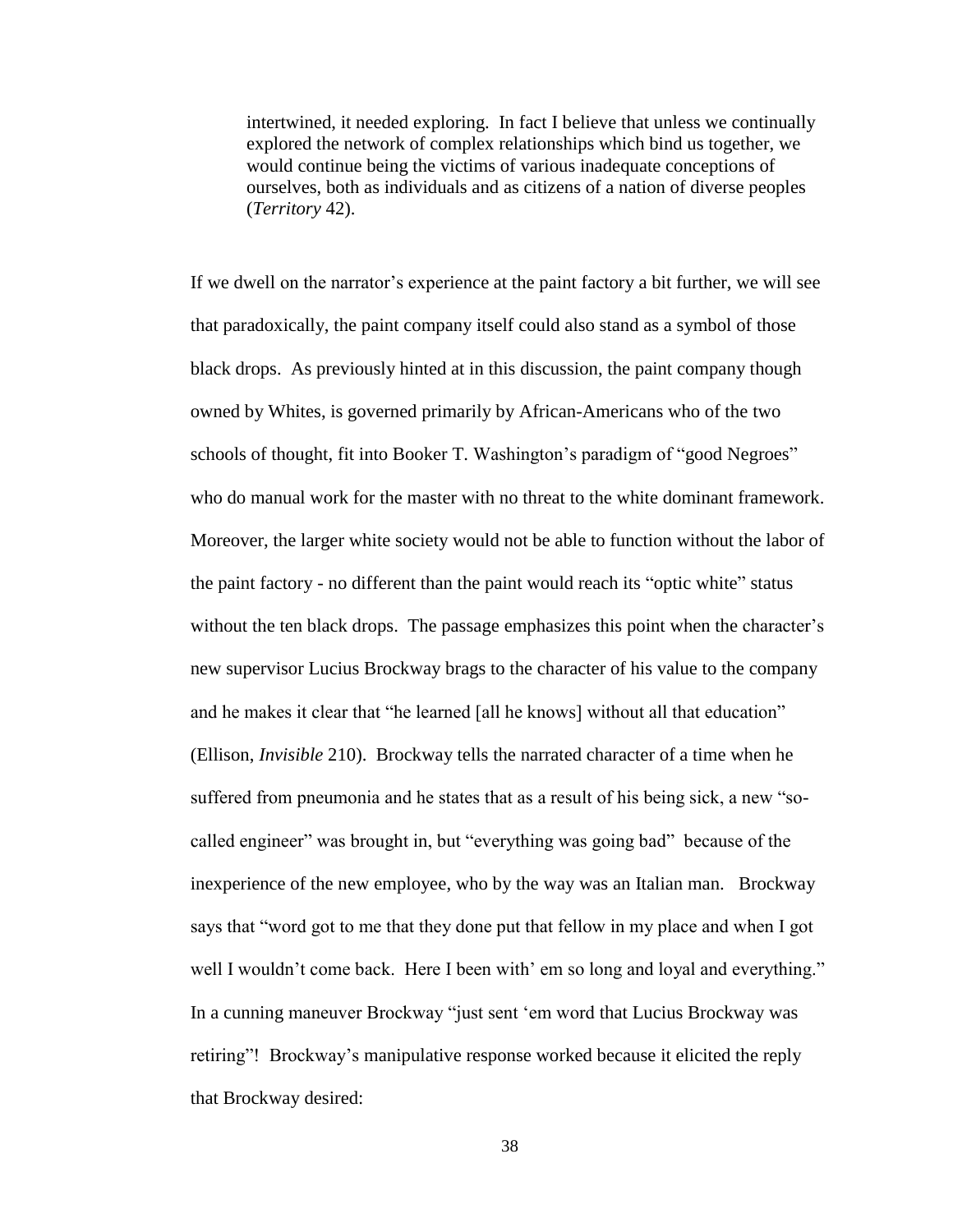Next thing you know here come the Old Man. He so old hisself his chauffeur has to help him up them steep stairs at my place. Come in a –puffing and a – blowing, says, 'Lucius, what's this I hear 'bout you retiring?' 'Well, Sir…I been pretty sick…kinder getting along in my years, as you well know, and I hear that this Italian fellow you got in my place is doing so good I thought I'd might as well take it easy round the house.' Why, you'd a-thought I'd done cursed him or something. 'What kind of talk is that… taking it easy round the house when we need you at the plant…that fellow out at the plane don't know a thing or two about furnaces. I'm so worried about what he's going to do, that he's liable to blow up the plant…He can't do your job…he don't have the touch...we haven't put out a first-class batch of paint since you been gone (Ellison, *Invisible* 211).

The owner of the paint factory summed it up best when he said: "we haven't put out a first-class batch of paint since you been gone." This declaration can be taken literally or figuratively. Either way, it underpins the fact that the Black factory workers are indeed representative of those ten black chemicals that are so vital in the production of this paint. Without black Brockway, the paint is bad. Without the ten black drops, the paint is bad. An Italian worker being hired as an unsuitable replacement for a black worker stresses the crucial value of the key ingredients to the paint factory's paint recipe. Moreover, Ellison uses the paint factory as a powerful metaphor to attest to this fact. This paint that has adorned national and political monuments has as it nucleus ten black drops. The hiring of the Italian worker by the owner of the paint company is an enormous display of ingratitude for the contributions of blacks to the success of his company. The majority of what Americans' consider as success as defined by white society in the arenas of political, educational, and artistic innovation largely owes itself to the contributions of the labors of African-American people.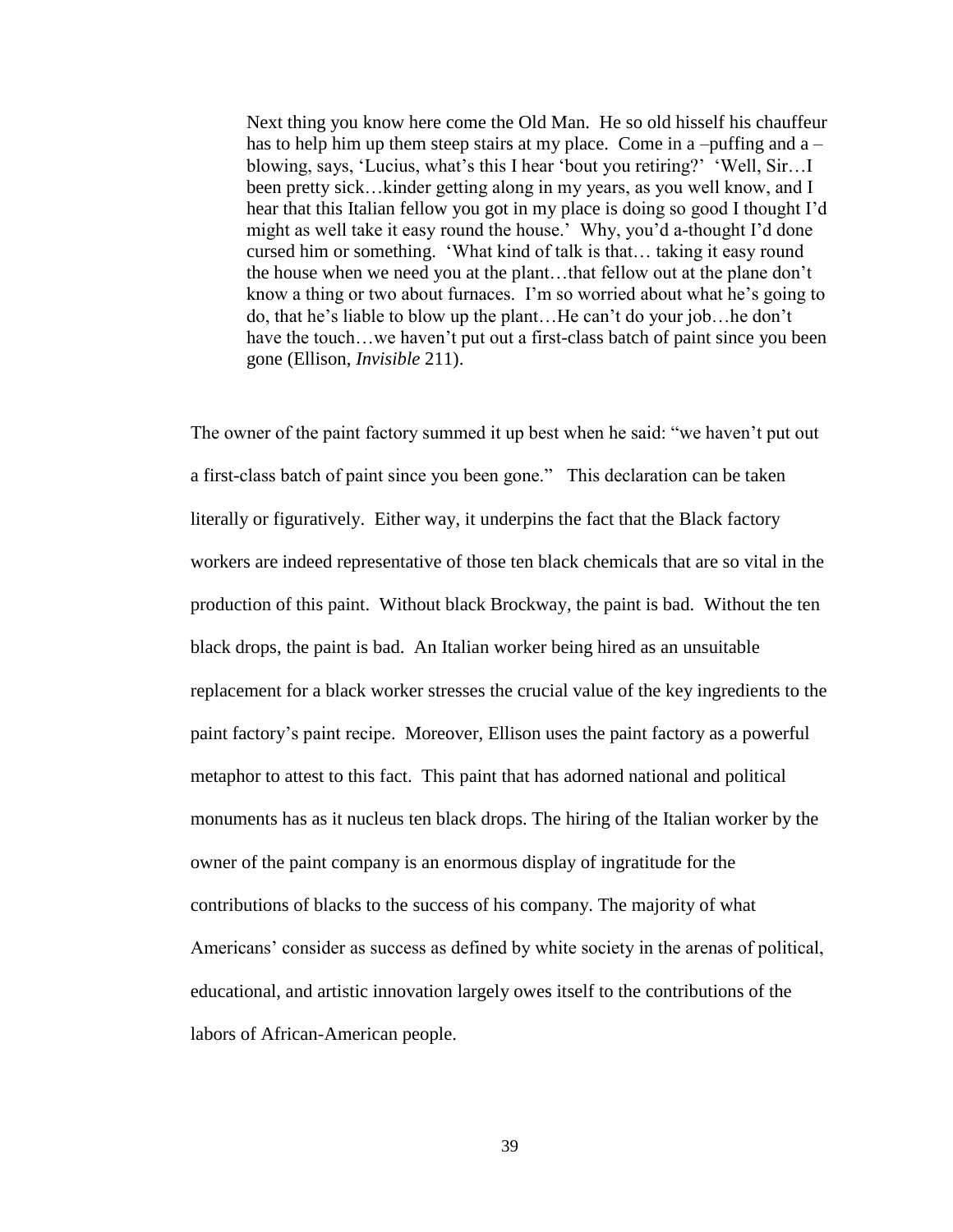#### **An Attempt at Fellowship**

Upon the character discovering that he had left his lunch in the locker room, he has an up close reminder of being an outsider in his own race. When he returned to the locker room to get his lunch he happened to walk in on some workers who had formed a union because they wanted to "improve the condition of the workers" (217). What some readers may overlook as just another continuation of a sustaining theme of blacks collectively fighting to determine how to get more out of their white employers, it is actually a scene that illustrates the hostility and prejudice that the narrator faced which served to add to his feelings of isolation. The character even remarks of the violence and angry outburst when he entered the locker room and he was referred to by the other black factory workers as a "fink," indicating that they suspected him of being a traitor or an informant, they questioned his loyalties. "The room roared. Biting anger grew inside me. So I was not so highly developed as they! Were they all Ph. D.'s"? They did not even know who he was, yet they distrusted him: "Who sent this fink into the meeting, brother chairman …Ask him that"! (Ellison, *Invisible* 215). Here Ellison employs a subtle irony in the use of the locker room to depict this conflict. A locker room is an intimate setting where typically all the team members gather for such activities ranging from executing strategies to improving morale among the team. This is the only section in the novel where there is such a setting that camaraderie could comfortably take place, and even in this appropriate setting, no such harmony exists. This is a very explicit signal to the narrator that he was not part of the team. This scene is pivotal because it stands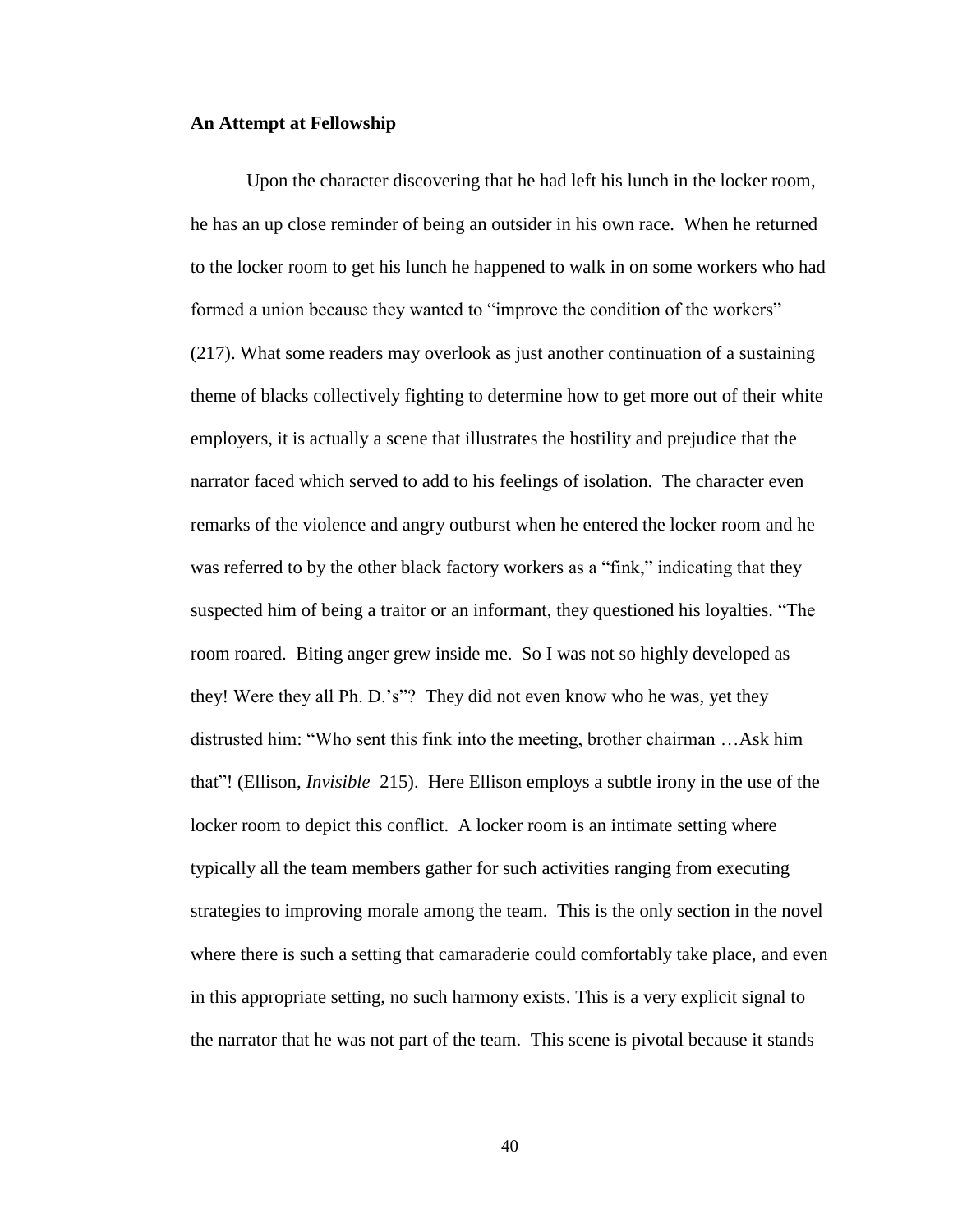in between him and the accident that he suffered that eventually led to his dual mental and physically excruciating confinement in the hospital.

What the audience is told of the accident could be read by some as incompetence on the part of the narrator, but the detail remains that although the character had chosen the wrong chemical to mix into the paint, it is regrettable that the supervisor Kimbro made himself inaccessible to helping the character properly select the chemical and ultimately failed to protect him. This lack of support from Kimbro led to his being transferred to the department within the factory where he suffered the injury. Up until this point we have seen how time after time these betrayals have been instrumental in the narrator's revolving misfortunes.

#### **Hospital Corners**

This accident at the paint factory leaves him with a feeling that he "had lost irrevocably an important victory" (Ellison, *Invisible* 225). Although a vague description of the accident is explained, it seems that while in the process of fainting or losing consciousness he strikes his head, accompanied by a large substance that fell upon him. (Ellison, *Invisible* 225). He awakens in a hospital to a medical staff and a doctor with a "bright third eye" giving him something to swallow. He cannot remember his name when asked by the medical staff. The physical restraint along with the complication of not recalling his name would confound his awareness of mental liberty – here he is simultaneously mentally and physically captive. He describes the pain from being "pounded between crushing electrical pressures;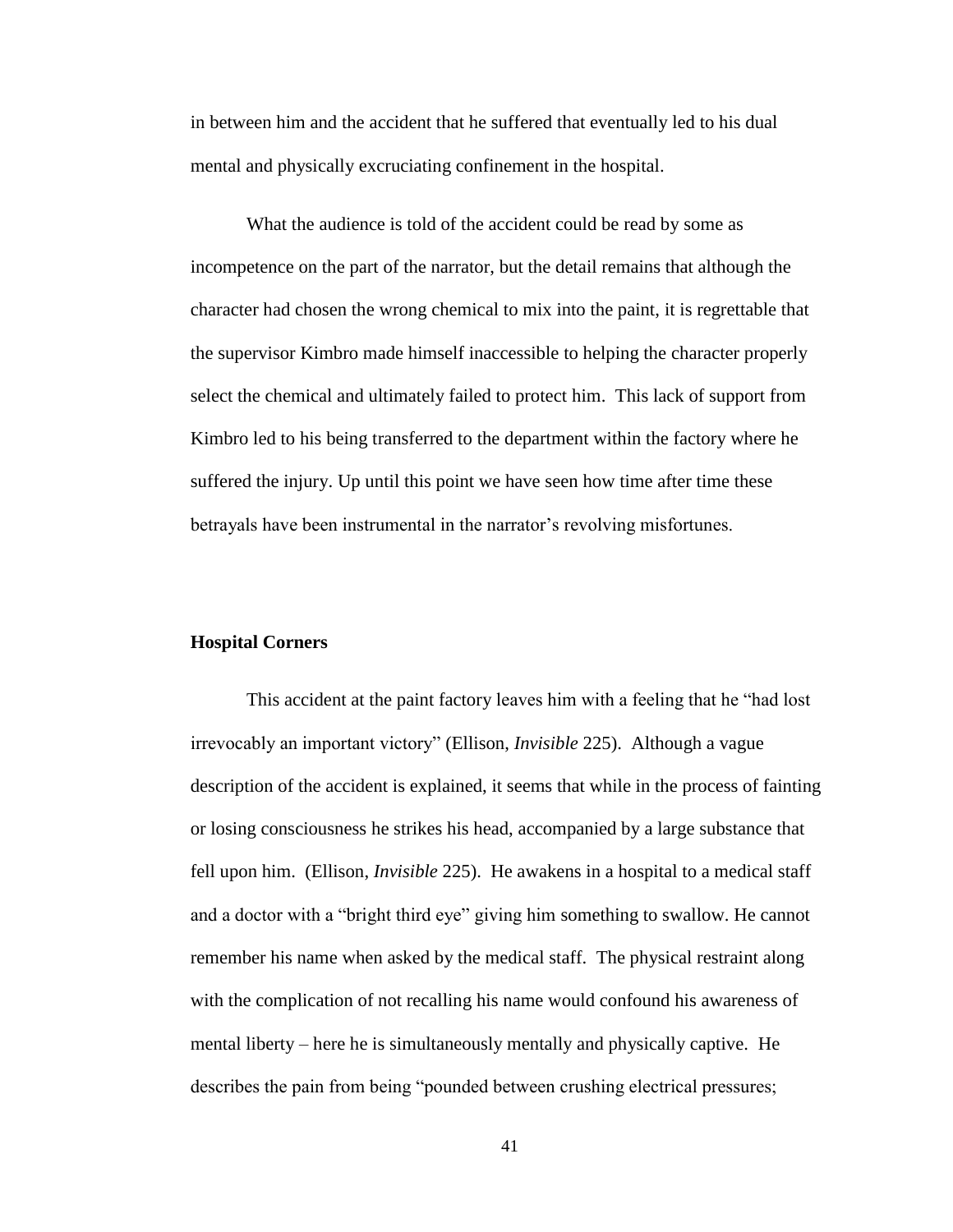pumped between live electrodes." He discovers that his head is "encircled by a piece of cold metal like the iron cap worn by the occupant of an electric chair" (Ellison, *Invisible* 227). He then realizes that he is confined inside of a "glass and nickel box" (Ellison, *Invisible* 228). These constant electrical experiences one after the other all have the same thing in common that they cause great pain and they further alienate him from society. His analogy of the electric chair serves to reinforce the fact that his character feels powerless over his increasing isolated existence.

The atmosphere within the hospital room reaches an uncomfortable climax when the hospital staff begin asking his name again, as they had when he first arrived at the hospital. This is significant because his inability to tell them who he is, in a way, keeps him trapped of his own accord because he cannot be released without providing his name. Not knowing his name or being able to provide even his mother's name lends to his sense of captivity. His inability to recall his mother is weighty in that the mother is the originator of life and existence. In essence, his not being able to call upon his mother indicates the depth of his captivity - without the mother he cannot free himself. Not recalling his name keeps him captive, in the same manner that his powerlessness to recognize his presence within his own culture also keeps him captive. This becomes more of an identity crisis as the staff continues to ask more questions in search of his identity: "Where were you born"? The inquiry takes a terrible racist turn with them beginning to ask questions such as: "Who was brer rabbit"? The staff is annoyed at his lack of identity recognition. The doctor's "eyes blaze[d] with annoyance." It is interesting to note that although the narrator did not know who he was, he knew who he was not. This is exemplified by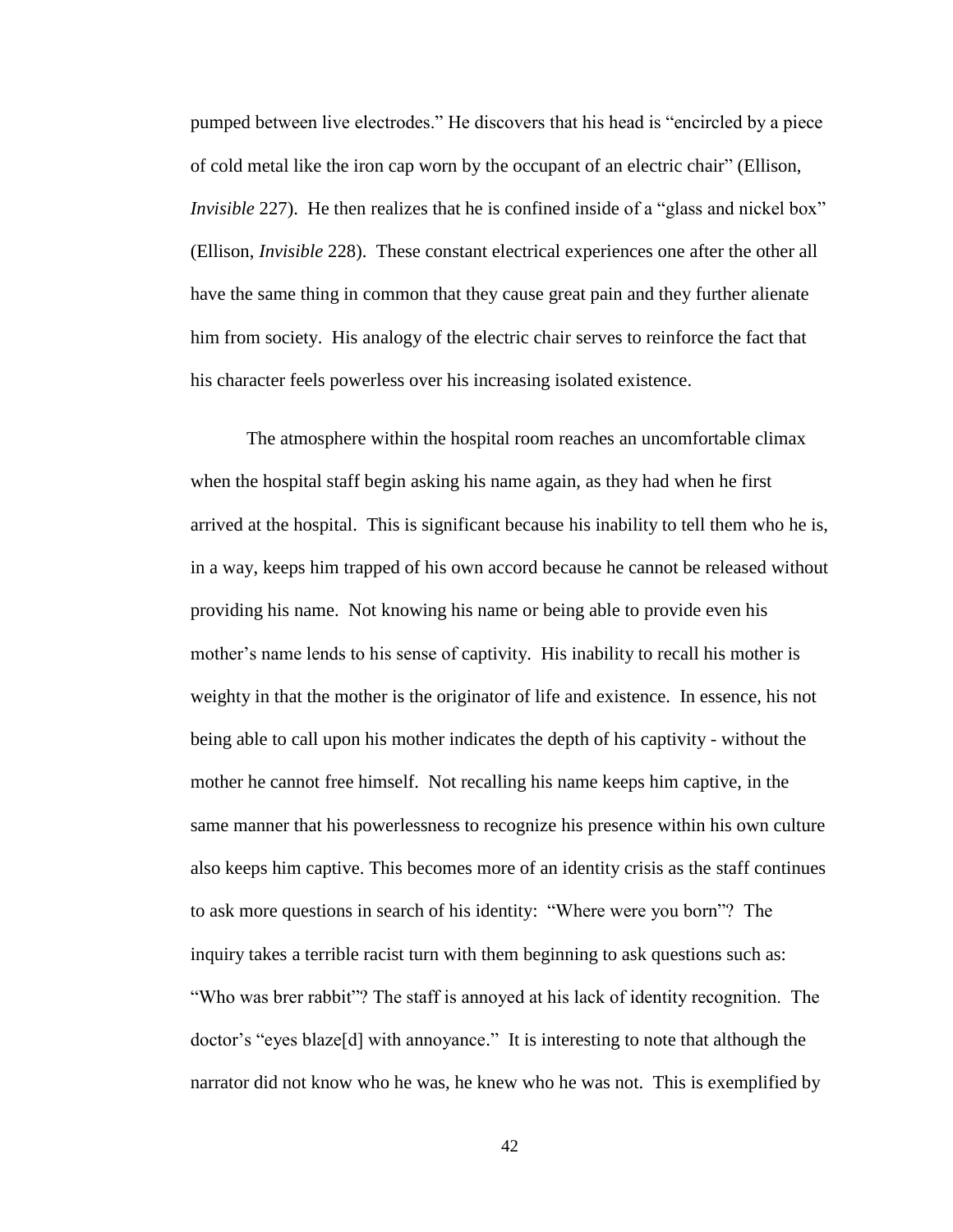his statement that "the slate was filled with meaningless names" (Ellison, *Invisible* 236). None of the names were his. They did not care who he was but *he* cared who he was. He cared so much about his identity that he did not answer to any of those other names – even if it meant he would be granted exit. At this point he was left alone in the machine and the key to getting out of the machine was him knowing his name, further underlining his role in his own domination. There was no room for movement inside this machine which could itself be seen as a prison confinement, an extension of the boundaries of white society. Not knowing his identity only causes him to be further trapped inside of the boundaries that are already in place. He recognizes his hand in the matter: "It was exhausting, for no matter what the scheme I conceived, there was one constant flaw – myself. There was no getting around it. I could no more escape than I could think of my identity…When I discover who I am, I'll be free" (Ellison, *Invisible* 237). Yes the captivity and powerlessness are internally driven.

He is released after a "tall austere-looking man in a white coat" discovers the name of the character on his chart (Ellison, *Invisible* 240). His release from the machine in the hospital has strong similarities to that of the birth of a baby. It is as though he has been reborn; part of his release includes the severing of a cord that had been attached to a node that was fixed to his belly. The description of the severing of the cord is similar to the cutting of an umbilical cord of a newborn infant. Following his release he is told that he cannot return to work and is required to sign release papers which release the factory from liability. Upon his return of the forms he is assured he would receive a check. He leaves but feels as though he is in the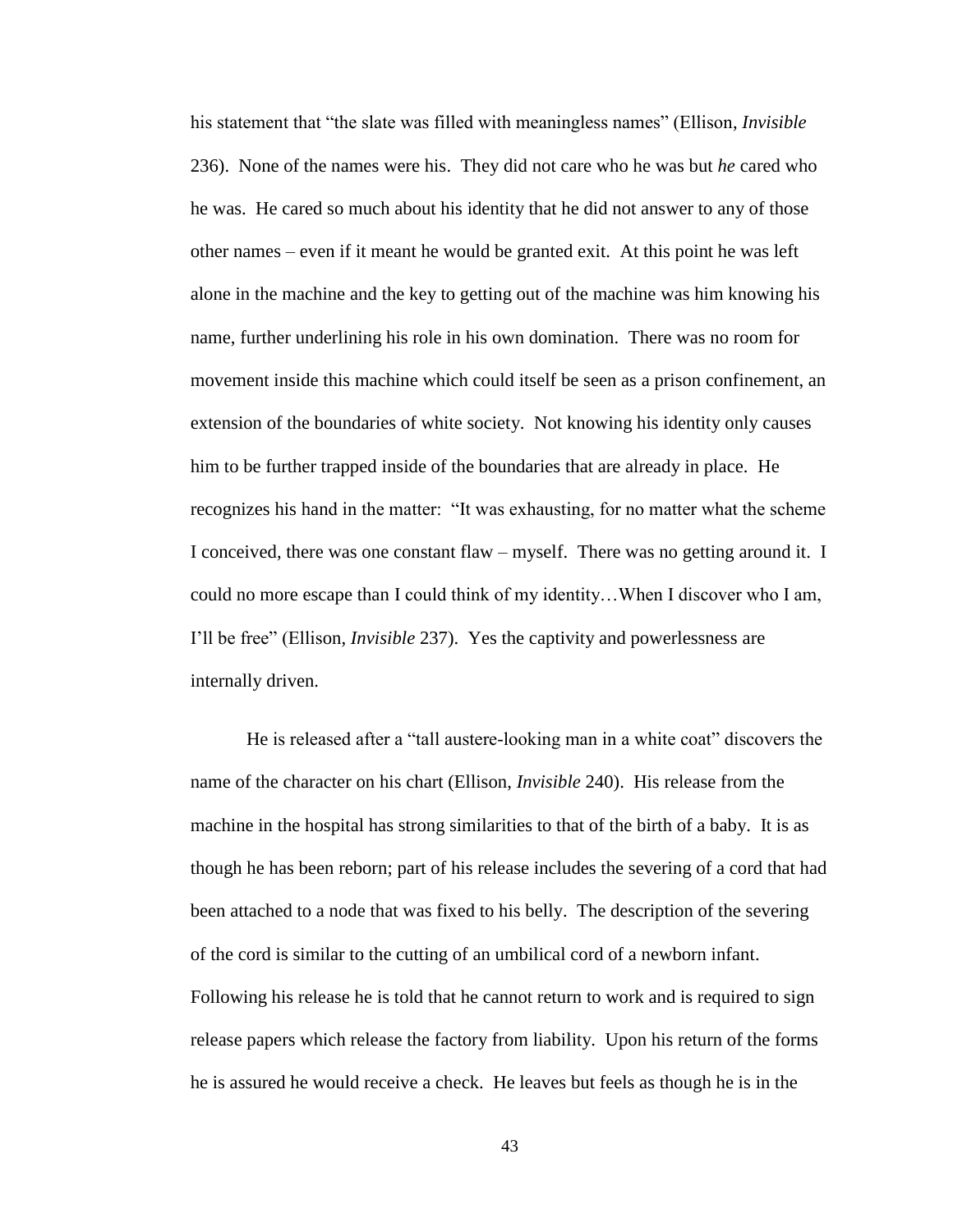grip of an "alien personality." This is pivotal because he no longer feels afraid of anyone at all. "I was no longer afraid. Not of important men, not of trustees and such; for knowing now that there was nothing which I could expect from them, there was no reason to be afraid." Upon this rebirth he felt light-headed with ears ringing (Ellison, *Invisible* 244). He was also told by someone identified as the director that he had been through a "severe experience" and that he was not ready for the "rigors of industry" and that he was not "prepared for work under…industrial conditions" (Ellison, *Invisible* 241).

So here we have completed examining aspects of the narrator's experience with Washington's version of what equated to uplift for Blacks – which did not necessarily include socioeconomic advancement. The narrator's experiences confirm that his encounters with fellow race members were instrumental in his isolation. The narrator's involvement with these subservient ideals has not brought him any nearer at all to individual autonomy. In these instances the narrator has faced betrayal at every turn. Equally important is that in certain situations such as at the paint factory, we have a representation of all workers on equal socio-economic ground, yet the disloyalty amongst them continues. This was an overwhelmingly adequate example of how Ellison demonstrates that socioeconomic disparities do not always have to be the stock, representative depicted cause of intra-racial ills. Rather, the workers at the factory were divided over philosophies of progress.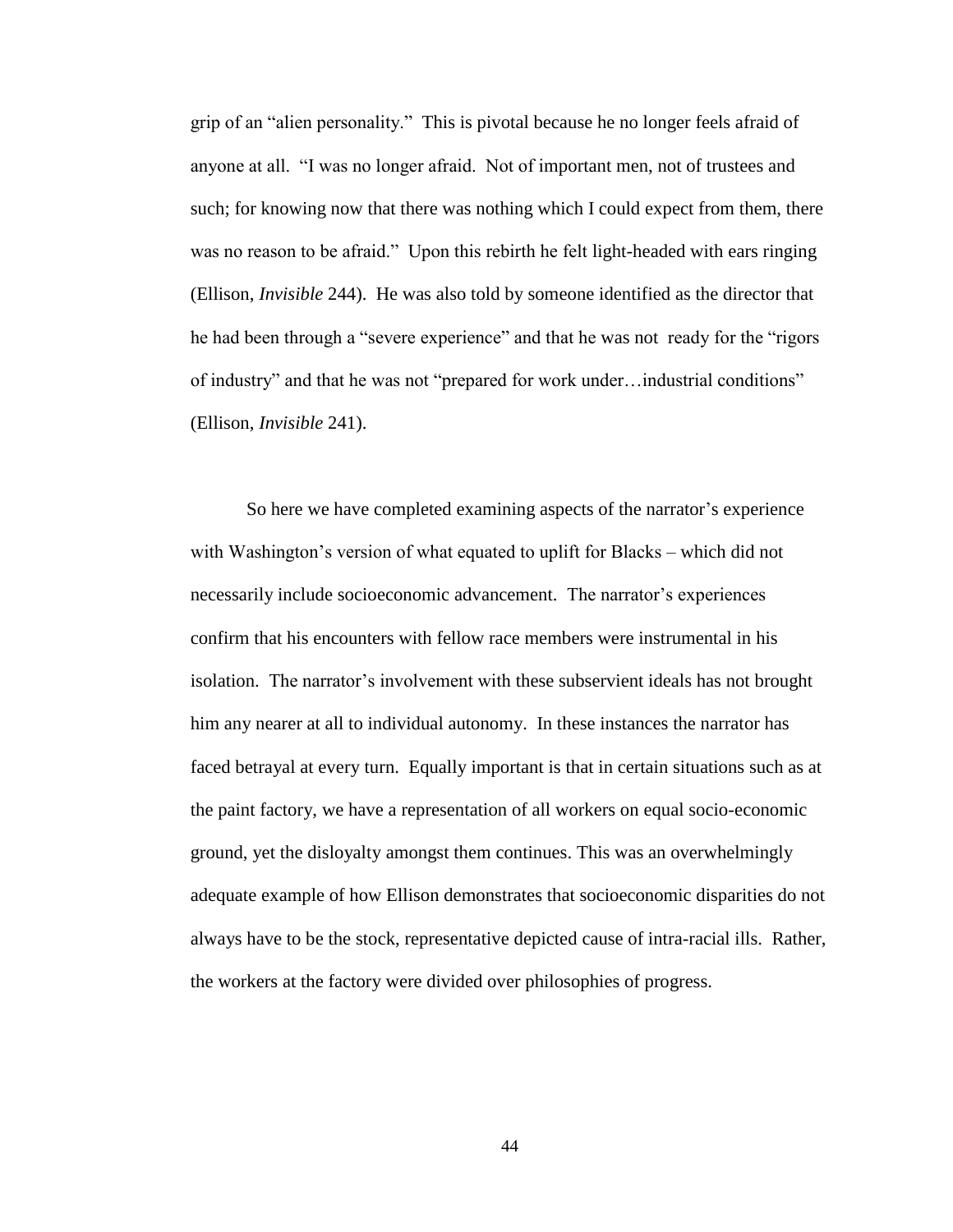#### **CHAPTER IV**

### THE BROTHERHOOD AND INTELLECTUALISM

When the narrator decides to join the Brotherhood, he is perhaps imagining that he is now aligning himself with an organization that will work to surpass these barriers of discrimination, isolation, and betrayal that he has confronted with the previous groups he was associated with. Regrettably, here again he succumbs to captivity, and yet again betrayal. Additionally, he is exploited for his speaking ability. The character's exposure to the Brotherhood initially occurs when he gives a speech as a result of witnessing what appeared to be an unjust eviction of an elderly African-American couple from their apartment. His intellectual speaking ability caught the attention of the Brotherhood, for which he in turn became recruited into the organization (Ellison, *Invisible* 261). The narrator remarks: "It was after all, a job that promised to exercise my talent for public speaking" (Ellison, *Invisible* 291).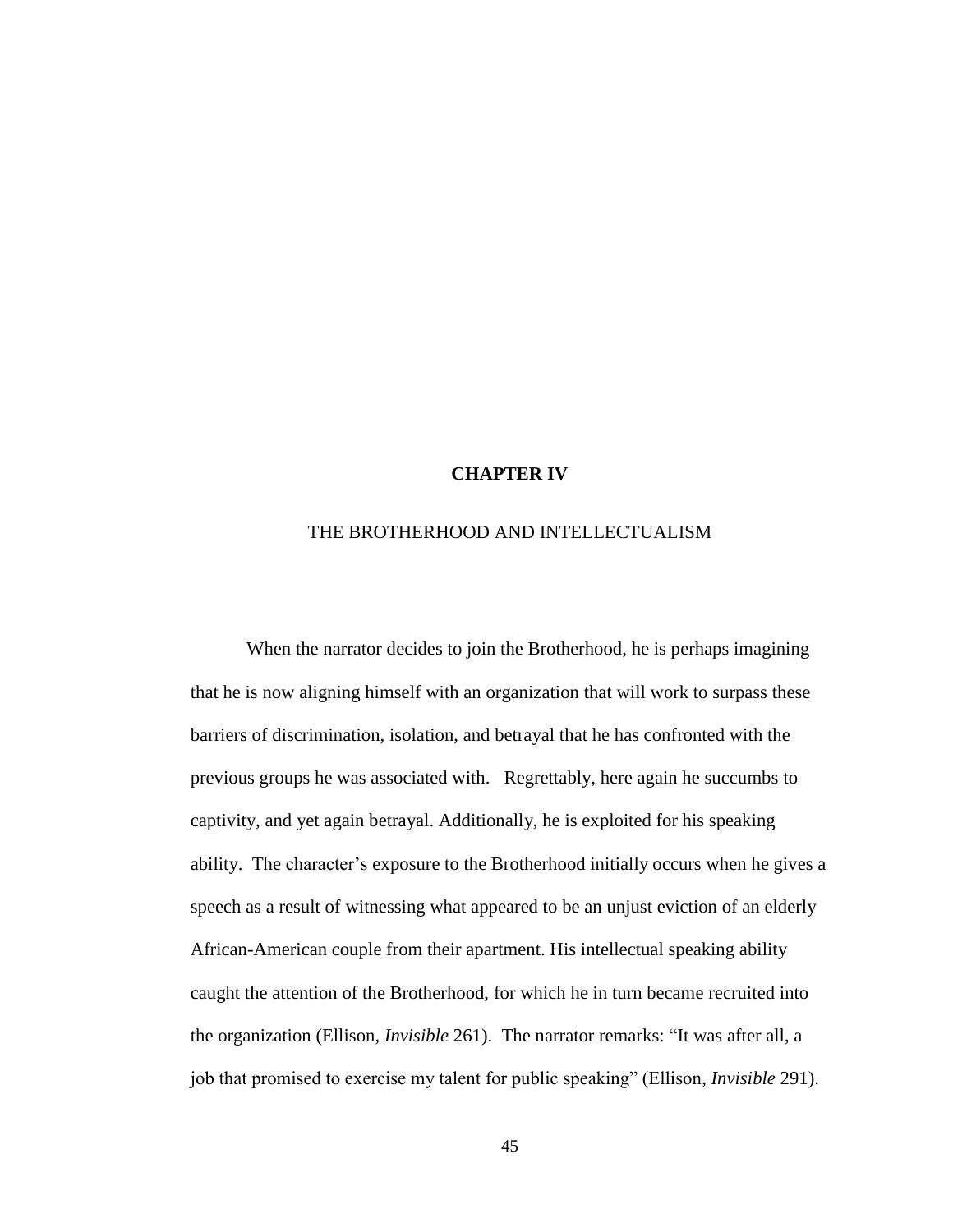Upon his recruitment he was furnished with a weak model of identity with a name handed to him on a slip of paper. The name is known to him but undisclosed to Ellison's reader: "This is your new identity," Brother Jack said….Inside I found a name written on a slip of paper." Along with this new identity he was given a sum of money that would pay for his back rent and a new wardrobe (303). Furthermore Brother Jack orders him to move from his living quarters to a new location where he cannot be recognized (301). It is important that we take note of the figurative invisibility that is at work in the narrator here; by this time, the narrator should be in a position to draw correlations with his previous confining environments to where he is presently. It is also somewhat disturbing that although his post with the Brotherhood is a paying position, he was given an excessive sum of money up front to care for his living expenses, wardrobe, and rent. In essence the narrator cannot see that he has been bought. He has given them leverage that he is not in a position to repossess. He is now owned and is nothing more than a piece of real estate to them. Even though the Brotherhood has the premise of advancing toward addressing social ailments, the narrator fails to see that there is still a price to be paid for entry into this type of sphere. The new clothes and the extra amenities came at a value that he was not prepared to pay. Moreover, this new organization headed by Brother Jack demands that he gives up his identity and take on a new name and sever his ties with his family and friends. Being that he never enjoyed recognition – thus rendering him figuratively invisible to others, it is actually an irony that he is required to relinquish his present form of invisibility to adopt a new form of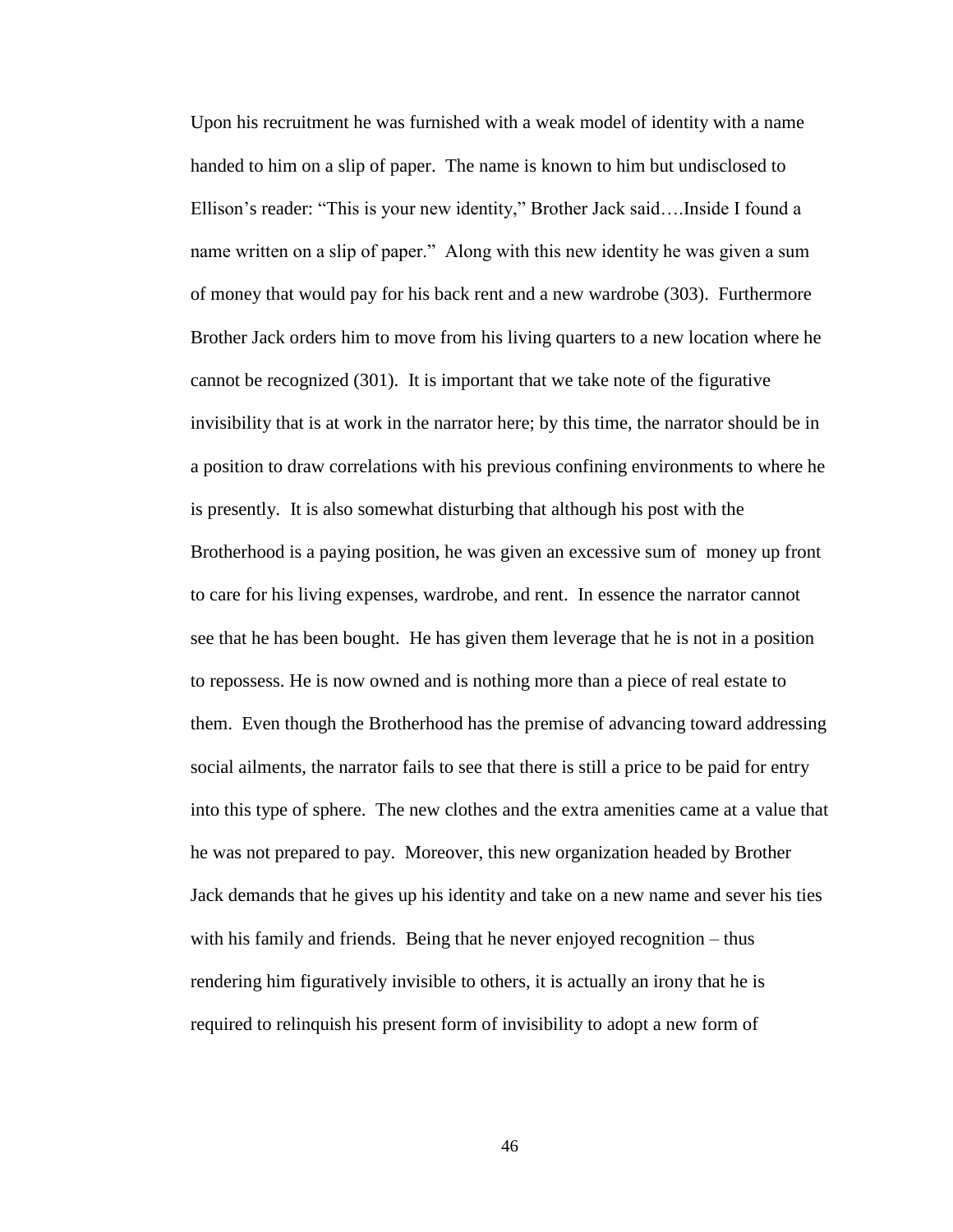invisibility where he is being provided with a version of presence that differs from his own.

It seems that the character cannot recognize that although he has a prominent position of spokesman with a name, his contributions are still concealed because all of his actions are dictated by Brother Jack. It is interesting to mention that the character feels that this is just a job that promised to exercise his talent for public speaking, yet he failed to see that once he became part of the organization, it was no longer his own speaking ability; his speaking ability now belonged to the Brotherhood because they have renamed him and they thus own him and his clothes. It may seem like an inconsequential matter that Brother Jack gave him money to buy clothes, but clothes further define personality and clothing selection demonstrates how the world perceives the person wearing a particular garment. However, the narrator cannot recognize all of these implications; he is pleased with his new post: "The new suit imparted newness to me. It was the clothes and the new name and the circumstances. It was newness too subtle to put into thought, but it was there. I was becoming someone else…The moment I walked out upon the platform and opened my mouth I'd be someone else. Not just a nobody" (Ellison, *Invisible* 328). This is an example of the failure of the office of intellectualism. He is not using his intellect to his advantage in discerning these recurrent patterns of identity crisis. After the character finishes this speech at a rally of which the audience was indignant over such things as economics and politics, he is chastised for his passionate speech. "In my opinion, Brother Jack said, the speech was wild, hysterical, politically irresponsible and dangerous…we must strive to reach the people through their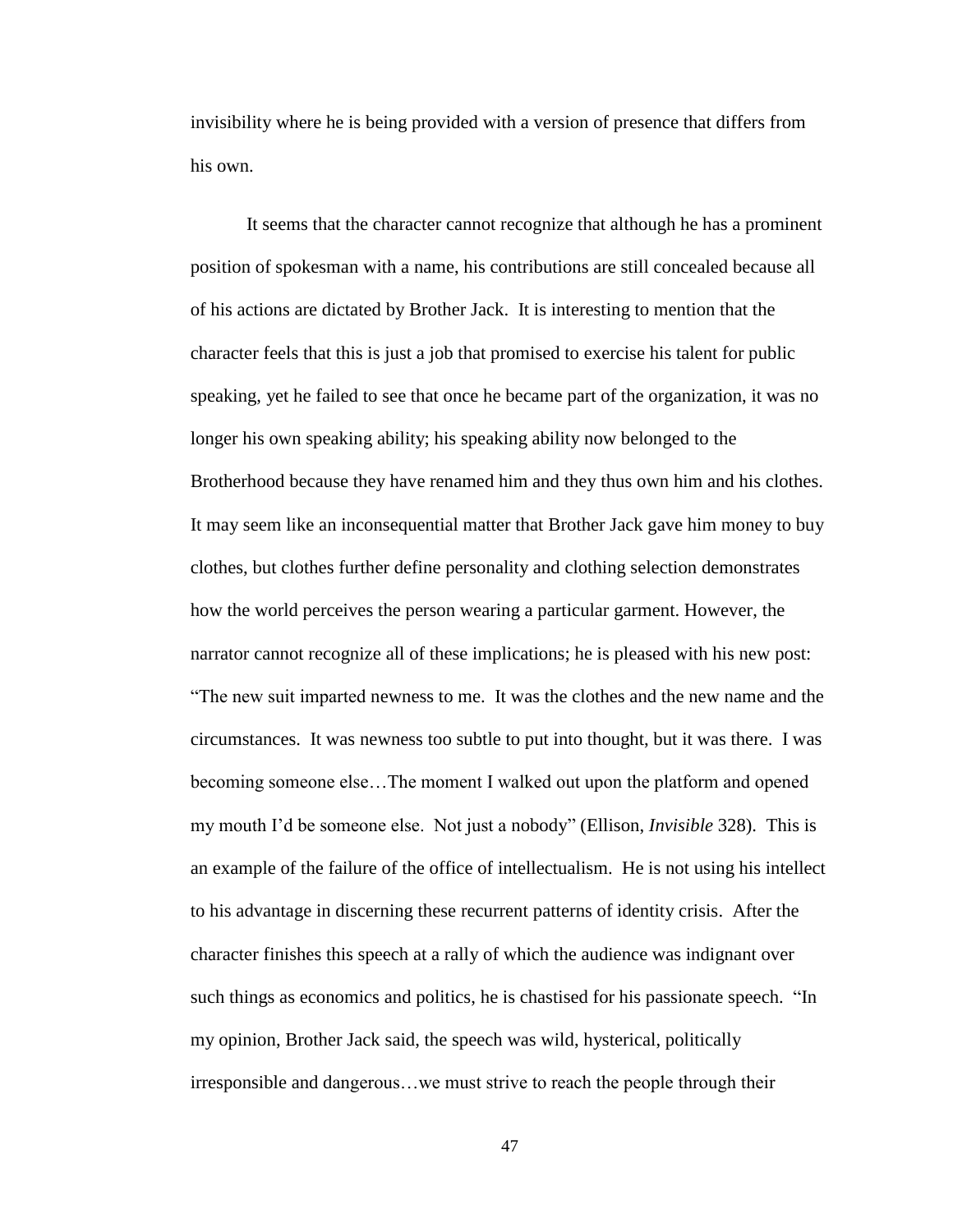intelligence." Another brother agreed with Brother Jack saying that the speech was "the antithesis of the scientific approach" (Ellison, *Invisible* 342). To the Brotherhood, intelligence and intellectualism equate with a structured, controlled, **"**scientific approach**"** to these political issues that they are confronting. Emotion such as the narrator has, is despised for being what they refer to as unscientific. Brother Jack decides to send the narrator for training to engage a more "scientific" mode of expression. This training is to include "a period of intense study and indoctrination under the guidance of Brother Hambro." The aforementioned situation highlights the point that when the narrator traded his lack of identity for their version of identity, he lost his freedom to give speeches using his own words.

When the narrator joined the Brotherhood, he became no different than Brother Tod Clifton's uncontrolled Sambo Doll that relied on the nudging of whoever was in control of it. The fact that the doll was a toy is significant because a toy is used at the whim of whomever it belongs to, for whatever pleasure or entertainment is derived. The doll sings a song that stresses this point:

Shake it up! Shake it up! He's Sambo, the dancing doll, ladies and gentleman. Shake him, stretch him by the neck and set him down, -He'll do the rest. Yes! (Ellison, *Invisible* 421).

Upon closer examination, the speeches that the narrator is required to deliver demonstrate his treatment as a puppet by the Brotherhood – like the Sambo doll, in that he was severely scripted in whatever he spoke about to the community. Scholar Danielle Allen weighs in on the effect of the Brotherhood in: "Ralph Ellison on the Tragicomedy of Citizenship." She directs us to the politically elusive role of the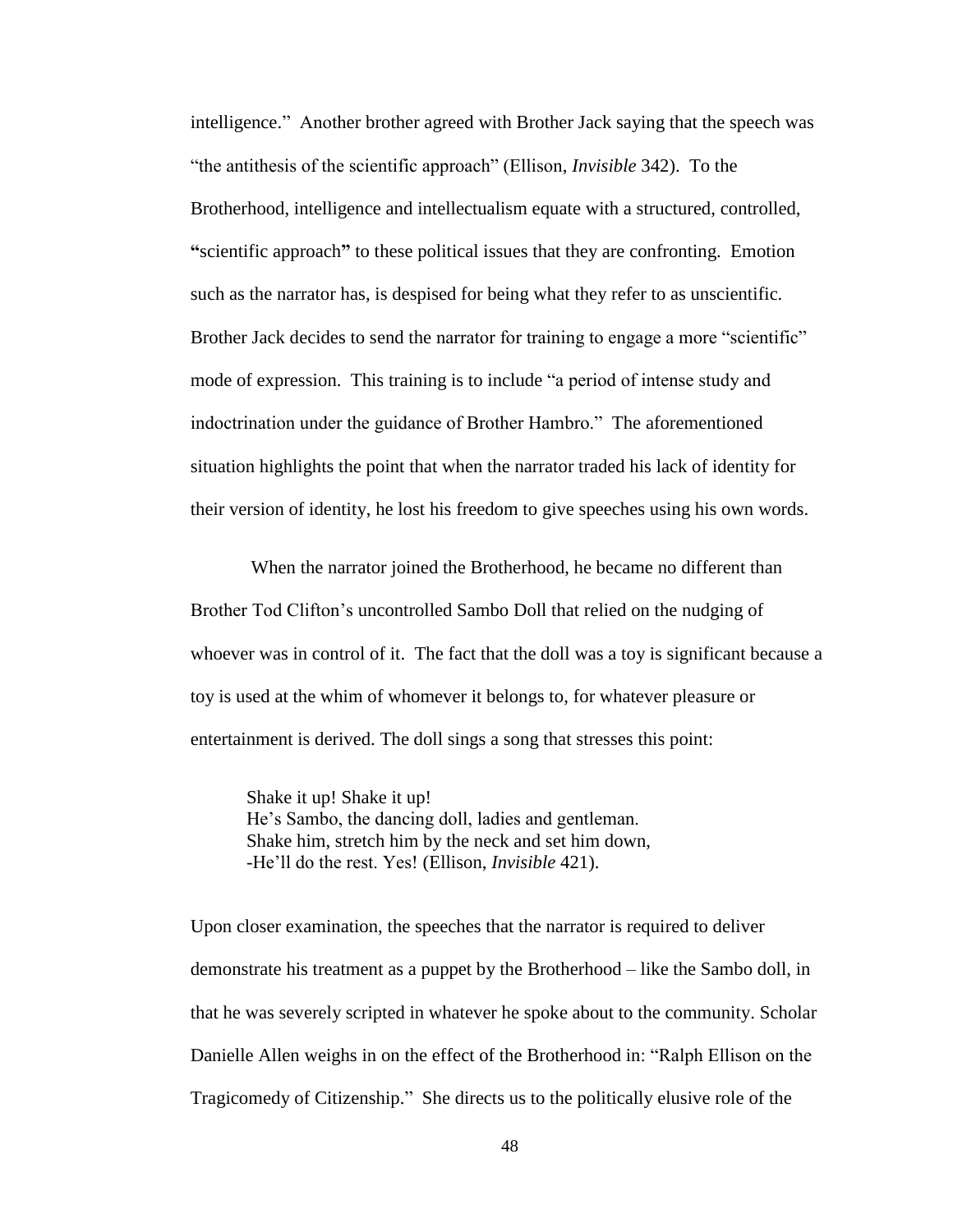Brotherhood organization. Allen takes a firm stance against what she feels to be a very nonspecific political instrument. Her observation revolves around her belief that "no single policy issue can in any way be said to orient or shape the movement of the novel." (Allen 56). Allen is correct in her description of the brotherhood as "shadowy." Indeed it is elusive and oftentimes the narrator finds himself in a car with the other members and he has no idea where they are going, or he is called at the last minute to a meeting that he has no knowledge of the particulars of the agenda. He is at all times expected to show up and tag along without bringing with him his opinion or voice – no different from the function of a puppet. It would appear that the Brotherhood functions in reaction to the community events that it deems to be culturally disenfranchising, much like the original incident with the elderly African - American couple being evicted from their apartment. The speeches typically arrive in response to a community incident(s). It is as Allen says "strangers with nothing but common citizenship to tie them together …to decide together and then act" (Allen 57).

In every characteristic, the Brotherhood is all at once a religion in the sense that its members are wholly devoted and idolize its mission. Also it is extremely common in many religious settings to refer to members as "brother" or "sister." However, the Brotherhood does not embrace him with such warm tender affiliations that are associated with faith and religious communities. Furthermore, the Brotherhood wishes to provide charity to the community. The narrator even attempts to gather together influential community and political leaders to support him in trying to put an end to unfair evictions. The Brotherhood also had various office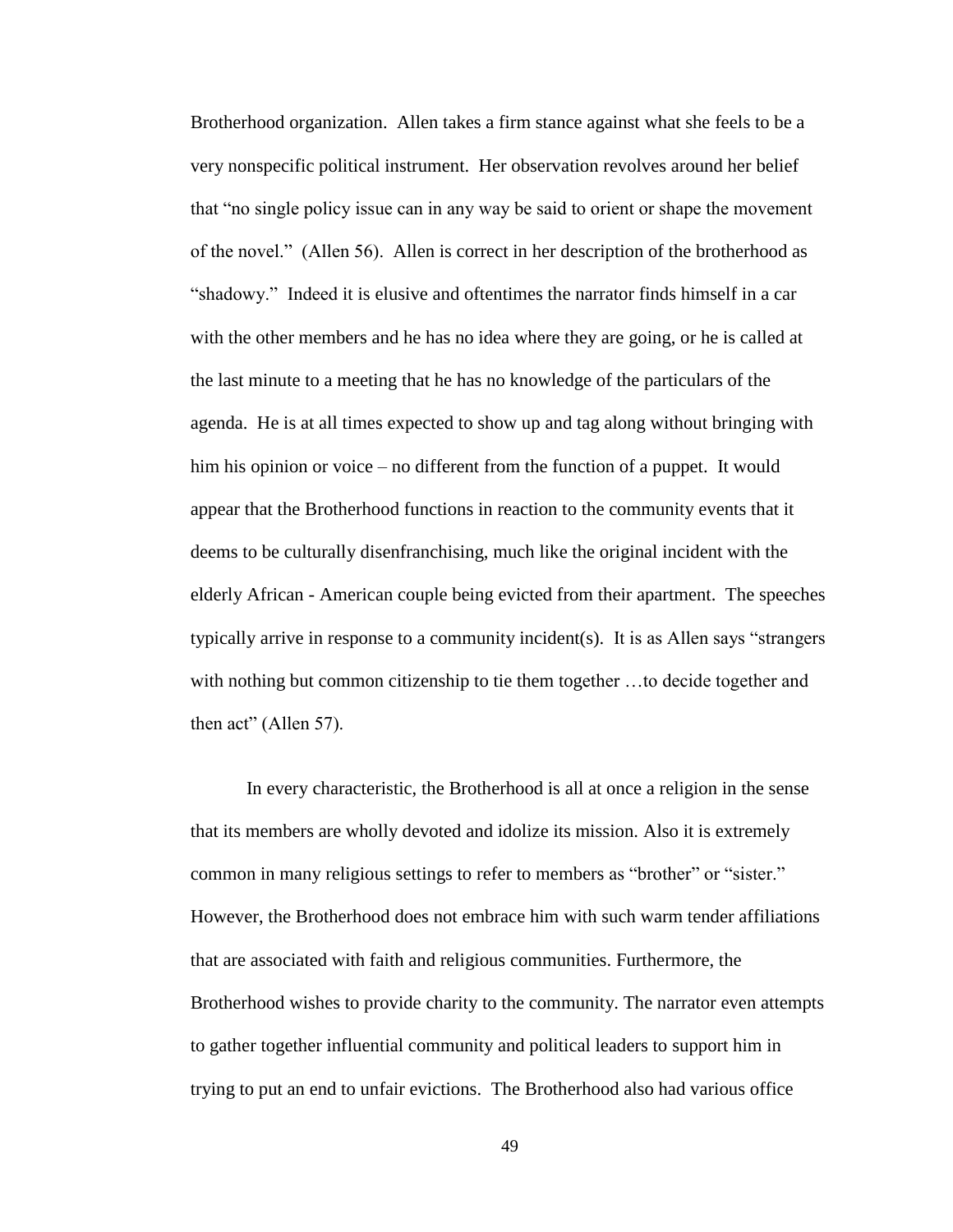locations where differing issues where handled. This is emphasized when the narrator was accused of selfishly doing an interview about the Brotherhood at the expense of no recognition for the Brotherhood. Although these allegations were false and he had indeed tried to avoid the interview, he was nonetheless accused and punished. They felt that his interview was an act of betrayal to *them*. His punishment consisted of being reassigned to what could be described as a lesser one of the Brotherhood's territories. He was reassigned to "lecture downtown on the Woman Question" (Ellison, *Invisible* 397). His relegation to women's issues is a fitting metaphor for how they now feel about his voice. Women's attempts for equality have long been documented, thus his working with women is now a larger message to how they regard him as inferior, and with him physically out of the way in another office downtown, he is literally invisible to what they deem their larger issues of community involvement. Brother Jack even reminds the narrator following the murder of brother Clifton that "[he was] not hired to think" (Ellison, *Invisible* 458).

Subsequently, the narrator inquires what he should do in the event that he has an idea. He was told in response that "we furnish all ideas…you say nothing unless it is passed by the committee" (459). This command was to remain in force even if the narrator had a solution and the committee was wrong about any matter. The irony exists in the reality that Brother Jack does not recognize that his treatment of the narrator corresponds to his conducting of him as though he is a prisoner. Brother Jack is exacting control of the narrator's mental processes. In fact, the entire time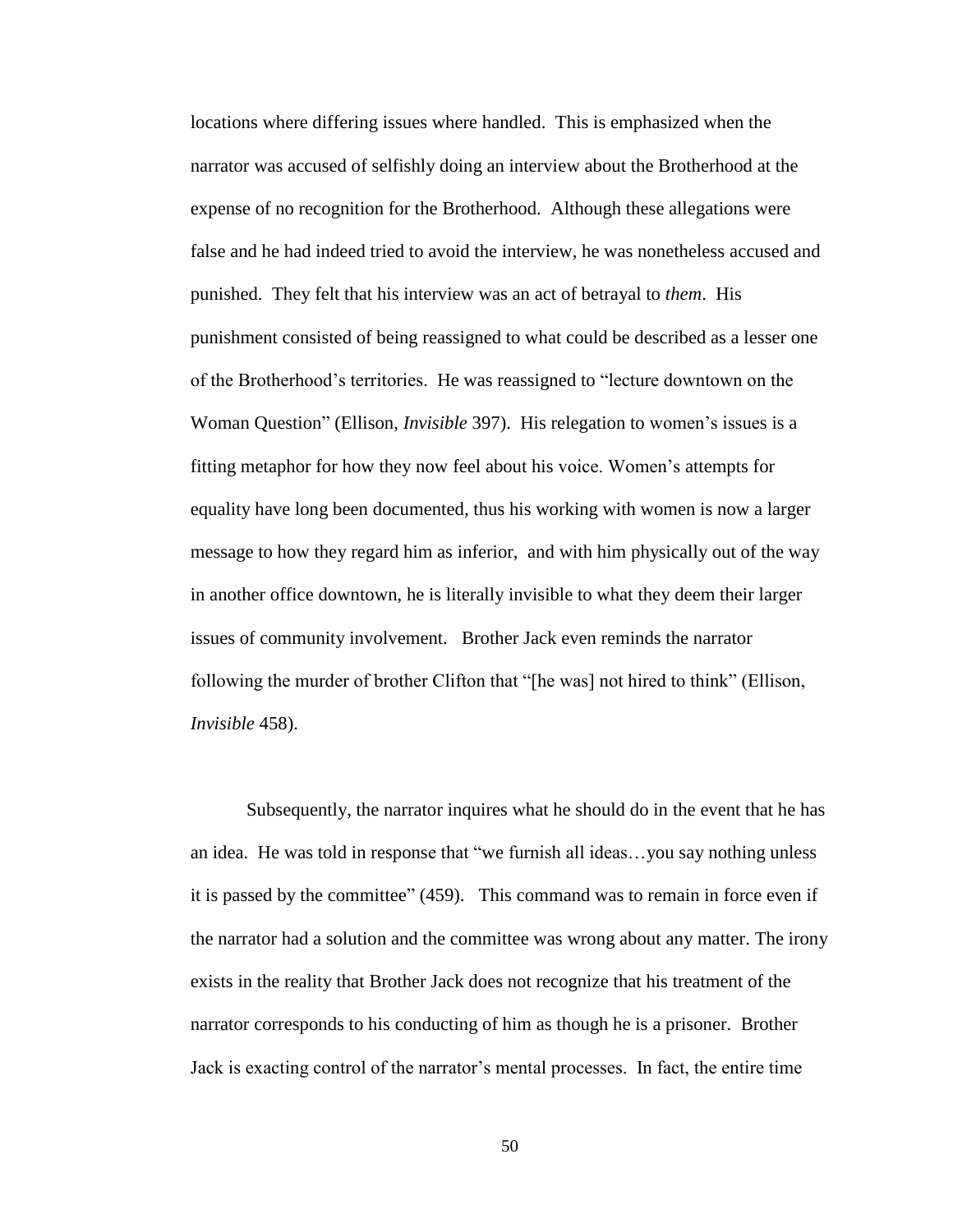the narrator is affiliated with the Brotherhood, he is in an intellectual confinement where independent thoughts and actions are perceived as a threat. Clifton, and other personalities such as Ras the Exhorter, who rejected the ideals of the Brotherhood and created his own outline of a Brotherhood, are examples of those who broke with the dominating ideology and became outcasts. Ras frequently, violently opposed the narrator and the Brotherhood. His ideologies according to the Brotherhood were viewed as "unscientific" and instead demanded the demise of White supremacy. His violent approach placed him at odds with the Brotherhood. He rejected integration and promoted Black separatism. He was not interested in winning the support of whites. In contrast, as has been discussed, the Brotherhood consisted of white members also.

Here we can directly see a parallel of differences of approaches within the community in an effort to reach the same goal. Being that the Brotherhood was not opposed to whites; Ras felt that the Brotherhood was a betrayal to the Black community and he eagerly looked for occasions to inspire riots. We can effortlessly see the uneasiness that develops in a character such as the narrator who may fear constructing his own identity for risk of agitating the more dominant culture who are opposed to, and fail to see the value of having something such as a difference of opinion.

We cannot conclude a discussion of the internal oppression amongst blacks as depicted in the novel without also addressing Ellison's vision of the American experience in its entirety as depicted by the implications of the Brotherhood also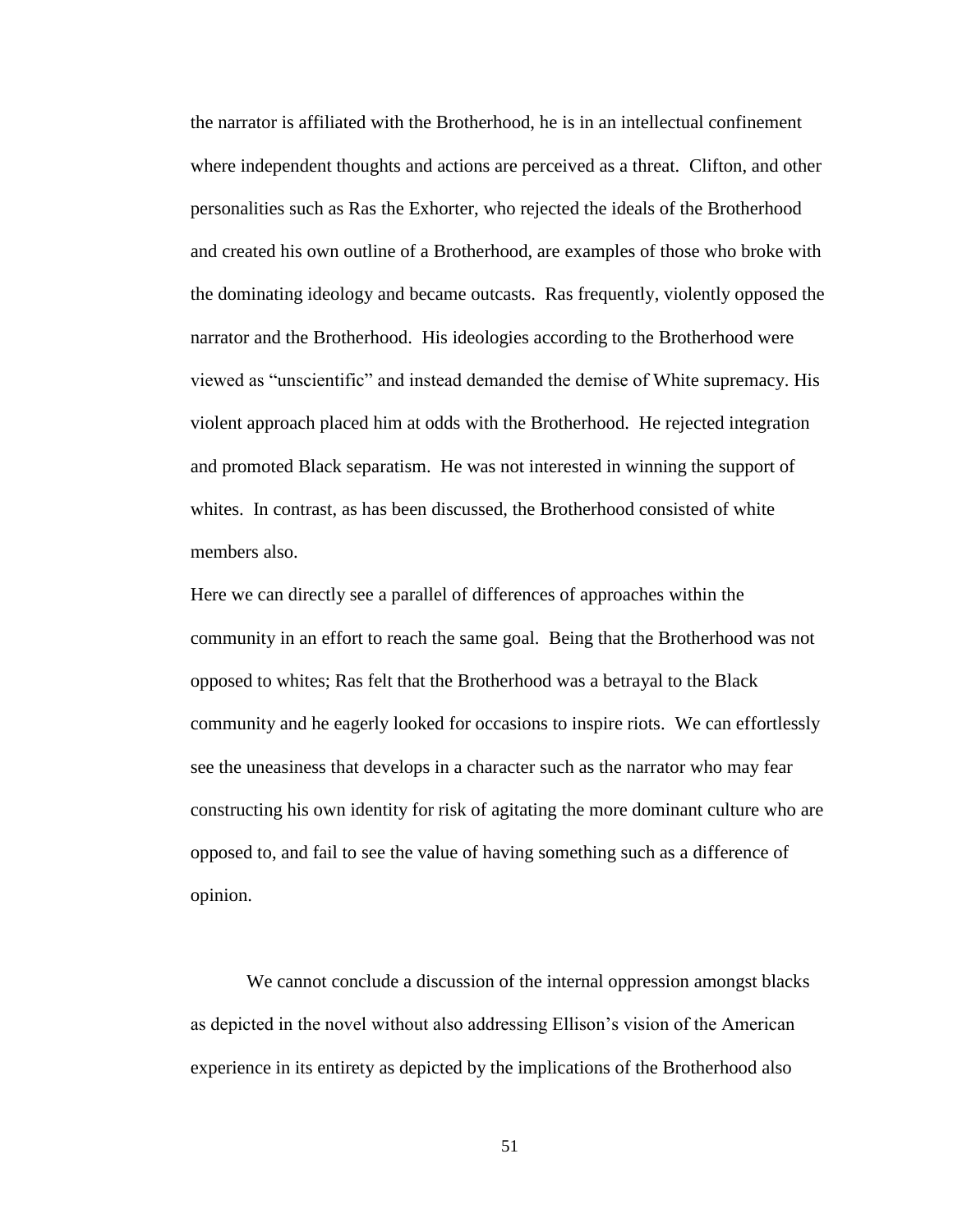consisting of white members who had diverse approaches to the same problem of

racism and discrimination of blacks. What we are left with is this echo of the

remoteness between the cultures as representative of the narrator's experiences.

In response to an interviewer's question: "Who speaks for the Negro"?:

Ellison's reply indicated that not only did he feel that blacks suffered culturally , but

that many of his white students were also culturally deprived (*Territory* 298):

[Whites] were culturally deprived because while they might have understood many things intellectually, they were emotionally unprepared to deal with [blacks]. But the Negro was being prepared emotionally, whether intellectually or not, from the moment he was placed in the crib….White people can get terribly disturbed at the idea that Negroes are not simply being restricted from many areas of our national life, but that they are also judging certain aspects of our culture and rejecting their values. That's where assumptions of white superiority, conscious or unconscious, make for blindness and naiveté. For in fact we've rejected many of their values from the days before there were Jim Crow laws. Only a narrowly sociological explanation of society could lead to the belief that we Negroes are what we are simply because whites would refuse us the right of choice through racial discrimination. Frequently Negroes are able to pay for commodities available in stores, but we reject them as a matter of taste – not economics. There is no *de facto* Jim Crow in many areas…but we don't frequent them, not because we think we won't be welcome – indeed, many Negroes go to places precisely because they are unfairly and illegally rejected – but because they simply don't interest us. All this *we* know to be true. Negro Americans had to learn to live under pressure – otherwise we'd

have been wiped out (Ellison, Territory 298).

Ellison emphasizes that whites do not see that blacks are vital to the underpinnings

of their society. White society has benefited from the sacrifices and contributions of

blacks while ignoring the influence of blacks on humanity as a whole. Ellison would

like some recognition of the indispensability of blacks' and their substantial

participation in all areas of the white world as demonstrated by the various types of

edifices that the paint from the paint factory was used to embellish. He is astonished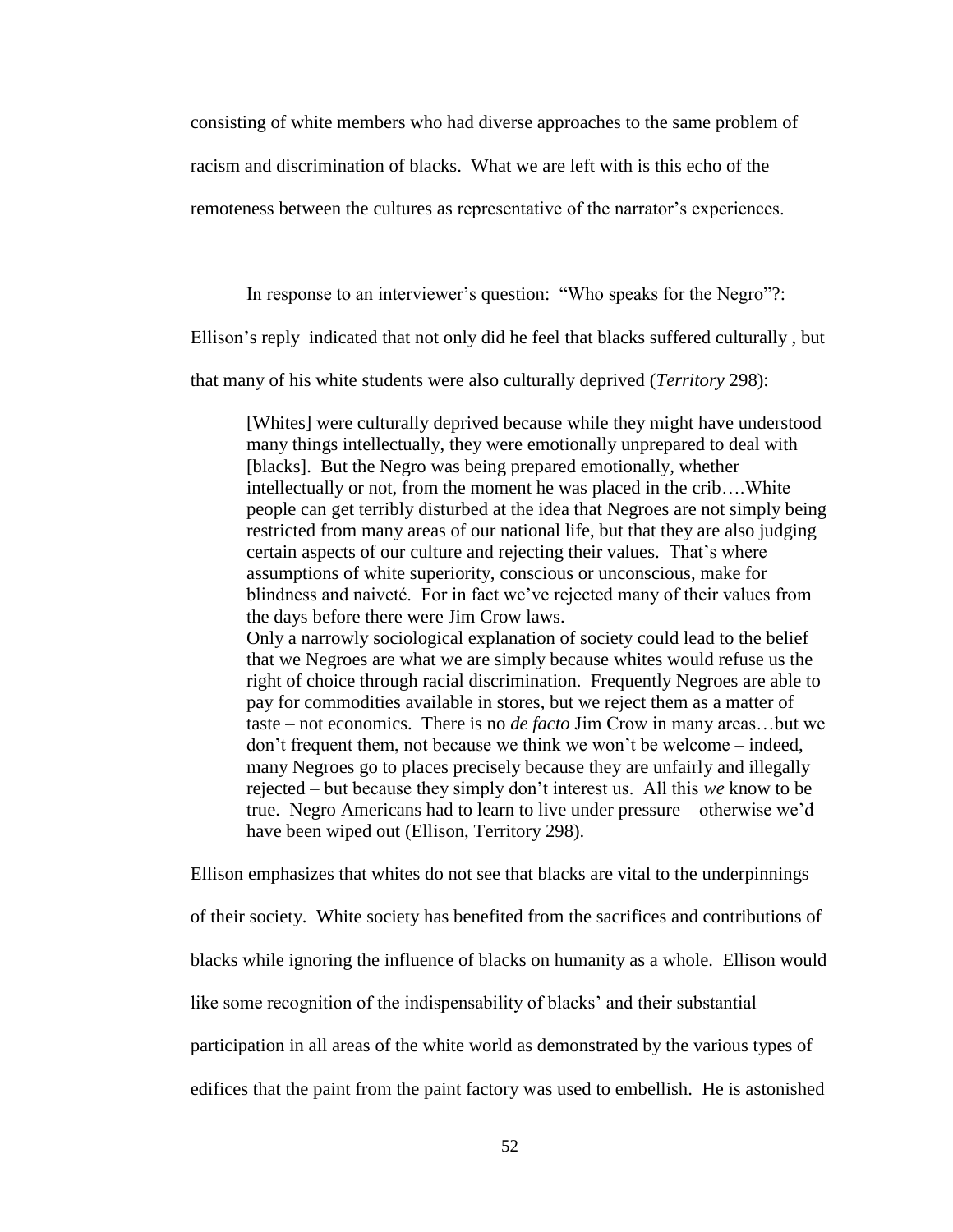at how much white society refuses to see the critical value of the black drops which are metaphorical of the African-American culture. In essence the paint is only optically white *because* of the black drops. If it were not for black people, white society as they know it would not exist.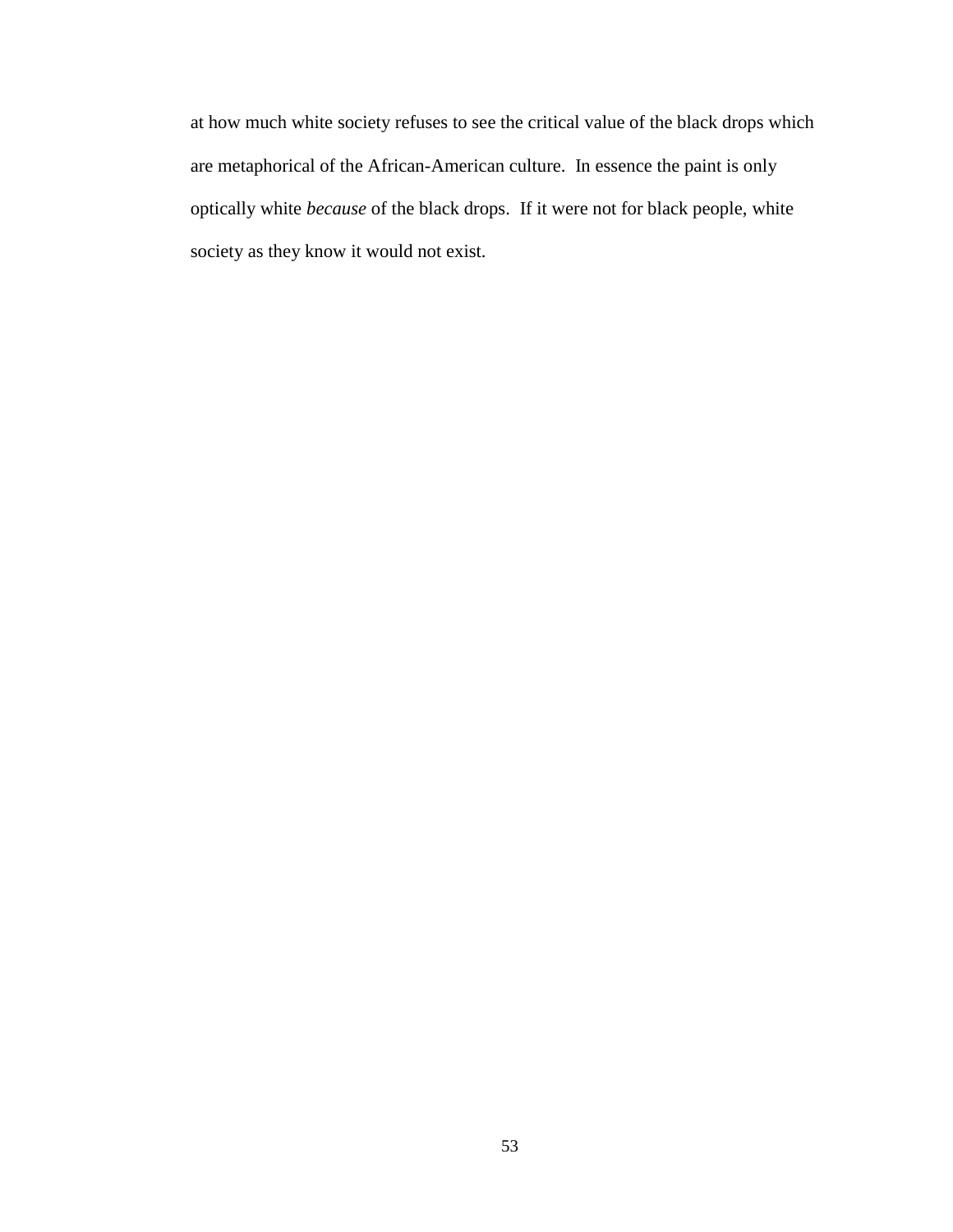### **CHAPTER V**

#### COLOR BLINDNESS & SEEING DIFFERENT ROUTES TO THE SAME PURPOSE

Ralph Ellison wrote his novel *Invisible Man* at a critical time in American history. The country was recuperating from such massive catastrophic events as the Civil War (1861-1865) WWI (1914-1918) and WWII (1939-1945). Such catastrophic world events exerted pressure on all American peoples; moreover, this crucial time exposed peoples' loyalties to one another and this time period tested the strength of each person's individual values of affiliation to his fellowman. Ellison's novel uniquely traces the social, economic, and political struggles of African-Americans at this time as they toil to liberate themselves from the horrors of the aftermaths of slavery and the Civil War. Ellison marks their struggles while using white society as the backdrop.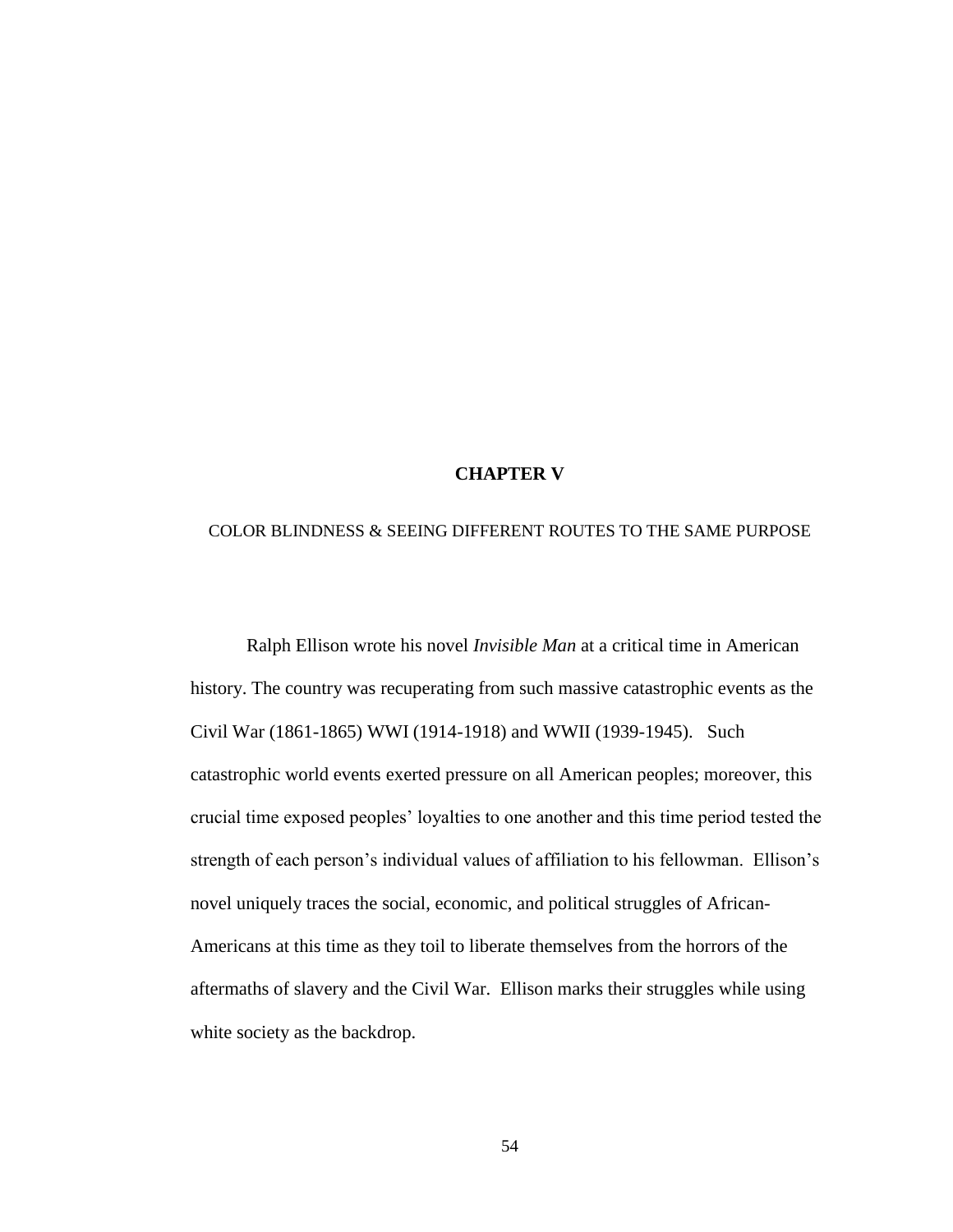This discussion began with an investigation toward finding what the narrator's feelings of invisibility derived from. Scholars pointed the cause of his feelings to the direction of being mistreated by white society while the narrator's own words indicated otherwise. We observed that his feelings of invisibility were most acute while he was the character who would later develop into the shrewd narrator – able to now see previously concealed characteristics of intra-racial spite that were contributory to his self-defined invisibility. It is ironic that now that he is invisible, he can see everything he missed about his own race while he was a character going through his persecutions.

The narrator faced inaccessibility to his race in his experiences with the college and the paint factory; however, Ellison has also shown his audience the compounded isolation that results from that type of intra-racial isolation by combining that with the larger context of white oppression, to show us the very same inaccessibility with the Brotherhood – an organization that consisted of white members also.

Ellison never gave his audience a prescriptive on how to approach the novel. While Ellison addresses an audience of competing racial and socioeconomic interests, the fact that he did not provide a guideline for understanding these competing interests that are presented in the novel arouses curiosity as to how the traditional reading of the novel of white oppression towards blacks became the most examined interpretation of the novel. The Invisible Man's comments which are prefaced at the outset leave no ambiguity that there is capacity to look inside of his own race. Although history documents mistreatment of Blacks at the hands of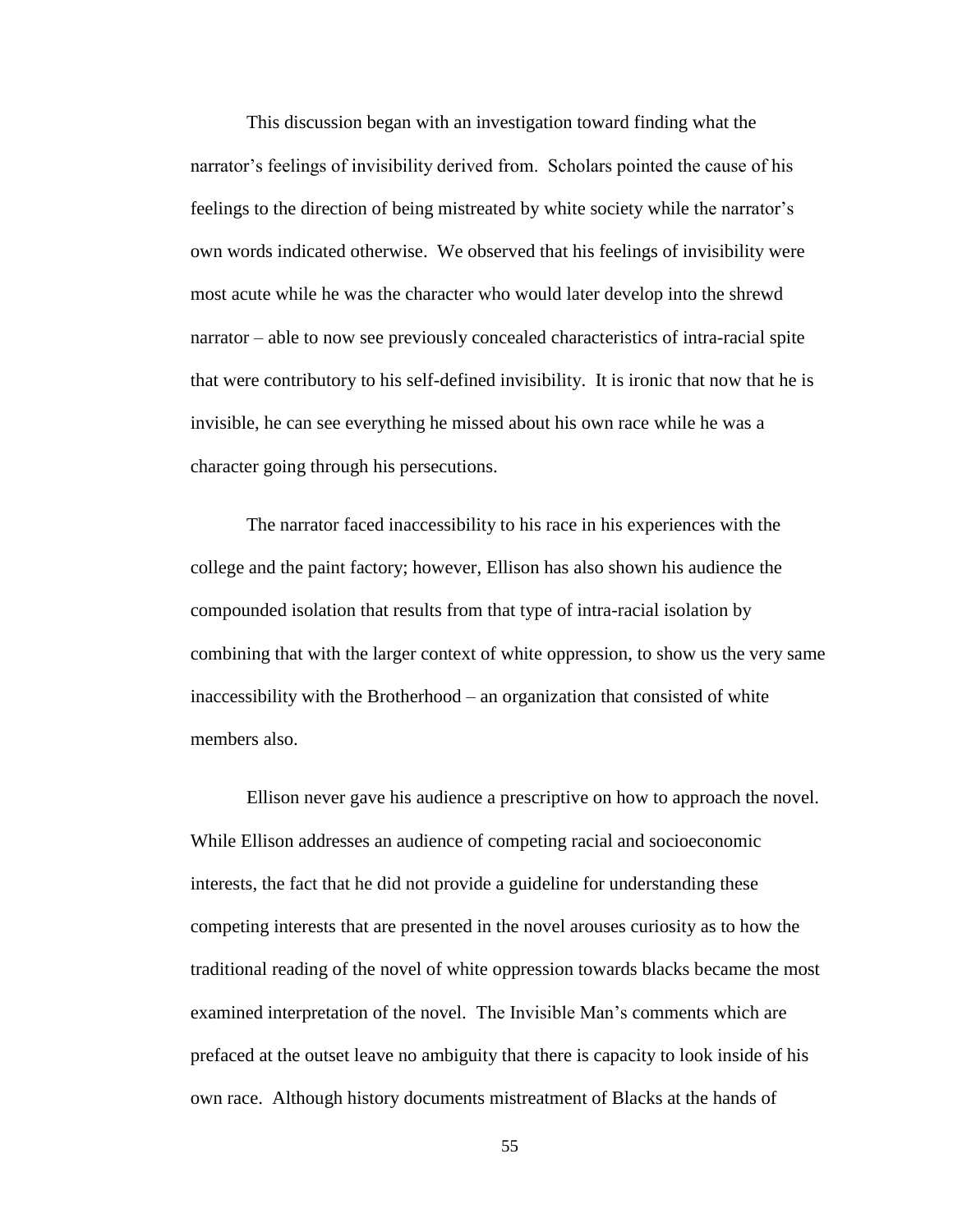Whites, Ellison's unique intra-racial approach to the novel prevents the culture from constantly blaming whites for the troubles that they experience. The enemy is not a specific person but rather an attitude that contains no loyalty clause to any specific race, culture, or creed. Traces of this attitude are still prevalent in society and if care is not taken, Ellison is warning that his audience could mistakenly adopt the same racist attitudes which have been primarily attributed to those with white skin, while Blacks could become tempted to unknowingly recline under the alleged safety of the collective torment of their race - pointing fingers at Whites.

In Ellison encouraging his audience to consider the limitations imposed on everyone, he raises the detail that none of us are as free as we think we are. An American reader regardless of ethnicity is subject to the same pressures of the narrator by society. He is not the only one who has been involved in situations with colleges, hospitals, philanthropists, and prejudicial colleagues. Ralph Ellison has written the novel as an invitation for his audience to answer the question of what they would do if faced with the nameless character's same set of circumstances. Americans are constantly bombarded with unfamiliar or uncomfortable situations of choosing whether or not to express a racist or a tolerant perspective on what may seem to be a radical ideal or an unpopular approach to an uncommon phenomenon. Or the uneasiness we feel could be toward a new person that is from a very different background. Marjorie Pryse asks: "To what extent does the reader become the protagonist; to what extent does he share the narrator's invisibility? (Pryse 1). This could very simply be another person's story. The audience is able to insert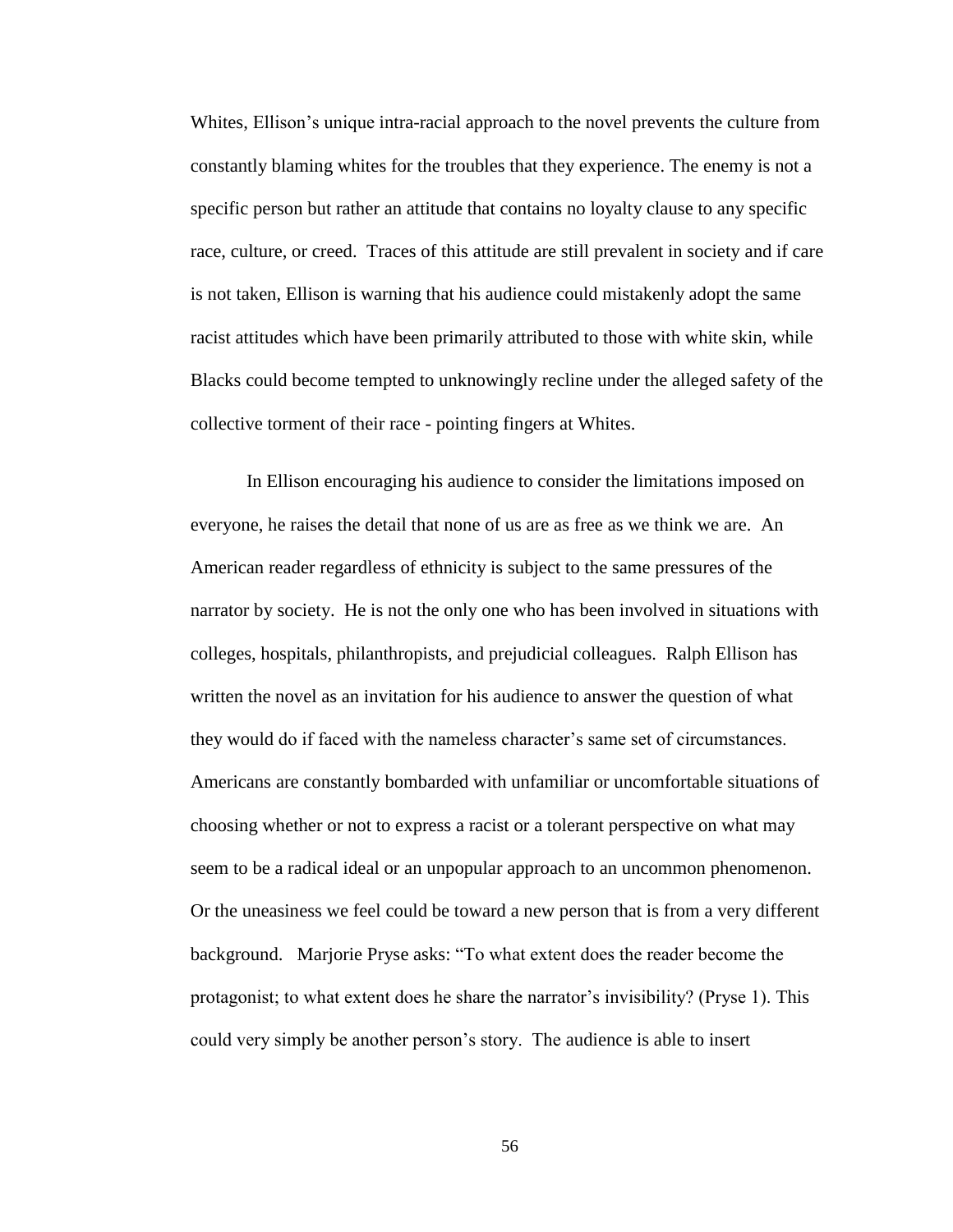themselves into the emotions that gave rise to the narrator's feelings of invisibility and determine for themselves if the narrator's responsive actions were plausible.

Although the novel is a work of fiction, the presentation of a nameless character allows the audience to fill in the blank with their own name to participate in an authentic subjective experience. Ellison has presented the attitude of racism as an obstacle to identity. It does not matter where this racist attitude is found, as the narrator's experiences attest to the fact that he was faced with racism right where he should have been able to feel most comfortable. Whenever a category such as race is cast, automatically there are those who will fall to the outside of the labeled category. Ellison has shown the struggle of the outsiders within their corresponding African-American groups to present themselves with an accounting of their ideals. An implicit message is asking what would happen if racial distinctions were collapsible. The problem here in the narrator's case is that everyone within the race who believes that they have arrived at a solution for the problem of oppression of white society feels that anyone who chooses a different approach is disloyal to the race. Hence in attempting to extricate themselves from one constraining role, others become manifest, which prove to be just as self-captivating as the other solutions.

If it can be believed that the most important thing is to be aware of individual reactions to the literature, then it is important that an audience is able to picture themselves inside the narrative. This approach allows persons to see alternative choices had they been faced with the same dilemmas as the narrator. Understanding human nature would be considered to be more substantive than the issue of color. Of simulating another's pain scholar Jane Heal explains: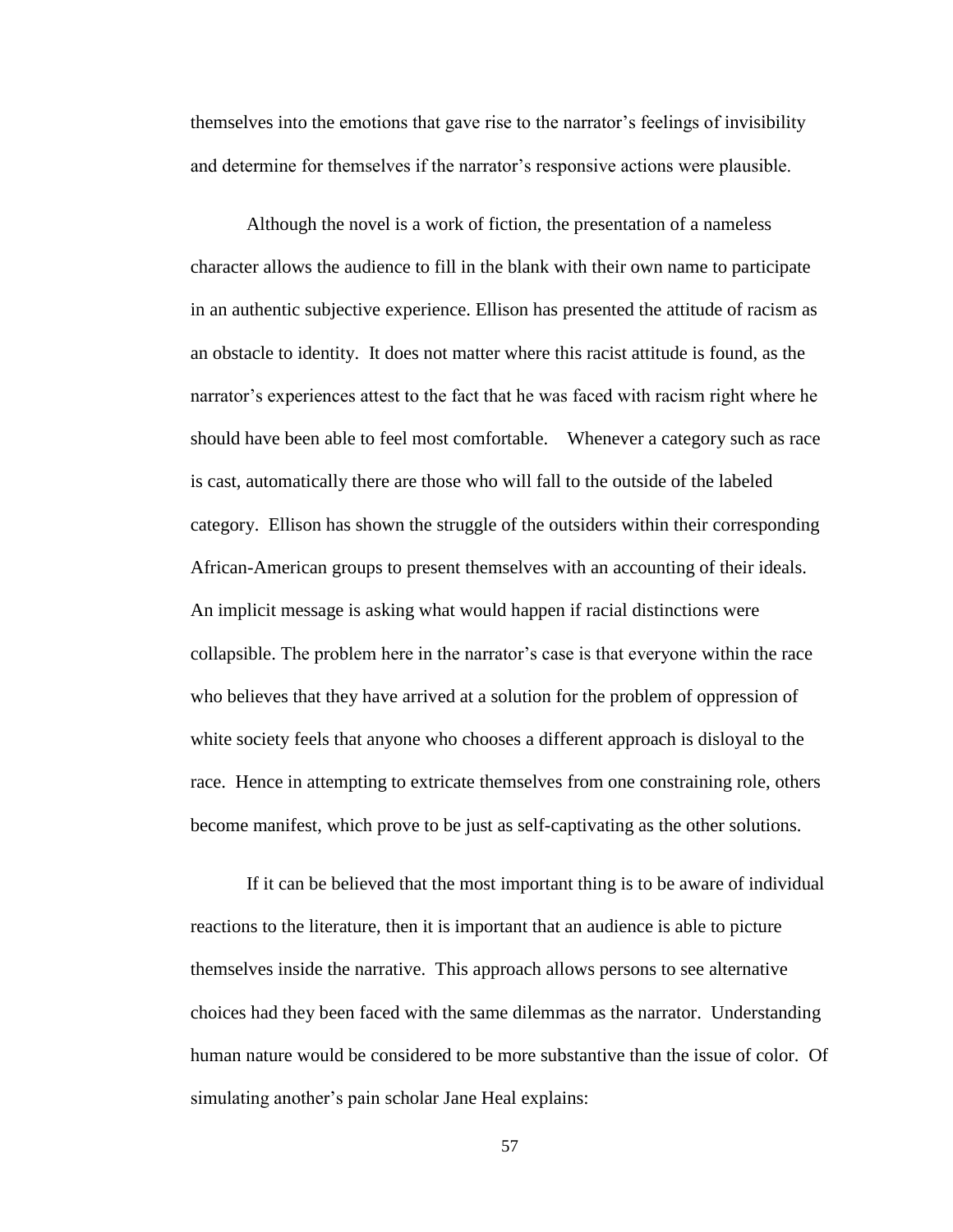I know that it is not really me who has just been abused, so when I simulate the abused person, my reactions occur 'off-line,' triggered by my *imagining* being that person. We use our own person, with its hidden biological and psychological complexity, as a model for human beings. I cannot assume I share with the other person *all* [their] dispositions, but only those that make us both human…I incorporate into the imaginative act relevant 'beliefs' and personality features which I happen to know [they] posses[s], though I may not (Taylor 274).

Indeed using simulation helps to address the problem of verification. Understanding why race differences exist helps societies examine the rationale of relying upon a set of arbitrary man-made requirements for identity.

Mr. Norton and young Mr. Emerson can be seen as examples of individuals who attempted to meet the demands that the attitude of racism placed upon the narrated character. They both intervened philanthropically. Their assessment of the character's plight and the collective situation of African-Americans led them to believe that the circumstances of African-Americans could be helped by providing materially; however, this solution only served to increase the gap between the cultures, in that it solidified the scarcity of resources of the black community – especially since such giving engendered a complex of superiority in the giver. This is underscored by the narrator's Battle Royale fight in the very beginning of the novel when after winning the fight the benefactors got very impassioned when they thought they heard him utter ideas about social equality in his speech. Roberta Gibboney put it succinctly, "it becomes apparent that the better world envisioned by the protagonist is not the same as the one anticipated by his 'benefactors,' who feel that 'better' should be based on humility, not social equality" (187). Moreover,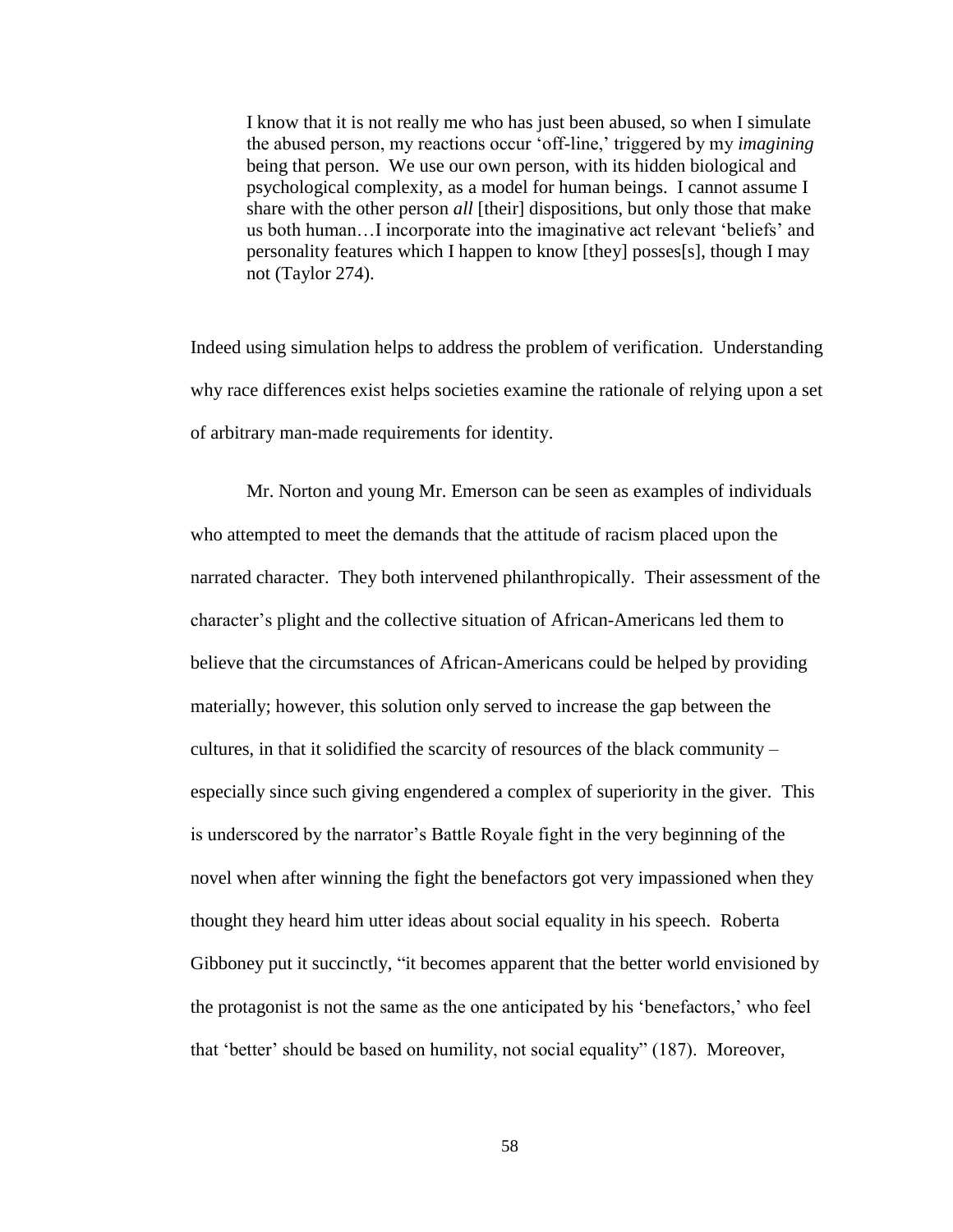simply because someone helps financially does not mean that they actually can see the problem.

Mr. Norton saw and did not see. He saw the plight of the African-American people; however, he misinterpreted the solution as being primarily financial – thus his response was met through his excessive acts of philanthropy. His acts of philanthropy only in turn served to expand the rupture between the two cultures as it nourished a greater sense of superiority over the recipient of these philanthropic acts. He saw enough to be a trustee but he later had no individual recollection of the narrator when he was later spotted in the street. Despite the unforgettable experience that the narrator and Mr. Norton had shared together, the narrator as being a unique individual did not resonate with Norton – else he would have remembered him. Even when he gave the incestuous Jim Trueblood a one-hundred dollar bill so that he could "buy toys for the children," Norton is described as "look[ing] with unseeing eyes," and "star[ing]…blankly" (Ellison, *Invisible* 68). Conversely, the son of trustee Mr. Emerson was emotionally moved to help the narrator by informing him about the irreverent reference letters from Dr. Bledsoe. Young Emerson was outraged even saying that "'Dr. Bledsoe…ought to be horsewhipped"! (Ellison, Invisible 186). This emotional outcry was very different than the impetus of Mr. Norton and the typical benefactors who acted out of duty – the "white man's burden." Emerson extended himself beyond necessity and further assisted the narrator in finding a job.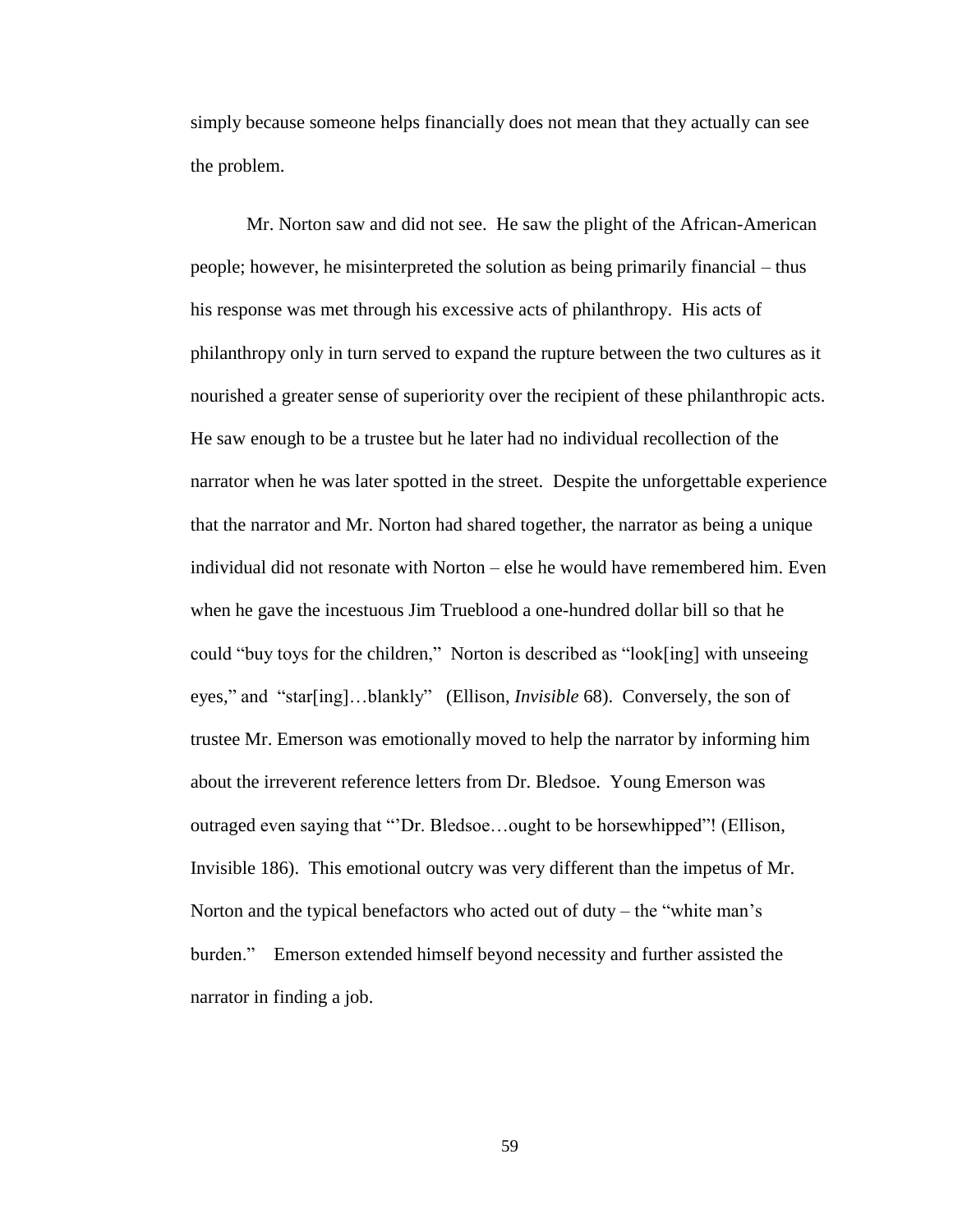If distinctions were invisible, race would not be an obstacle to identity; it is not hazardous to say that persons would be more visible to themselves and their search for identity would bear more fruit without the prying eyes of a racist society.

Learning hidden self-reactions to racism are valuable and only possible by placing oneself in the situation of the protagonist. Ellison's novel permits this very idea to take place by allowing participants to see their reactions and responsibilities. It is doubtful that the narrator's response to hide underground can be dismissed as deviant or somehow pathological- given his experiences of suffering the effects of racism at the hand of whom he least suspected – his own brother.

We have completed the journey of the narrator's ordeals with an understanding that the ordeals he faced are colorblind; furthermore, the ordeals did not owe themselves exclusively to socioeconomic disparities, or a particular white skin color. The tropes of invisibility and visibility themselves are not as significant as the narrator facing betrayal at the hands of his race coupled with his inability to discern these instances of betrayal. Yet the tropes of visibility and invisibility augment our understanding of the role of the attitudes that he found himself up against such as when he learned of the reference letters that Bledsoe had sabotaged.

Ideally an audience would not just dismiss the intra-racial problems under the rug of socioeconomic peril to assume that if more funds were available, no fighting would exist – hence, Mr. Norton's response to merely continuing to give financially. The narrator's experiences solidify that more funds do not equal less fighting. Such a reading is indolent. It was the *ideas* of how to go about getting more things that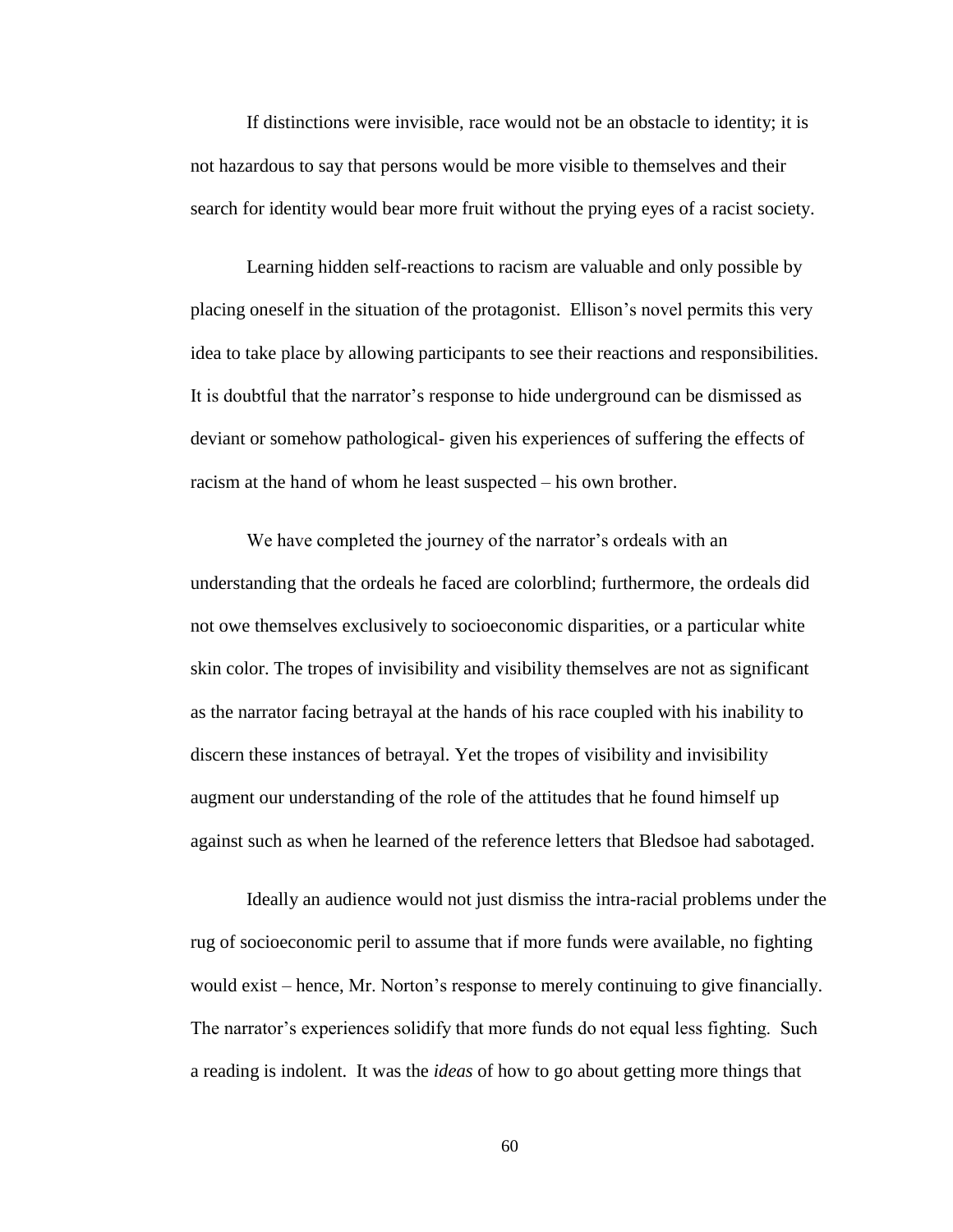caused the fighting – not the things in themselves – because they did not have possession of those material things yet. They could not even agree on how to *get* them – let alone fight over invisible toys they do not yet have. An agreement on how to first obtain these possessions would be first in order to then have the luxury of fighting over the spoil. It is the lack of respected acknowledgment of these competing *beliefs* on the part of fellow race members that Condit mentions early on in this discussion, which is the fundamental source of the intra-racial strife. Ellison's novel has reinforced the fact that race obsession can exert itself anywhere.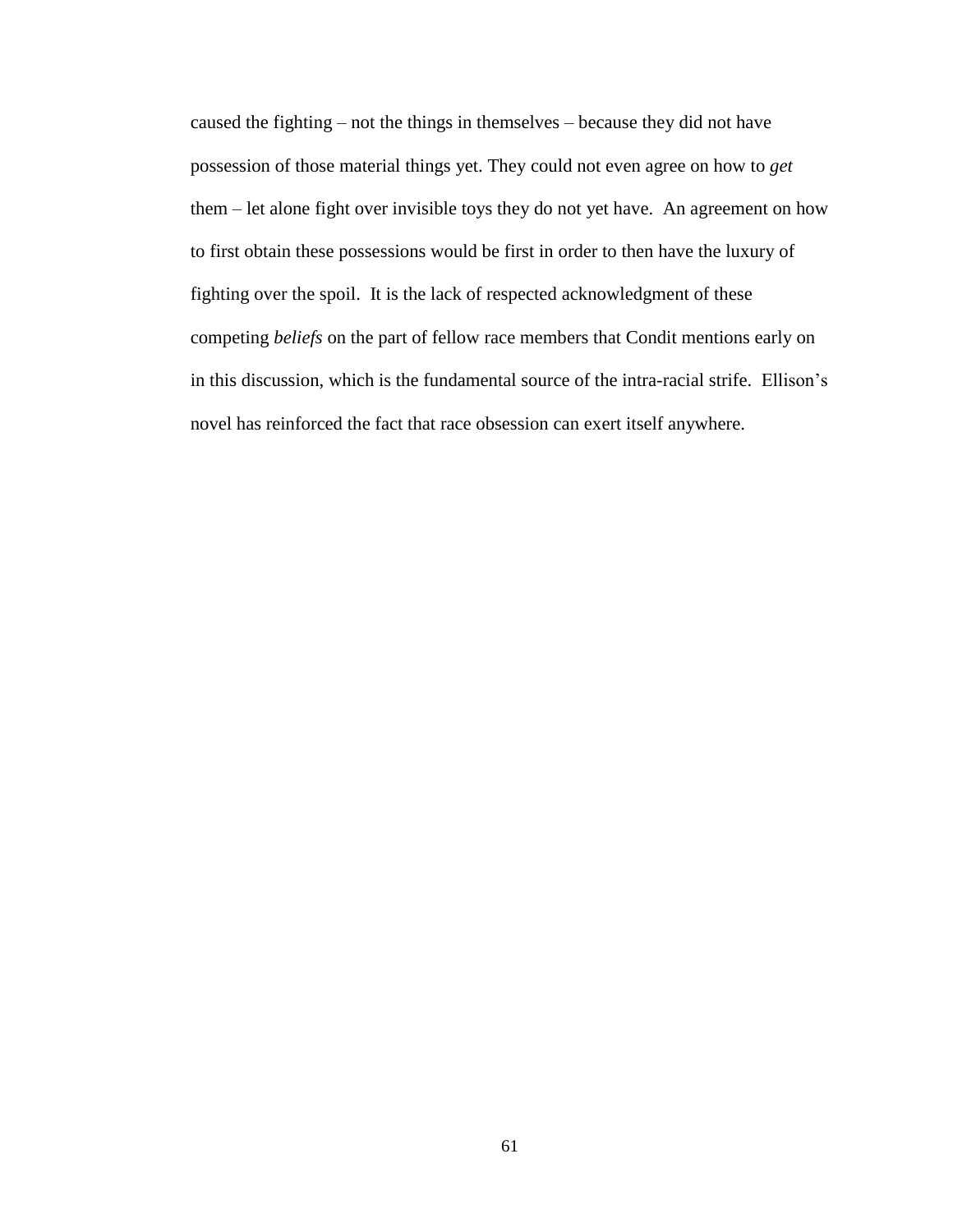#### **WORKS CITED**

- Allen Danielle. "Ralph Ellison On The Tragi-Comedy Of Citzenship." *Ralph Ellison and the Raft of Hope: A Political Companion to Invisible Man*. 37-57. Lexington, KY: UP of Kentucky, 2004. *MLA International Bibliography*. Web. 27 Mar. 2013.
- Bruce, Dickson D., Jr. "Booker T. Washington's The Man Farthest Down And The Transformation Of Race." *Mississippi Quarterly: The Journal Of Southern Culture* 48.2 (1995): 239-253. *MLA International Bibliography*. Web. 25 Oct. 2013.

Ellison, Ralph. *Going to the Territory*. New York: Random House. 1986. Print.

Ellison, Ralph. *Invisible Man*. New York: Random House. 1972. Print.

Ellison, Ralph. *Shadow and Act*. New York: Randon House. 1953. Print.

- Fleissner, Robert F. "H. G. Wells And Ralph Ellison: Need The Effect Of One Invisible Man On Another Be Itself Invisible?." *Extrapolation: A Journal Of Science Fiction And Fantasy* 33.4 (1992): 346-350. *MLA International Bibliography*. Web. 27 Mar. 2013
- Foucault, Michel. "Discipline and Punish" *Literary Theory: An Anthology*. 2004. Eds. Julie Rivkin and Michael Ryan. Malden MA: Blackwell Publishing 2004. 549 – 566. Print.

Gibboney, Roberta K. "Philanthropy In Invisible Man." *Melus* 22.3 (1997): 183- 194. *MLA International Bibliography*. Web. 4 Nov. 2013.

Lucaites, John Louis, and Celeste Michelle Condit. "Reconstructing <Equality>: Culturetypal And Counter-Cultural Rhetorics In The Martyred Black Vision."*Communication Monographs* 57.1 (1990): 5-24. *MLA International Bibliography*. Web. 26 Oct. 2013.